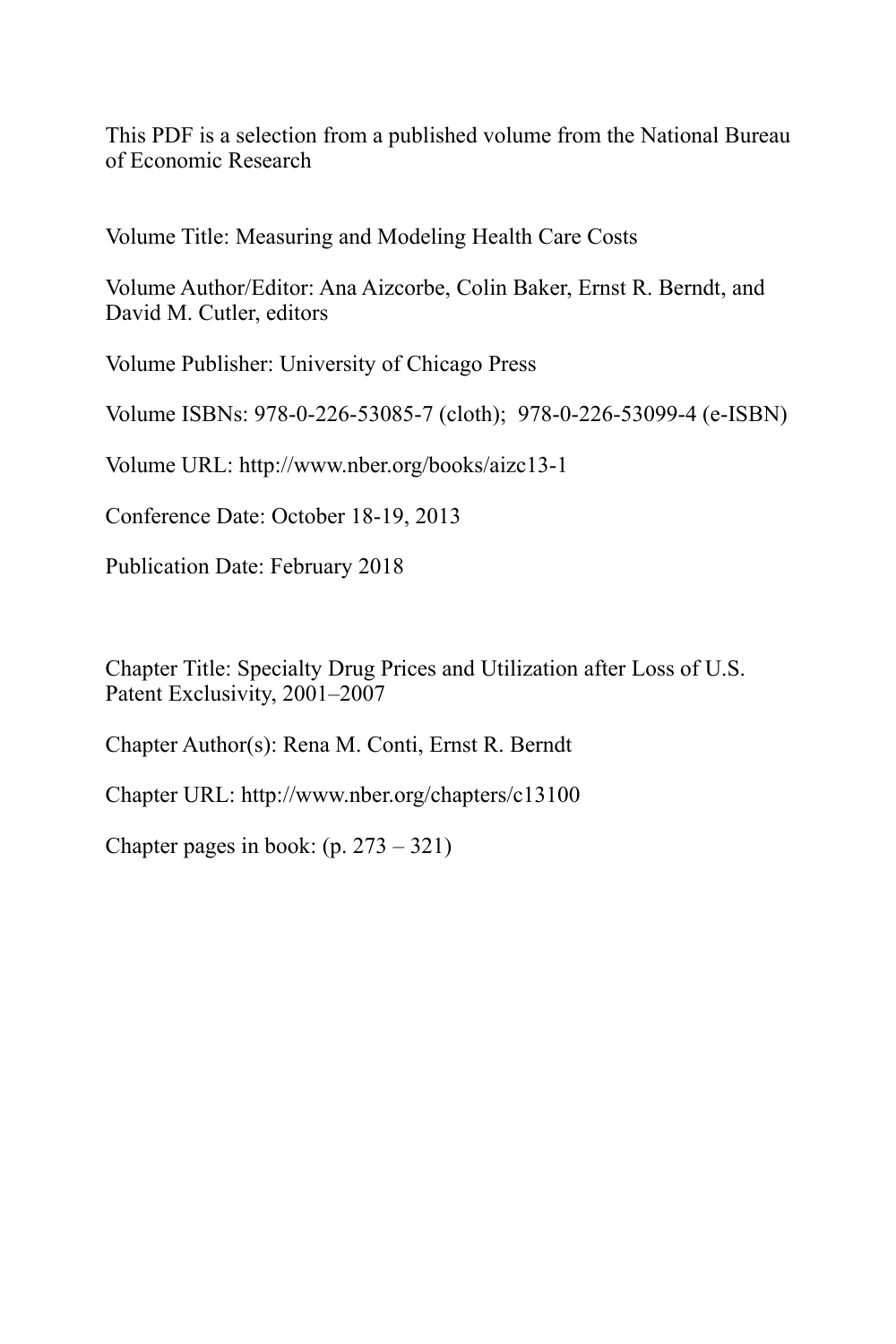# **Specialty Drug Prices and Utilization after Loss of US Patent Exclusivity, 2001–2007**

Rena M. Conti and Ernst R. Berndt

# **9.1 Introduction**

We examine the impact of generic entry on the prices and utilization of prescription drugs between 2001 and 2007 in the United States (US). Whereas previous research on the impact of loss of exclusivity (LOE) on entry patterns and use trends following the enactment of the 1984 Drug Price Competition and Patent Term Restoration Act (the "Hatch- Waxman Act") has focused primarily on self-administered oral and tablet/capsule formulations dispensed through the retail pharmacy sector, here we focus on specialty drugs. Although there is no universally accepted definition of specialty drugs, typically they fall into at least one of several categories: they are physician- administered parenterally or self- administered by patients

Rena M. Conti is associate professor of pediatrics and public health sciences at the University of Chicago. Ernst R. Berndt is the Louis E. Seley Professor in Applied Economics at the MIT Sloan School of Management and a research associate of the National Bureau of Economic Research.

The efforts of Conti were funded by a K07 CA138906 award from the National Cancer Institute to the University of Chicago. Berndt's efforts were not sponsored. The funding source had no role in the design and conduct of the study; collection, management, analysis, or interpretation of the data; and preparation, review, or approval of the manuscript for publication. The statements, findings, conclusions, views, and opinions contained and expressed in this chapter are those of the authors and are based in part on National Sales Perspectives data obtained by the National Bureau of Economic Research (NBER) under license from IMS Health (all rights reserved), and are not necessarily those of IMS Health, its affiliates or subsidiaries, or the institutions with whom the authors are affiliated. We thank David Cutler, Judy Hellerstein, Christopher Stromberg, and participants at the October 18–19, 2013, NBER/Conference on Research in Income and Wealth, "Measuring and Modeling Health Care Costs" in Washington, DC, for helpful comments. All errors are our own. For acknowledgments, sources of research support, and disclosure of the authors' material financial relationships, if any, please see http:// www.nber.org/chapters/c13100.ack.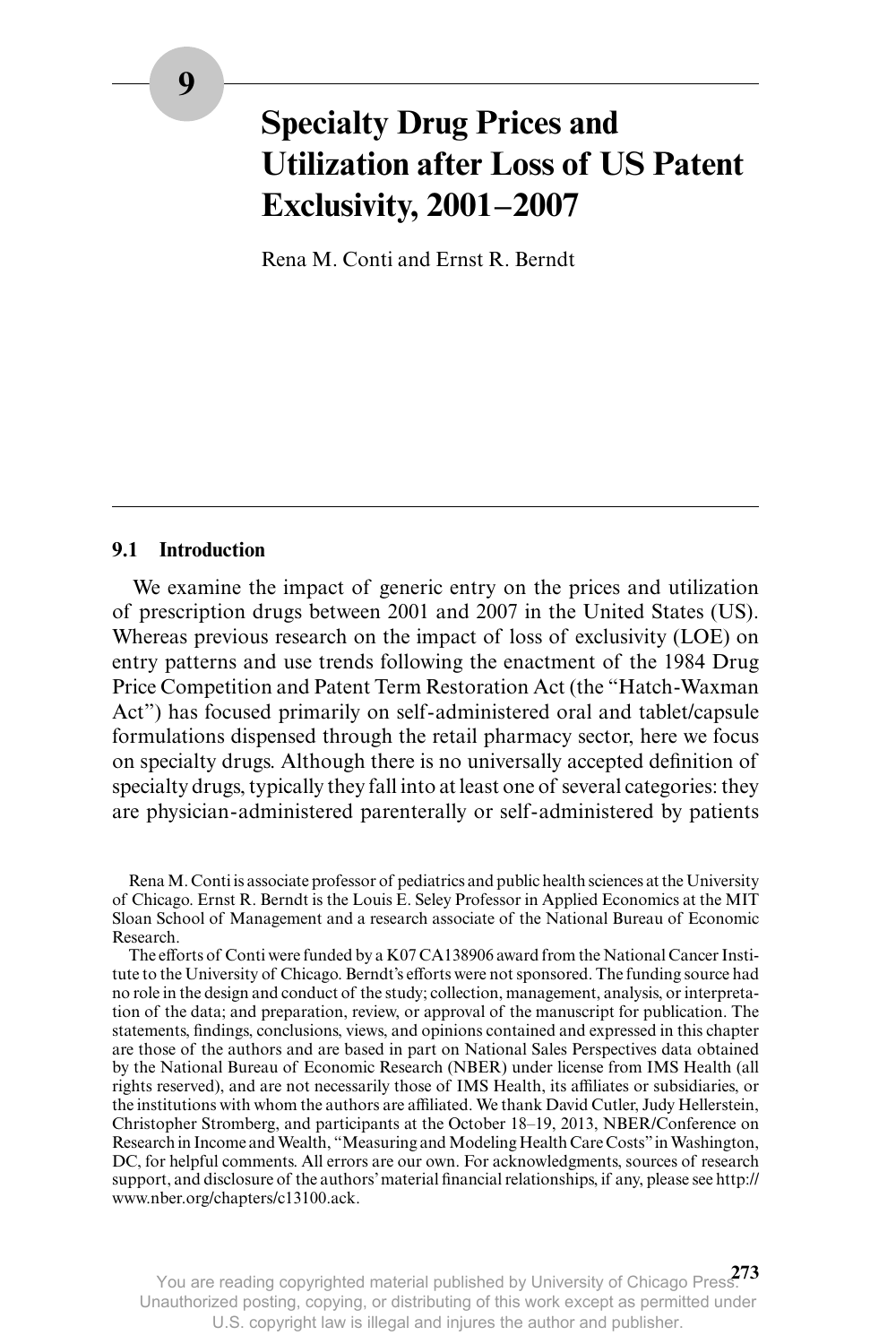through injection, inhalation, or another nonoral method; they require specialized knowledge or manufacturing processes to reliably and reproducibly manufacture; they entail specialty distribution channels rather than retail pharmacies; they are covered under the outpatient medical benefit of public and private insurers; and when patent protected are said to have "high prices." Among those categories, here we limit our empirical cohort to specialty drugs commonly used to treat cancer, and base our analyses on nationally representative data from IMS Health on monthly volume and inflation-adjusted sales revenues. This empirical focus is relevant both to researchers and policymakers. While the market for producing cancer drugs is small compared to that of all prescription drug manufacturing, specialty drug use is an important driver of current national prescription drug spending levels and trends (Aitken, Berndt, and Cutler 2009; GAO 2013). The potential impact on national spending levels and trends among high- price and high- revenue cancer and other specialty drugs expected to undergo LOE is the subject of significant policy interest (US Department of Health and Human Services [OIG] 2011; Conti et al. 2013).

Among pharmaceuticals, LOE opens a drug up to potential competition from multiple manufacturers previously limited to the sole "branded" producer. Price and utilization of drugs post- LOE have been studied extensively among nonspecialty drugs (Caves, Whinston, and Hurwitz 1991; Grabowski and Vernon 1992, 1996; Frank and Salkever 1997; Wiggins and Maness 2004; Reiffen and Ward 2005; Berndt, Kyle, and Ling 2003). Our chapter contributes to this literature by describing the average number of manufacturers entering specialty drugs undergoing LOE in the first year after patent expiration and thereafter, and by comparing raw counts of generic firm entrants to those observed among studies of specialty and nonspecialty drugs in a contemporaneous cohort (Scott Morton 1999, 2000). However, we do not derive welfare implications from these entry count results. Our review of the organization of specialty drug- production literature suggests the substantial presence of time- varying and unobservable contract manufacturing practices seriously complicates and may even obviate the definition of unique "manufacturers" entering this market.

Rather, using pooled cross- sectional and time- series methods, we engage in a three- step examination of whether the neoclassical relationship between presumed price declines upon LOE and volume increases holds among these drugs. First, we examine the extent to which estimated prices of these drugs undergoing LOE fall with generic entry among oral and physician- administered (injected and/or infused) drug formulations. Second, we document raw trends in inflation-adjusted sales revenues and utilization following initial LOE. Third, we estimate reduced- form random effect models of utilization subsequent to LOE, accounting for molecule formulation and therapeutic class and entry patterns (Wiggins and Maness 2004). We discuss second- best welfare consequences of these estimated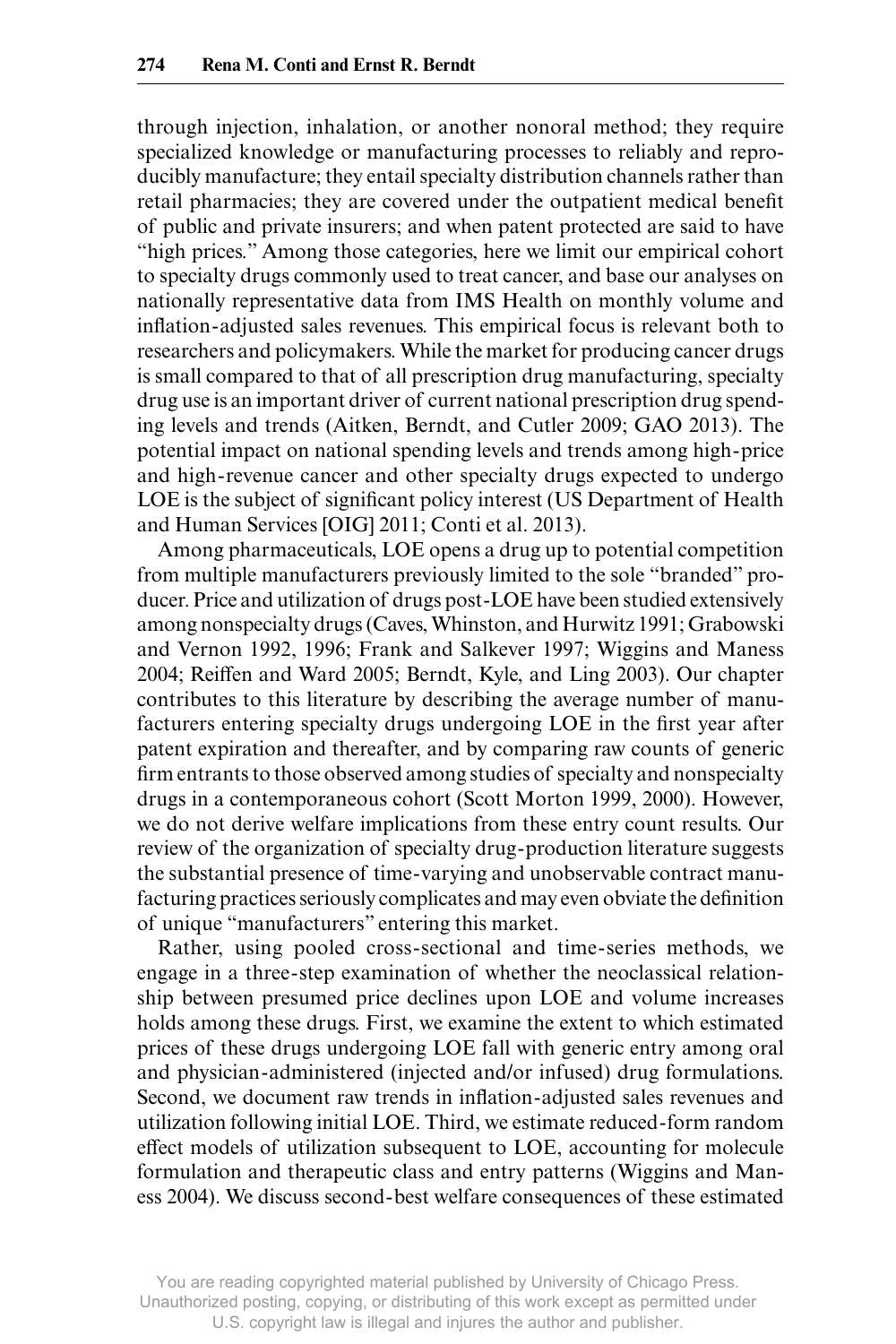prices and use results after acknowledging the presence of complications to first-best welfare calculations in this market. Finally, we examine whether molecule characteristics and utilization patterns can help predict drug shortages that occurred in the United States subsequent to our 2001–2007 sample time period.

# **9.2 Unique Institutions Governing Generic Entry, Manufacturing, and Pricing of Specialty Drugs**

In this section, we review unique aspects of the supply and demand for specialty drugs. This discussion is not meant to be exhaustive, but rather is intended to provide sufficient context to motivate our empirical approach and lay the foundation for the interpretation and discussion of our findings.

# 9.2.1 Branded and Generic Drug Regulatory Approval

The prescription drug market distinguishes two types of drugs. Brand name ("innovator") drugs are approved for use in a given indication by the US Food and Drug Administration (FDA) under New Drug Applications (NDAs) submitted by pioneer manufacturers typically based on the results of one or two phase III randomized controlled clinical trials. Pioneer manufacturers are able to sell their products exclusively while the drug is patent protected. In anticipation of patent expiration and any other loss of exclusivity, other manufacturers (called "sponsors") apply to the FDA to obtain approval to market the "generic" drug under an Abbreviated New Drug Application (ANDA).

The FDA approval of an ANDA does not require its sponsor to repeat clinical or animal research on active ingredients or finished dosage forms already found to be safe and effective. Rather, to gain approval the ANDA sponsor must only establish that the generic contains the same active ingredients; be identical in strength, dosage form, and route of administration; be bioequivalent; and be manufactured under the same strict standards as the brand- name drug. When submitting an ANDA, a sponsor provides evidence either substantiating bioequivalence and compliance with current good manufacturing practices (CGMP) at its own manufacturing sites, or else indicates that portions of the manufacturing (such as production of active pharmaceutical ingredients [APIs] or final fill and finish production) will be outsourced to another supplier or contract manufacturing organization [CMO]). The FDA is responsible for enforcing ANDA requirements and CGMP standards among generic manufacturers both upon entry and via subsequent periodic routine inspections. Production facilities may be inspected and certified postapproval to verify they meet FDA requirements, including in particular specific lines, vats, and batches; typically inspections occur every eighteen to thirty- six months per facility. For oral tablets and capsules, the direct costs of ANDA applications are modest (\$1–\$5 million)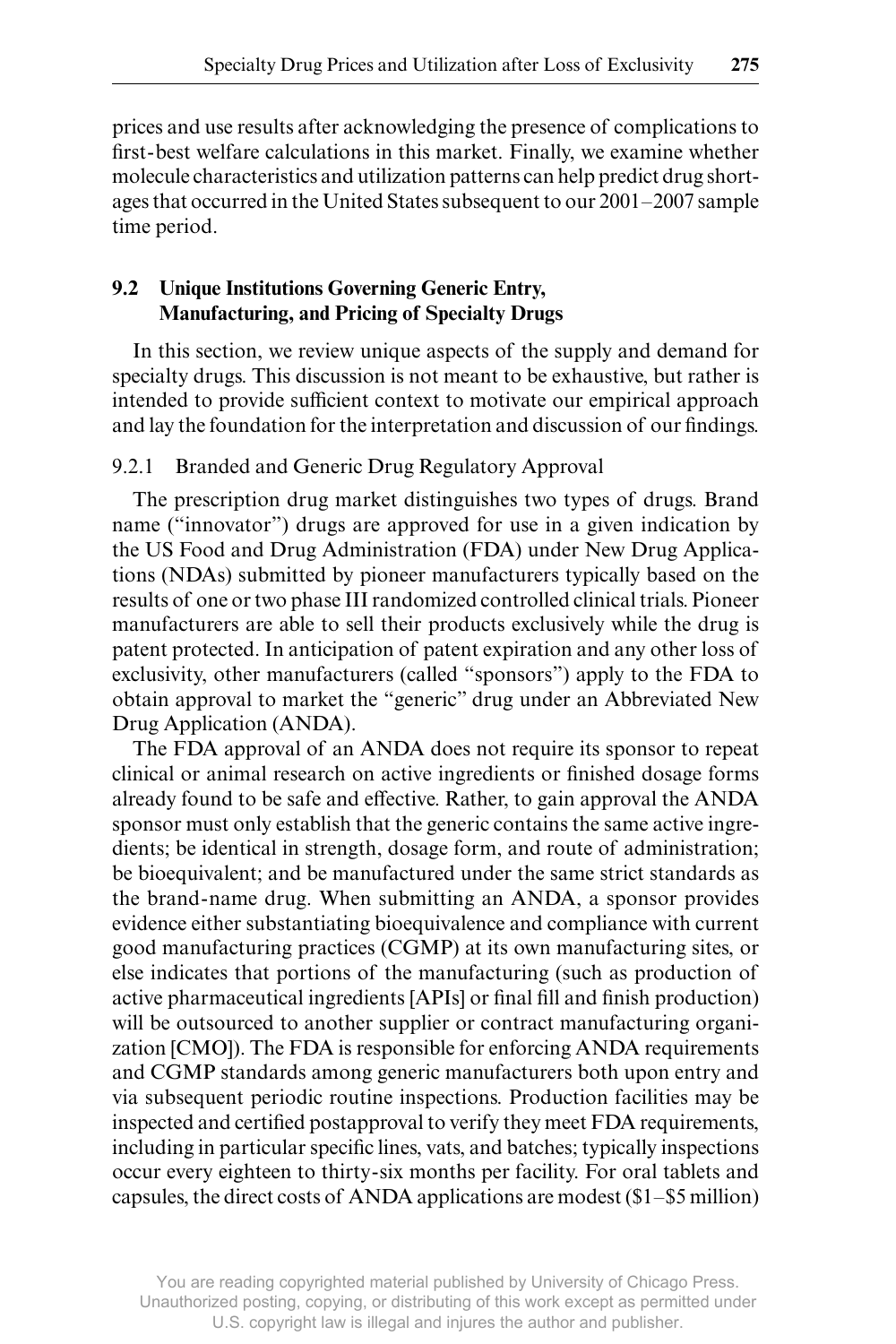compared to potential profitability (Berndt and Newhouse 2013). Not much is known regarding the direct costs of obtaining ANDA approvals among infused or injected drugs.

#### 9.2.2 Supply Conditions

What is known is that the manufacturing technology involved in the production of infused or injected drugs is highly specialized. Sterility is particularly important for these drugs, providing the primary challenge related to their manufacturing, packaging, and distribution. Sterile production requires keeping human operator intervention to a minimum, which is accomplished by separating or removing highly trained and skilled employees from the aseptic clean air and water environment. Contamination can involve pathogens, fragments of vial rubber stoppers, and broken glass. Because manual steps create opportunities for contamination, automated processes for the filling and finishing of these products are desirable. Unlike most capsules and tablets, liquid active pharmaceutical ingredients (API) are the base materials for production of these drugs. Risk of contamination is also important in the sourcing of API. The API is typically sterilized using filtration, with the sterile product then held in an aseptic storage tank until it is used for final "fill and finish" ANDA production.

Therefore, even though regulatory barriers to entry among manufacturers of these drugs are likely rather modest, the small market size and high fixed and variable production costs of at least some specialty drugs likely results in modest entry post-LOE and production being concentrated among specialized manufacturers. Evidence in support of this market characterization is derived from multiple sources. From industry sources, it is clear manufacturers with noted current commitments to the production of specialized injected or infused drugs for the domestic market include Hospira, Teva Pharmaceuticals and Teva Parenteral ME, and Baxter and Fresenius (APP) (EMD Serono 2013; PBMI 2014). Furthermore, only a handful of injected or infused generic drug manufacturers produce their own liquid or lyophilized API (Teva, Sandoz, and Watson), with the remaining manufacturers acquiring it from nonaffiliated producers. Adding some measure of confidence to our characterization, we note these observations are consistent with previous empirical work on generic entry into these markets, suggesting the mean number of approved ANDA sponsors of injected or infused specialty drugs ranges between two and five, compared to the five to fifteen ANDA sponsors of oral drugs undergoing LOE between 1984 and 1994 in the United States (Scott Morton 1999, 2000; Aitken et al. 2013) and among oral drugs undergoing LOE in Japan between 2004 and 2006 (Iizuka 2009).

Another important characteristic of the market for injected or infused drugs is that a number of prominent manufacturers hold ANDAs for their own drugs and simultaneously act as contract manufacturers for others (e.g., Hospira, Boehringer Ingelheim, Luitpold, Fresenius/APP, West- Ward)

You are reading copyrighted material published by University of Chicago Press. Unauthorized posting, copying, or distributing of this work except as permitted under U.S. copyright law is illegal and injures the author and publisher.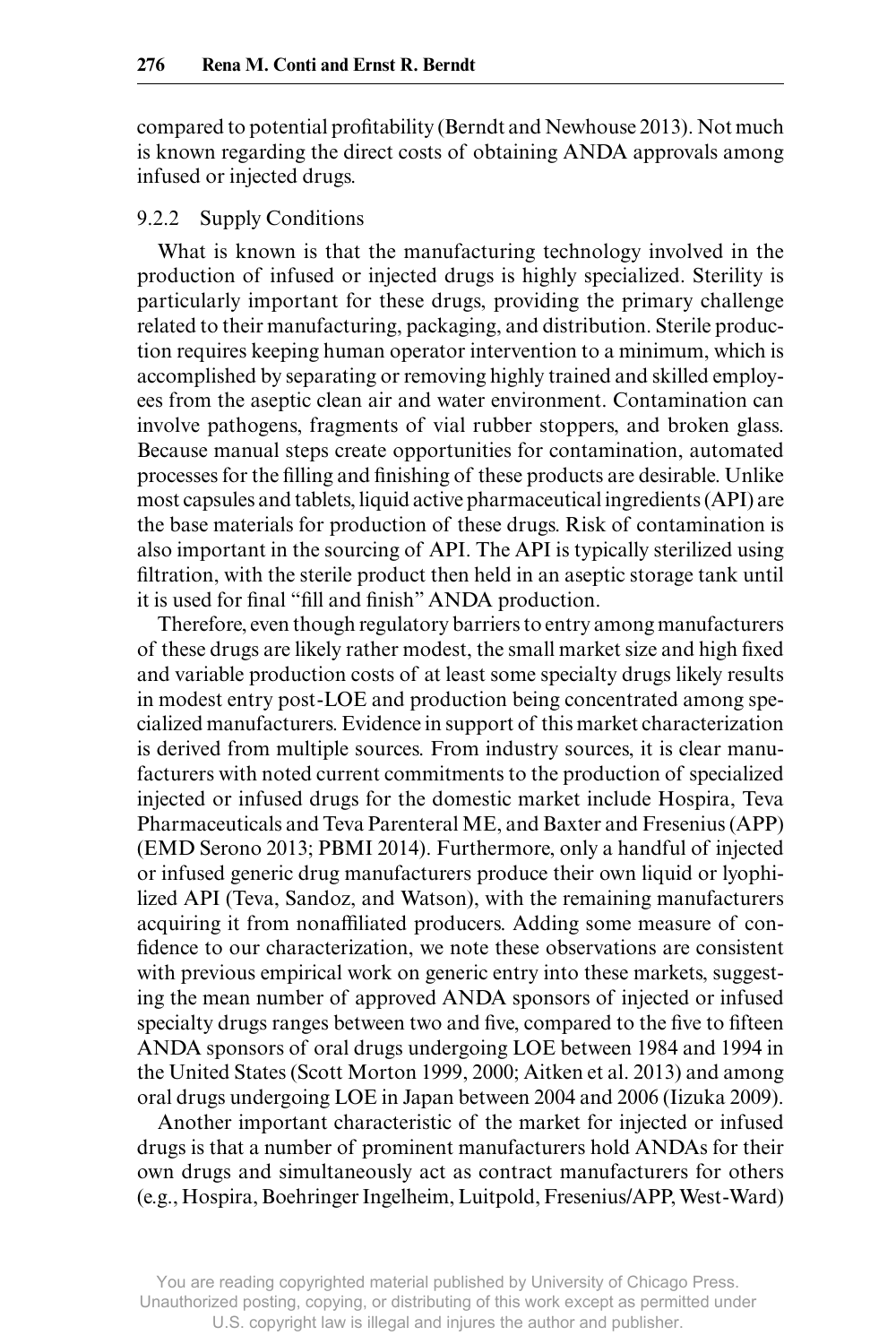(FDA 2011; Conti 2014). For example, one notable manufacturer of many generic injectable drugs, Ben Venue, was (until very recently) the CMO subsidiary of Boehringer Ingelheim of Germany. There are likely significant cost efficiencies gained from outsourcing the production of injected or infused drugs to established CMOs. To the extent that they are able to exploit economies of scope and scale, CMOs can offer their services at a cost lower than that incurred by self- manufacturing. Moreover, because of scope economies, CMOs face incentives to expand the portfolio of products they produce, but they can also take advantage of scale economies, producing the same injected or infused drug for different ANDA sponsors (Macher and Nickerson 2006). A recent report (FDA 2011) documents more than a doubling of manufacturers relying on CMOs among branded and generic drugs worldwide between 2001 and 2010.

Yet, the FDA does not make public a list of which CMOs manufacture a given drug. As far as we are aware, this information is not made available publicly by any other regulatory agency or private data vendor, either. Thus, the importance of contract manufacturing for drugs supplied to the US market generally (both specialty and nonspecialty), and our sample of drugs specifically, is unobservable by researchers, stakeholders, and regulators. This point fundamentally casts doubt on the validity of simple manufacturer counts, as well as on the interpretation of manufacturing count entry models of any and all generic drugs, and has further implications for policymakers charged with monitoring competition in this market.

### 9.2.3 Information and Regulatory Timing

The FDA does not publicly reveal when it receives an ANDA, nor the identity of its sponsor. In this sense, the limited information regarding the entry process is symmetric and simultaneous among potential entrants. However, sponsor executives might announce their entry plans to inform their shareholders. Scott Morton (1999) suggests such announcements may be used to deter other competitors from entering the market. Although a firm may announce its intentions to enter the supply of a particular molecule for the domestic market, there is no guarantee that FDA approval will be granted in the time frame anticipated by the applicant. Consequently, an ANDA sponsor cannot generally credibly commit to a market with its application announcement alone.

Supporting this view, a review of recent trends suggests the timing of ANDA approval has become more variable for sponsors between 2001 and 2011 and consequently less predictable among potential entrants (Parexel 2013). While the number of original total ANDA approvals has increased substantially, from 132 in 2001 and 392 in 2007 to 422 in 2011, the number of original injectable ANDA approvals also increased from thirty- two in 2001 (24.2 percent of total) and sixty- four in 2007 (16.3 percent of total) to eighty- eight in 2011 (21 percent of total). Mean (median) FDA ANDA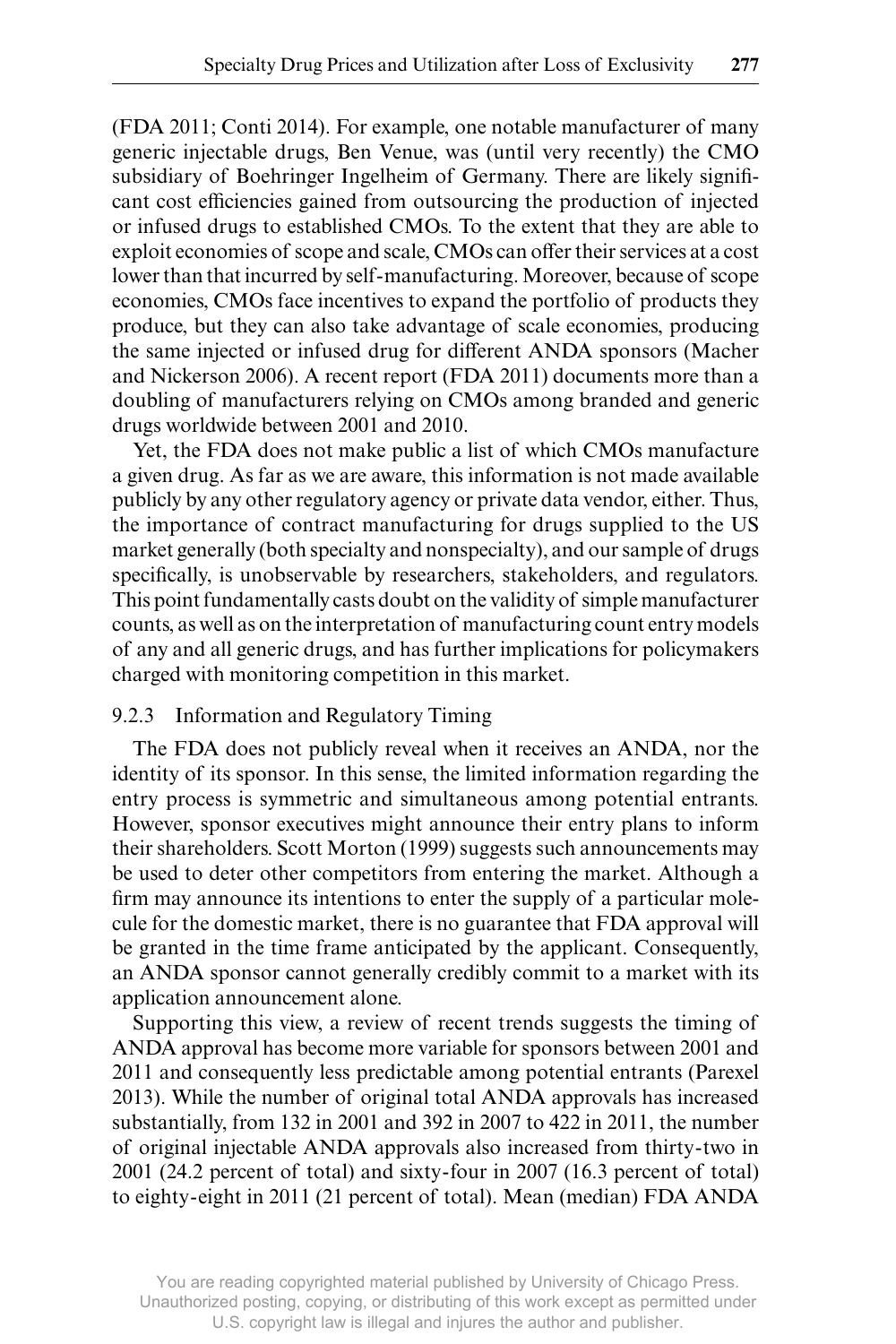review times initially fell from 21.1 (18.1) months in 2001 to 19.9 (15.7) months in 2004, but then increased to 21.4 (18.9) months in 2007 and 32.9 (29.5) months in 2011. The number of backlogged pending ANDAs under FDA review increased sharply during this period, from 374 in 2001 to 615 in 2004, 1,309 in 2007, and 2,693 in 2011.

#### 9.2.4 Drug Shortages

Since 2006, the United States has experienced a marked increase in prescription drug shortages. Three- quarters of shorted drugs in 2011 were sterile injectable products, such as chemotherapy, anesthesia, and antiinfective agents (US Department of Health and Human Services [ASPE] 2011; Woodcock and Wosinska 2013) and over 80 percent had lost patent protection, experienced generic entry, and consequently were (in theory) multisourced by competing generic drug manufacturers. The majority of generic specialty- drug shortages initially appeared around 2009 and thereafter. These shortages have raised specific alarm since the welfare consequences for pediatric cancers and discontinuation of clinical trials are presumed to be disproportionately high (Gatesman and Smith 2011; Wilson 2012). The University of Utah Drug Information Service tracks the number of shortages at the end of each quarter. Recently, they reported that over the past five quarters the number of shortages was at the highest level since the beginning of 2010. This growth is primarily due to the unusual persistence of existing shortages rather than growth in the number of new shortages (Goldberg 2013).

The proximal causes of most domestic drug shortages are also clear. Beginning around 2009–2011, routine certification inspections performed by the FDA uncovered significant lapses in maintenance of facilities that produce the fill and finished dosage of the drug among many manufacturers (Woodcock and Wosinska 2013). Various inspections investigating suspected lapses in manufacturing practices resulted in the closure of other "fill and finish" facilities (Ben Venue and American Regent in 2010 and Ranbaxy in 2014) and API suppliers (Ranbaxy in 2014). Perhaps as a consequence, policy efforts to mitigate shortages have largely focused on improving the FDA's capabilities to respond to the crises (FDA 2013).

#### 9.2.5 Supply and Demand Side Prices

Among physician- administered injected and infused specialty drugs, the acquisition price of the drug paid by the provider (the price received by the supplying manufacturer—supplier prices) may differ substantially from the insurer reimbursement received by the provider (demand side prices). This divergence is largely due to Medicare and commercial insurers' reimbursement policies that imperfectly reflect the actual acquisition costs of these drugs.

On acquisition prices, NDA and ANDA sponsors (and in some cases, drug catalog publishers) set the wholesale acquisition cost (WAC) of a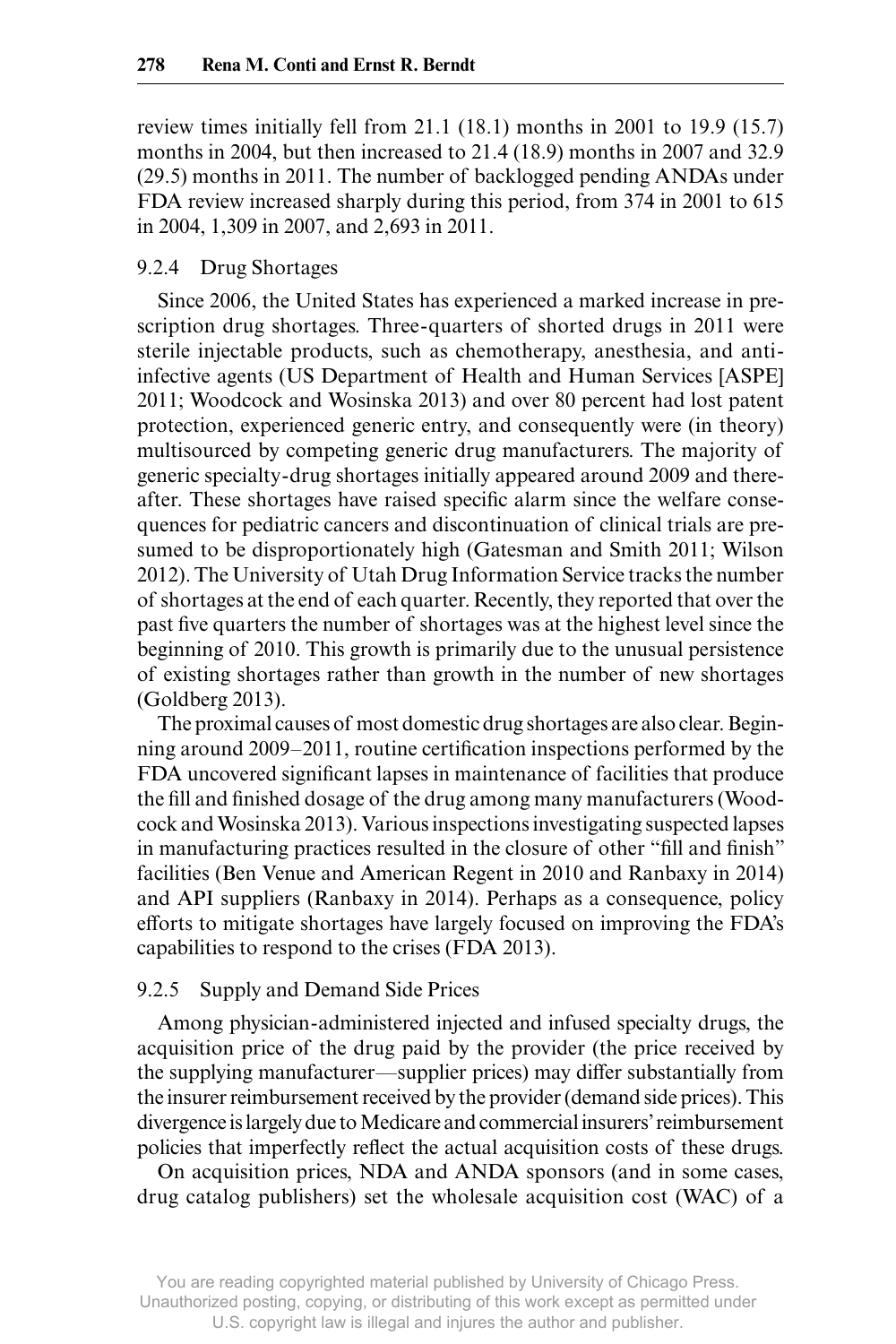given drug irrespective of formulation. Wholesalers, retail pharmacies, and other purchasers generally acquire branded drugs from manufacturers at a modest discount off WAC (commonly a 1–2 percent prompt payment discount); generic drugs are typically discounted much more heavily off of WAC. Additional discounts from wholesalers or from manufacturers negotiated by retail pharmacies, by pharmacy benefit managers (PBMs), or by group purchasing organizations (GPOs) on behalf of their members may be directly related to a purchaser's volume or share of a drug within a therapeutic class and also over a bundle of drugs (Frank 2001). The ANDA sponsors of oral drugs can compete intensively on price to win GPO or PBM contracts, which in exchange offers the lowest priced manufacturer preferred formulary and copayment status. Generally, orally formulated anticancer and other selected specialty drugs are less prone than others to formulary based acquisition price negotiations because of the lack of perceived therapeutic substitutes (EMD Serono 2013; PBMI 2014). Physician- administered infused and/or injected drugs may not be prone to acquisition cost discounts related to preferred formulary and/or copayment status arrangements at all, but may be subject to volume- based purchaser discounts. In addition, purchasers of specialty oral and injected/infused drugs can be eligible for federally mandated "best- price" rebates off average manufacturer price (AMP) for Medicaid- insured patients, similar to nonspecialty drugs. The AMP is essentially the average price wholesalers and certain pharmacies pay for drugs distributed to retail community pharmacies (US Department of Health and Human Services [OIG] 2010).

Qualified outpatient hospital-based clinics, affiliated community-based clinics, and contract pharmacies are also able to purchase oral and injected/ infused drugs directly from manufacturers or wholesalers (but not via GPOs) at the federally mandated 340B Drug Pricing Program discounted price off AMP. The 340B prices for branded drugs must be at least 23.1 percent discounted off of the AMP, but actual negotiated 340B prices are frequently lower than the 340B ceiling price (GAO 2011). Consequently, discounts through the 340B program have become a prominent part of supplier prices in the specialty and nonspecialty drug market. A recent analysis by Drug Channels (2014) suggests drug purchases under the 340B drug discount program have grown by 800 percent, from \$0.8 billion in 2004 to \$7.2 billion in 2013. In 2013, hospitals received 340B discounts on at least 25 percent of their drug purchases, compared with only 3 percent in 2004.

Insurers reimburse the use of the specialty drugs in two ways: via the pharmacy benefit (oral specialty drugs, similar to that of nonspecialty oral drugs) or the outpatient medical benefit (all physician-administered injected and infused drugs and a small number of oral drugs). Commercial insurers also provide coverage for Medicare- insured individuals using drugs covered under the pharmacy benefit ("Part D"). Commercial insurers that provide Part D coverage for prescription drugs are required to cover all drugs in six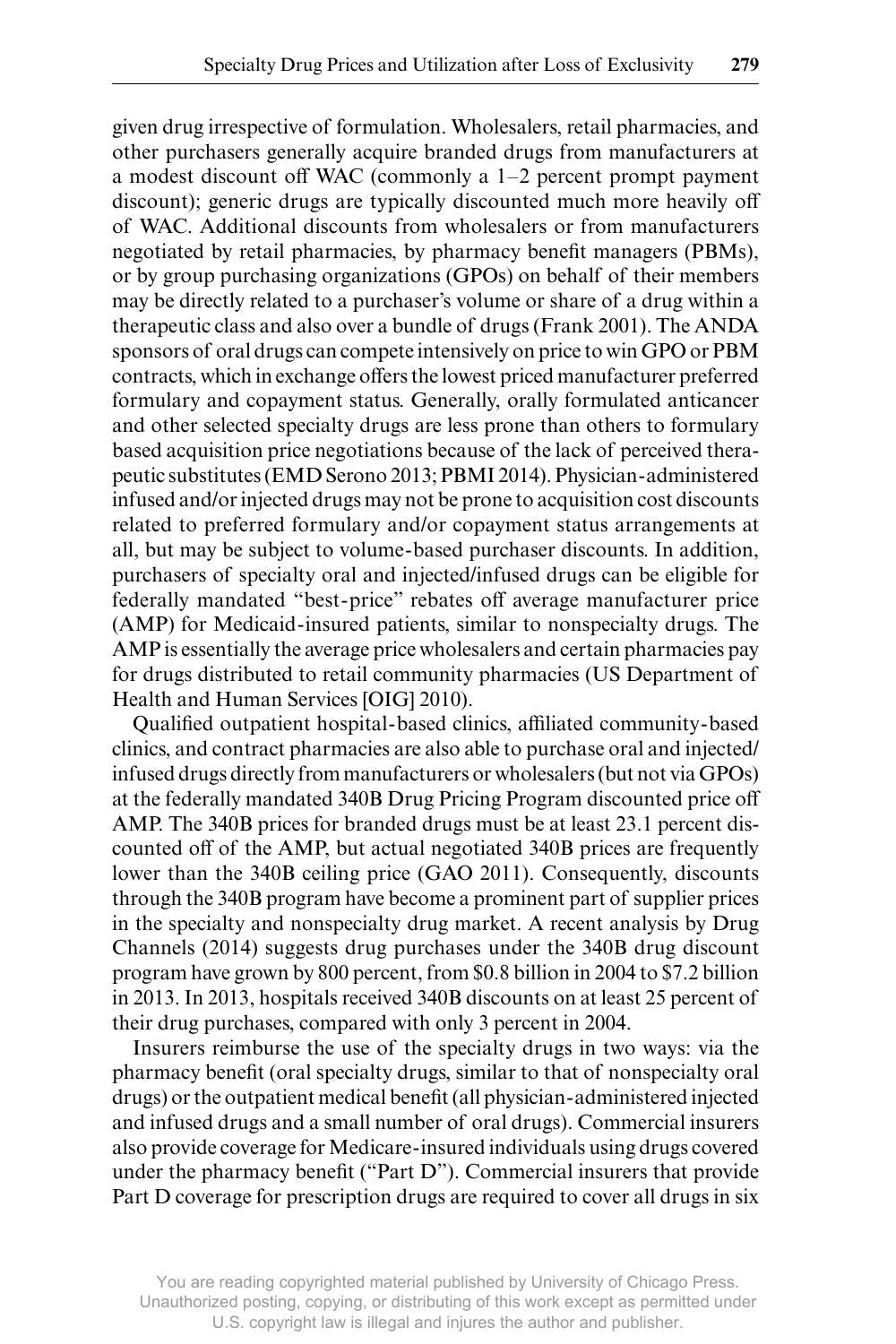protected classes, one of which is anticancer drugs. This protection requires commercial insurers to offer pharmacy benefits to Medicare beneficiaries that include all available anticancer drugs, with limited supply- side access controls. Reimbursement for pharmacy benefit-covered drugs is generally considered to reflect acquisition costs (albeit imperfectly), other than the discounts obtained through the 340B program (PBMI 2014).

Medicare, the public insurance program providing virtually universal coverage to adults age sixty-five and older, is the most prominent payer for drugs covered under the outpatient medical benefit ("Part B"), followed by commercial insurers, and then state Medicaid agencies (MedPAC 2006). By law, neither Medicare nor Medicaid can consider the cost of drugs or cost effectiveness in coverage decisions (Neumann 2005). Consequently, Medicare and Medicaid cover all newly approved specialty drugs. Indeed, drugs to treat cancer accounted for a majority of outpatient Part B (i.e., largely infused and/or injected specialty) drug spending in 2004. While in theory private payers have more leeway to set coverage policies, de facto coverage (and reimbursement) policy for most specialty drugs follows that of Medicare's policies (Clemens and Gottlieb 2013).

Prior to 2006, Medicare reimbursed providers for purchasing and administering physician- administered specialty drugs as a percentage of the AWP: 95 percent from 1998 to 2003 and 85 percent in 2004. Enacted as part of the 2003 Medicare Drug Improvement and Modernization Act (MMA), Medicare instituted a new average sales price (ASP) payment system intended to more closely reflect actual acquisition prices than AWP, with two notable exceptions: Medicaid best prices and rebates, and 340B discounts. Effective January 2006, Medicare changed reimbursements for Part B drugs to the manufacturers' national ASP two quarters prior plus a 6 percent markup (Jacobson, Alpert, and Duarte 2012). The 2011 Budget Control Act reduced Medicare Part B reimbursement effective April 1, 2013, from ASP plus 6 percent to ASP plus 4.3 percent, where it remains currently. Recent industry reports suggest commercial insurance reimbursement may be more generous than ASP plus 4.3 percent (PBMI 2014).

These policies were responses to the widely recognized fact that reimbursement for many physician- administered specialty drugs covered under outpatient medical insurance benefits had been well in excess of their acquisition prices. Indeed, hospitals, many provider groups, and specialty pharmacy outlets profi t from the gap between drugs' acquisition price and reimbursement by insurers and patients, often termed the "spread" (GAO 2004; Barr, Towle, and Jordan 2008; Barr and Towle 2011, 2012; Towle and Barr 2009, 2010; Towle, Barr, and Senese 2012). According to the GAO, prior to 2006 many drugs were available for purchase by provider groups at acquisition prices averaging 13 to 34 percent below their average wholesale price (AWP), while others—particularly generics—were acquired at even significantly lower prices, largely due to PBM and GPO pricing negotiations.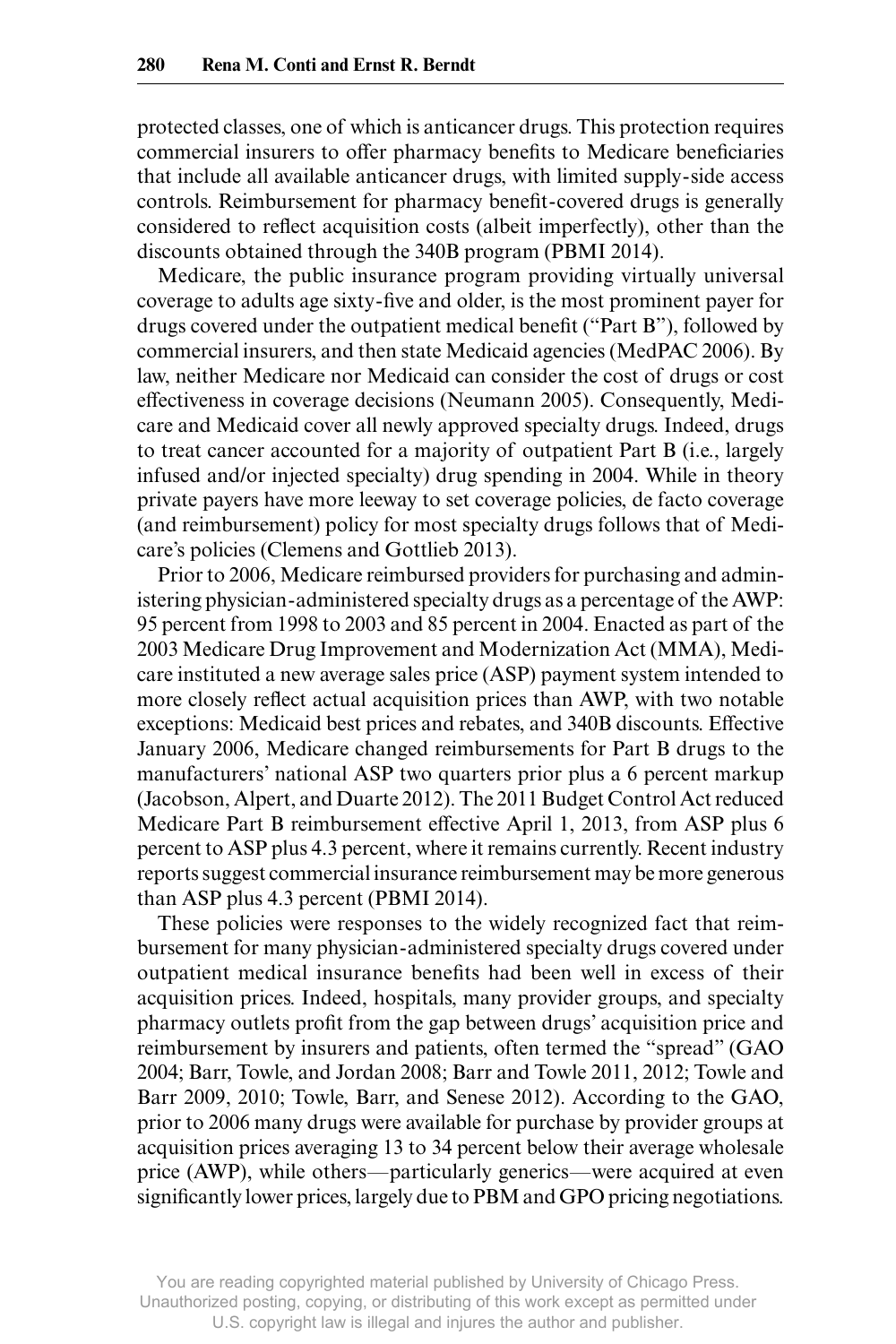Due to statutory exemptions, the spread can be substantial among drugs purchased under 340B discounts and Medicaid rebates for eligible patients.

By setting the ratio of drug reimbursement to ASP plus 6 percent through 2012 and ASP plus 4.3 percent thereafter, the MMA reform generated the largest reimbursement decline for physician- administered drugs in Medicare's history. For oncology drugs, the policy change represented a marked decline from the weighted average reimbursement- to- cost ratio of 1.22 in 2004, and an even larger decline relative to the years prior to the passage of the MMA when the AWP rather than ASP was used as the benchmark to measure costs (GAO 2004). Jacobson et al. (2010) plot payment rates for drugs commonly used to treat lung and other solid tumor cancers; they observe the payment change due to the MMA to be very dramatic for some drugs. However, the changes were heterogeneous, with some drugs facing no change and others even a slight increase.

Nevertheless, a 2006 survey of oncologists suggests those practicing in selected outpatient settings obtained 70 to 77 percent of their practice revenues from drug payments (Akscin, Barr, and Towle 2007). Later surveys using 2009–2011 data report over 50 percent of outpatient oncology practice revenues continued to be derived from the spread between drug acquisition costs, insurer reimbursements, and patient payments (Towle and Barr 2009, 2010; Towle, Barr, and Senese 2012). Due to these payment incentives, many outpatient specialty physicians, notably oncologists, report that they face financial incentives to administer chemotherapeutics with high "spread" (Malin et al. 2013). In addition, various studies suggest oncologists' drug choices are responsive to profit margins. Conti et al. (2012) found that the use of irinotecan decreased following patent expiration even though the price dropped by more than 80 percent, possibly reflecting declines in the spread between the reimbursement level and oncologists' acquisition cost. Jacobson et al. (2006, 2010) and Jacobson, Earle, and Newhouse (2012) find that oncologists switched away from drugs that lost the most margin after MMA reform implementation and toward expensive drugs favored by the equalized 6 percent markup across all drugs.

#### **9.3 The Model**

In this section, we outline our empirical models of ANDA sponsor entry as well as pricing and utilization effects among specialty drugs following LOE, grounding them in theoretical considerations.

# 9.3.1 Theoretical Considerations and Empirical Findings for Entry Models

Classic economic theory has much to say about firms' short-run decisions to invest in their capability to produce an undifferentiated product in the context of their cost, demand, and marginal revenue curves (Pindyck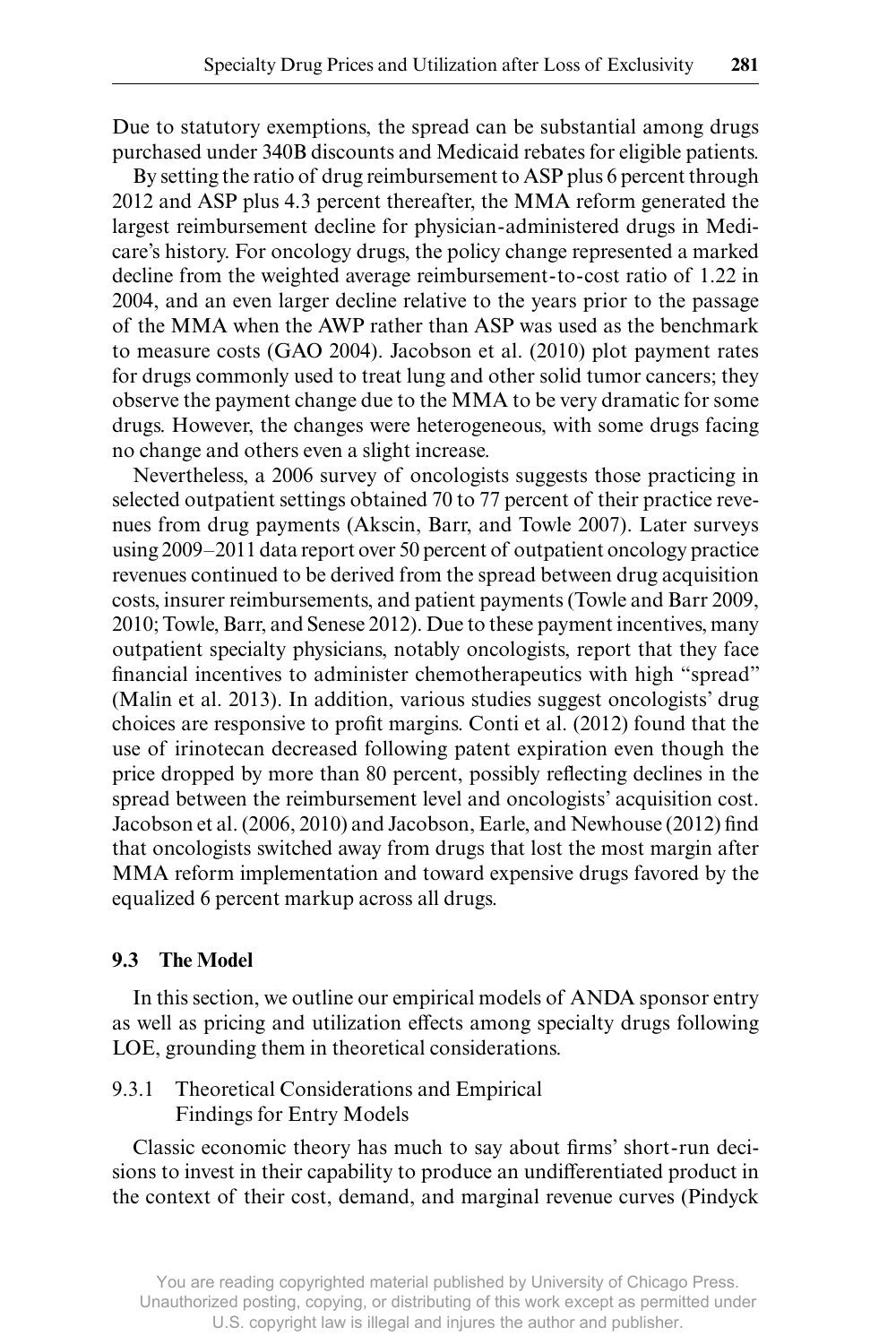and Rubinfeld 2013). Notably, when the supply of production inputs is constrained and/or there are substantial fixed costs of entry, entry may be more limited than assumed in classical models (Tirole 1988; Mankiw and Whinston 1986; Bresnahan and Reiss 1988, 1991; Berry 1992). Berry and Reiss (2007) describe reduced- form and structural models where for any given product market, the number of entrant firms is a function of their fixed entry costs that may differ among firms based on their scale and scope, and potential revenues related to the demand elasticity for this product relative to available substitutes and other production opportunities.

In the pharmaceutical market context, a number of empirical studies have relied on this intuition to study firm entry after a drug's LOE. Reiffen and Ward (2005) examined generic entry using data on thirty- one drugs experiencing LOE in the late 1980s and early 1990s. They find that more generic firms enter and enter more quickly into markets when expected profits are greater. Scott Morton (2000) conducted a market-level analysis of eighty- one drugs undergoing LOE between 1986 and 1992, and found that drugs that have higher prepatent expiration revenues and that are used to treat highly prevalent chronic diseases experience greater generic entry. Scott Morton (1999) examined firm characteristics associated with generic entry decisions. Among drugs undergoing patent expiration between 1984 and 1994, she finds a generic firm's previous experience with a given type of drug formulation and therapeutic class increases the probability of similar subsequent generic entry. This work and others (Kyle 2006; Grabowski and Vernon 1992, 1996) suggest drug manufacturing economies of scope may be an important determinant of entry decisions. Outside the United States, Iizuka (2009) examines the relative importance of drug reimbursement policies on the number of generic entrants in Japan between 2004 and 2006. She finds fewer generic manufacturers enter markets when the drug is subject to administrative pricing policies (drugs commonly used in the hospital) compared to those that are not (drugs commonly dispensed in the outpatient setting).

Based on this literature, we implement descriptive reduced- form count models to examine molecule-specific, industry- and firm-level entry determinants in the specialty drug market. The base model we estimate is of the following general form:

(1) Mancount(entrants<sub>k</sub>) =  $F(Z_k\delta + X_i\beta)$ ,

where Mancount is the number of firms having an approved ANDA for a given molform,  $Z_k$  is a matrix of characteristics of drug market *k* that affect market size, while  $X_i$  is a matrix of firm or molecule characteristics that predict the fixed cost of entry for firm *i* into market  $k$ . Holding all else equal, we expect to observe more firms wanting to enter a market as potential market size increases and less firms entering drug markets where the manufacturing technology needed for production is highly specialized and entails large fixed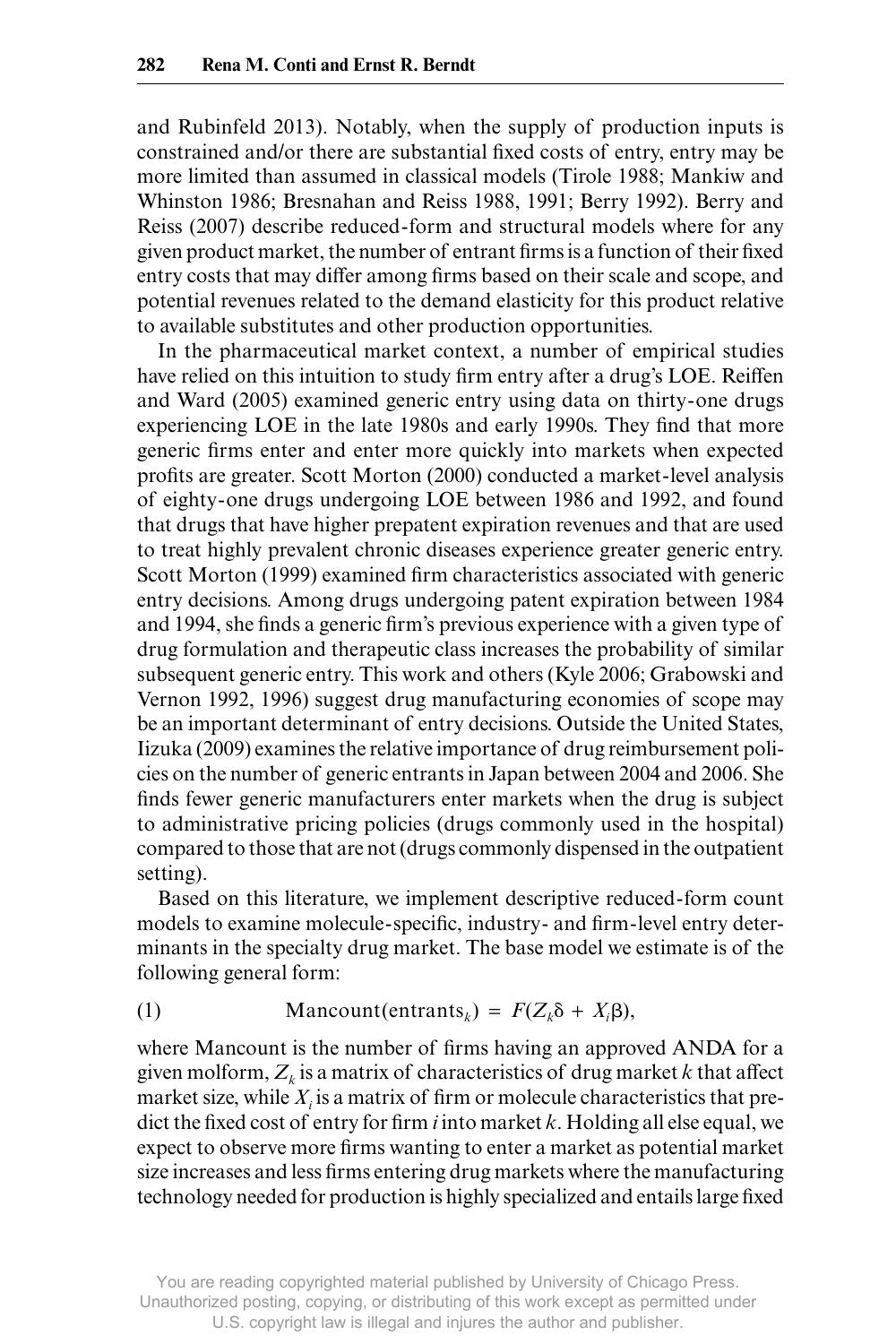costs. We assume regulatory cost differences among molecules are small and that we can control adequately for different manufacturing techniques for different product groups (Wiggins and Maness 2004; Caves, Whinston, and Hurwitz 1991; Grabowski and Vernon 1992, 1996). Year and year squared enter the model to help control for changes in regulatory and other fixed cost differences over time.

As discussed in the background section, the 2003 MMA altered reimbursement and benefit policy between 2004 and 2006 for many drugs in our sample, and therefore may have affected specialty market entry patterns (Iizuka 2009). Specifically, provisions of the MMA: (a) lowered Medicare reimbursement for Part B drugs from 95 percent of AWP to 85 percent of AWP effective January 2004 ("MMA1"); (b) provided Medicare coverage to pharmacy dispensed, largely orally formulated drugs in January 2006 (Medicare Part D) ("MMA2"); and (c) instituted the new ASP plus 6 percent payment scheme in January 2006 ("MMA2"). To mark these events, we define two 0–1 indicator variables MMA1 and MMA2 that take on the value of one after January 2004 and January 2006, respectively. We also create interaction variables MMA1 \* Part B and MMA2 \* Part B defined as the product of the MMA indicator variables and whether the molform was covered by Part B. We include these dummies in our manufacturer count models.

Furthermore, while the MMA1 and MMA2 policies targeted all drugs covered under Part B, the impact of these changes varied across drugs depending on the magnitude of the payment changes. Following Jacobson et al. (2010) and Jacobson, Alpert, and Duarte (2012), for each drug *j*, we compute the absolute value of the percentage change in reimbursement just before versus after the MMA1 reform, and call the variable "MMA1bite":

> MMA1bite = Payment*<sup>j</sup>*,04−<sup>05</sup>  $=$  Abs  $\log(Payment_{i,05}) - Log(Payment_{i,04})$

where Payment<sub>*i*,05</sub> is the Medicare payment in quarter 1 of 2005 (based on ASP) for drug  $\hat{j}$  and Payment<sub>*i*,04</sub> is the Medicare payment in quarter 4 of 2004 (95 percent of AWP); this variable takes on identical nonzero values in 2005:Q1 and thereafter, and is zero before 2005:Q1. We focus on this one-quarter change for the first reform because it is plausibly exogenous to manufacturer supply decisions.

However, as noted earlier, we do not use these measures to derive welfare implications of entry under existing and alternative policy regimes (similar to that pursued by Berry [1992] and Berry and Reiss [2007]) given the host of agency, information, and moral hazard issues plaguing health care markets. Rather, as described in further detail below, we indirectly examine the welfare implications of LOE among these drugs by examining whether the neoclassical relationships among presumed price declines upon LOE and generic entry and volume increases hold.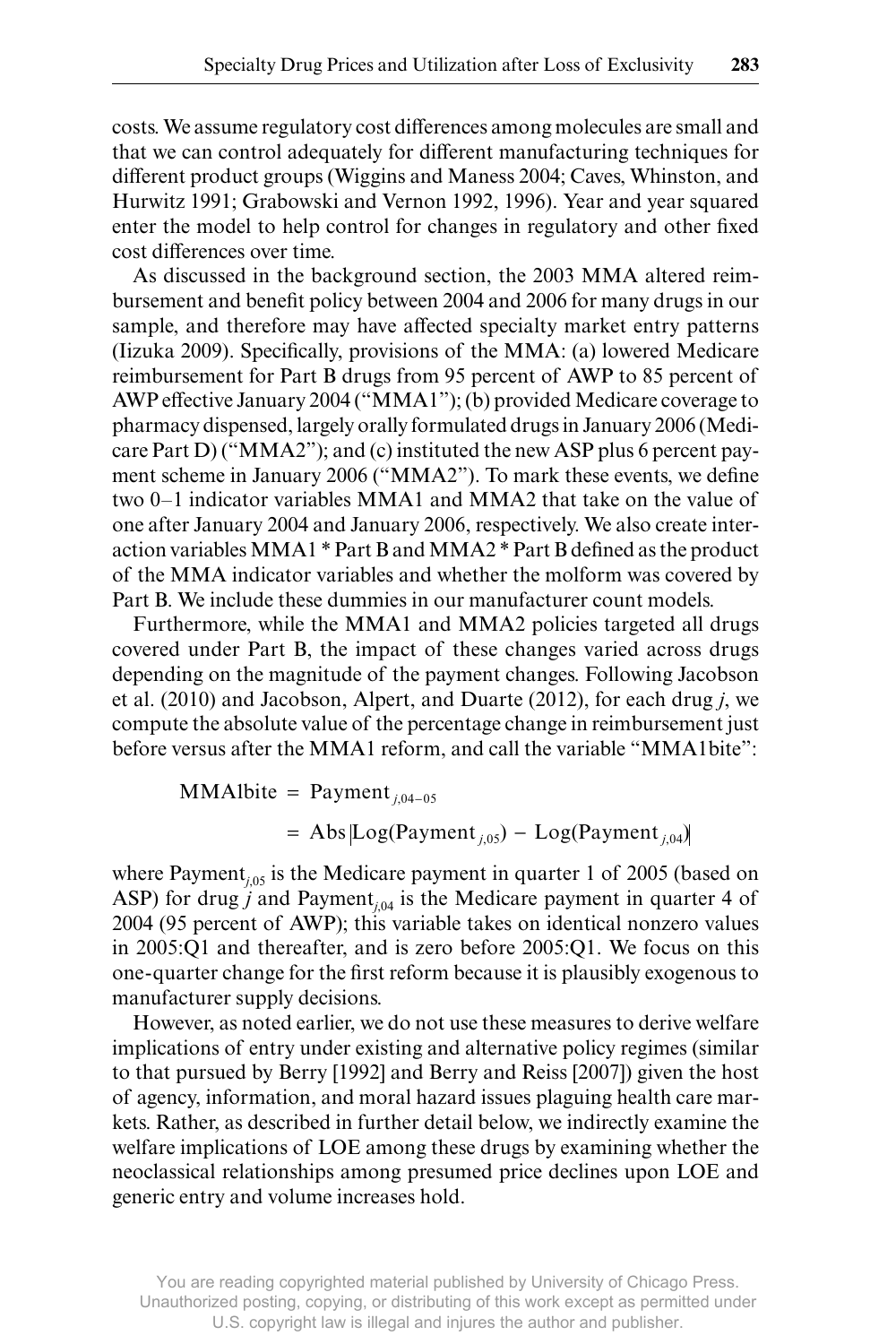# 9.3.2 Theoretical Considerations—Price and Use Models

A number of empirical studies have relied on the framework proposed by Bresnahan and Reiss (1991) among others (Caves, Whinston, and Hurwitz 1991; Grabowski and Vernon 1992, 1996; Frank and Salkever 1997; Wiggins and Maness 2004) to examine the relationship between product prices and the number of suppliers. This framework posits a Cournot quantity- setting model or an entry threshold model (Bresnahan and Reiss 1991), predicting prices should initially fall quickly and then steadily, gradually approaching marginal cost as additional entry occurs. Bresnahan and Reiss (1991) examined prices for dentists, auto repair shops, and the like in geographically isolated county seats. They found prices decline significantly when the supplier count moves from two to three firms, with an even larger price impact observed moving from three to four firms, but smaller price impacts from subsequent entry; thus, they conclude that frequently it requires only three or four entrants to approximate competitive conditions in these markets. They also find a significant difference between price estimates in concentrated county seats and unconcentrated urban markets, suggesting local product market conditions are important in determining price declines. Similarly, Wiggins and Maness (2004) find continuing price declines among drugs undergoing LOE as the number of suppliers becomes large (more than five competitors). Reiffen and Ward (2005) find that generic drug prices fall with increasing number of competitors, but remain above long-run marginal costs until there are eight or more competitors. They also find the size and time paths of generic revenues and the number of firms are greatly affected by expected market size.

Several other authors have reported very small changes in price associated with entry into drug markets after LOE, and even price increases in some drug markets (Caves, Whinston, and Hurwitz 1991; Grabowski and Vernon 1992, 1996). Frank and Salkever (1992) developed a theoretical model to explain the anomaly of rising branded prices in the face of generic competition. Their model posits a segmented market where two consumer segments exist—a quality- conscious, brand- loyal segment that continues to buy the established branded drug after generic entry and a price- conscious segment that is less brand loyal. Frank and Salkever (1997) report that branded prices rise and generic prices fall in response to LOE and generic entry. Ellison et al.  $(1997)$  and Griliches and Cockburn  $(1994)$  also find that average branded anti- infective prices rise with generic entry; Ellison et al. (1997) and Aitken et al. (2013) report similar findings and also document significant price responsiveness between branded and generic drugs.

We draw on this literature to establish the plausibility of the presumed price drop following LOE among generic specialty drugs. Specifically, we first examine the relationship between supplier prices received by manufacturers (inflation-adjusted monthly total sales revenues/total extended unit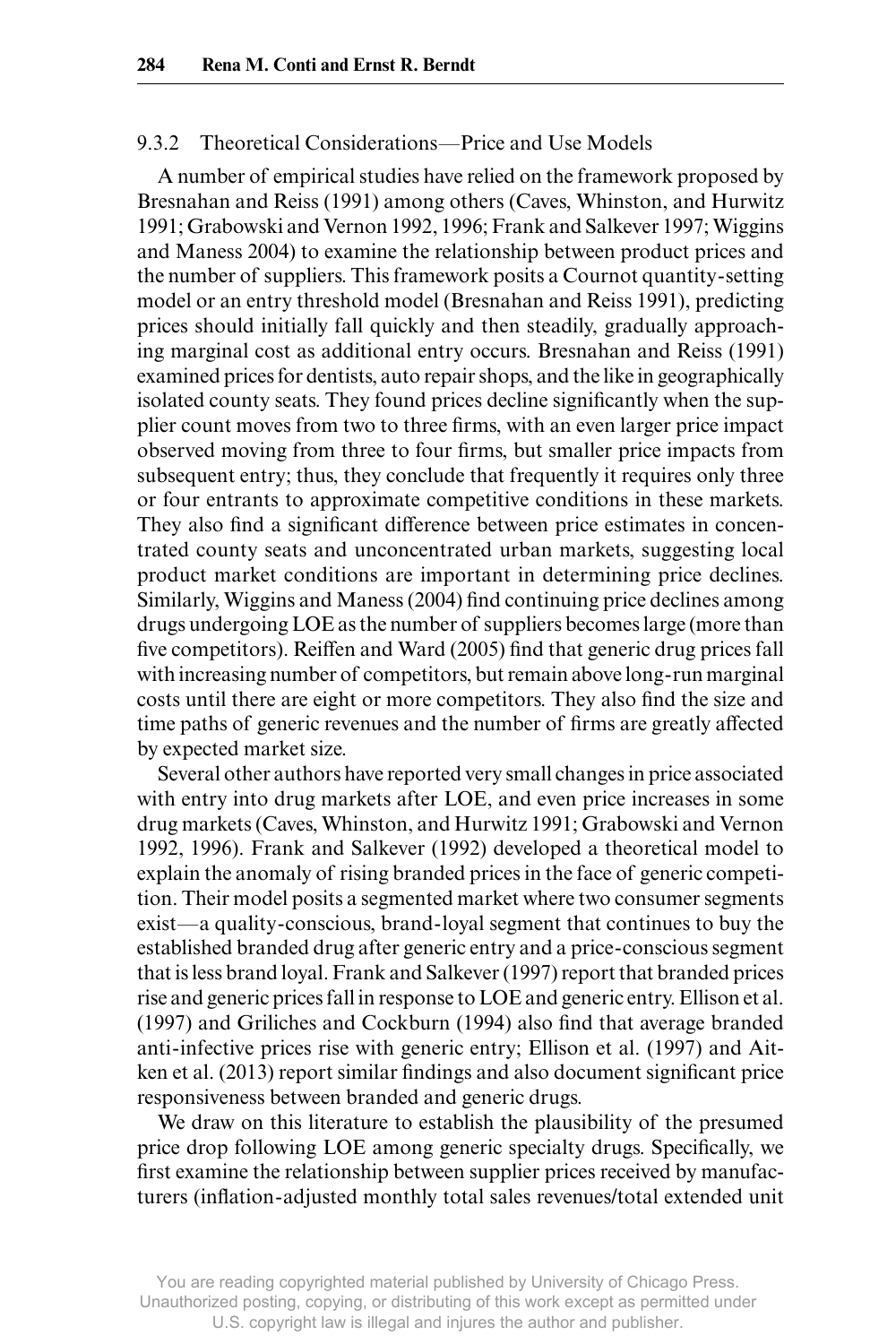use) and the number and nature (branded vs. generic) of firms supplying the market (Caves, Whinston, and Hurwitz 1991; Grabowski and Vernon 1992, 1996; Frank and Salkever 1997; Wiggins and Maness 2004; Reiffen and Ward 2005). We then examine the extent to which supplier prices of the generic drug across manufacturers fall with generic entry, using the following Cournot model:

(2) 
$$
P^*(n) = (a + cN) / (N + 1),
$$

in which we assume a roughly linear relationship between price and the inverse of the number of sellers. Like others, here we assume that at any given point in time the number of approved suppliers, *N*, is exogenously determined reflecting FDA approval and timing uncertainty, and variability in reducing ANDA backlogs (Ellison et al. 1997; Scott Morton 1999, 2000; Wiggens and Maness 2004).

We then estimate reduced-form models of utilization after generic entry as the "dual" of the Cournot model of price competition in equation (2) (Grabowski and Vernon 1992, 1996; Berndt, Kyle, and Ling 2003; Knittel and Huckfeldt 2012) using generalized least squares.<sup>1</sup> We estimate randomeffect regression models that quantify the importance of drug-specific demand and cost differences in influencing the use-supplier relationship (Wiggins and Maness 2004) having the following form:

(3) 
$$
\ln Y_{kt} = \alpha + \beta_t + \kappa Z_k + \theta \text{Post}_{kt} + \varepsilon_{kt},
$$

where  $Y_k$  is the utilization volume of drug k at month t,  $\alpha$  is a constant,  $\beta$ , are time fixed effects capturing general changes in specialty drug demand, and  $\kappa Z_k$  are effects from the characteristics of the molecule formulation ("molform" characteristics). The variable  $Post_{kt}$  is an indicator variable denoting generic entry month- year for each molform experiencing post-LOE generic entry in the sample. Positive estimates of  $\theta$  suggest volume increases post-LOE (presumably, reflecting increased quantity demanded from lower average molecule price post-LOE), whereas negative estimates suggest utilization declines post-LOE.

To interpret the hypothesized result (finding that  $\theta \le 0$  in equation [3]), we include in one specification whether LOE has an independent and negative effect on usage among physician-administered drugs after LOE, all else equal. In addition, LOE should act to induce institutional consumers to shift their demand away from low- cost generic specialty drugs toward highpriced branded alternatives when the drug is covered under insurers' outpatient medical benefit (where the absolute value of insurer reimbursement would be greater, holding all else constant) (Jacobson et al. 2010; Jacobson, Earle, and Newhouse 2012; Conti et al. 2012). We identify these independent

<sup>1.</sup> Duggan and Scott Morton (2010) and Berndt and Aitken (2011) have found significant volume increases related to policy changes that act to decrease drug prices to consumers.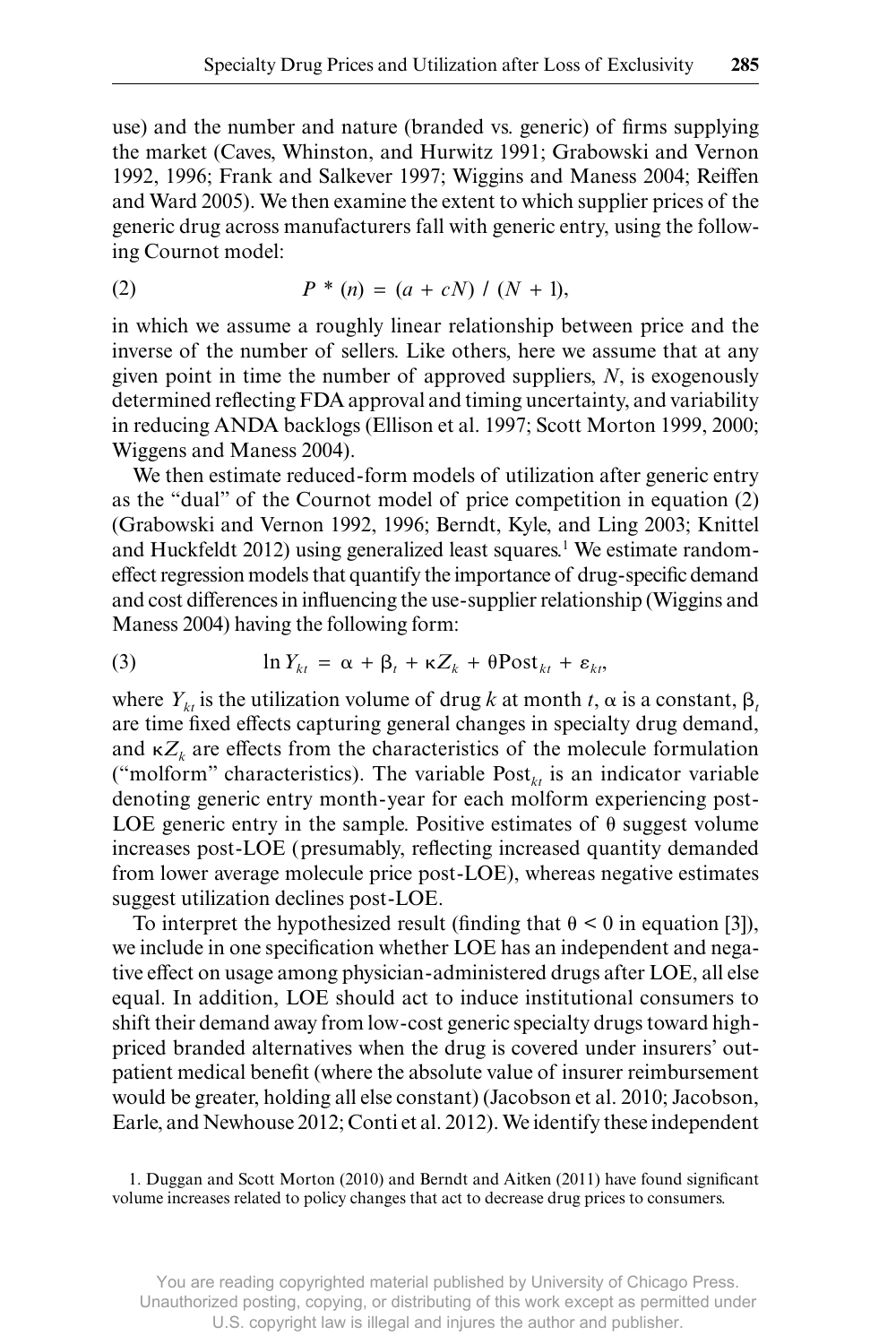effects on use by including in the model the variables that capture Medicare coverage in Part B and the MMA reimbursement and coverage changes outlined above.

#### 9.3.3 Theoretical Considerations—Shortage Models

Our monthly data cover the 2001–2007 time period. Widespread drug shortages did not occur in the United States until after 2008. However, consistent with economic theory, our data can be uniquely used to consider two aspects of the market for drugs preceding incident shortage reports. First, among our sample drugs we examine the correlation between shortage reports at the molform level and the number of manufacturers manufacturing these drugs in 2007:Q4. Second, we examine whether 2007:Q4 molecule revenues, and/or Medicare reimbursement and their reforms implemented between 2001 and 2007 are associated with shortage reports among our sample of specialty drugs, reflecting reduced incentives to maintain manufacturing quality standards.

#### **9.4 Data and Descriptive Trends**

We obtained national monthly data on the use, volume, and retail and nonretail dollar sales of all specialty drugs by distributor from IMS Health Incorporated's National Sales Perspectives™ (NSP) database covering periods between January 2001 and December 2007. The NSP data have been used in numerous published studies of pharmaceutical revenues and volumes. The NSP data derive from a projected audit describing 100 percent of the national unit volume and dollar sales in every major class of trade and distribution channel for US prescription pharmaceuticals. The NSP sample is based on over 1.5 billion annual transactions from over 100 pharmaceutical manufacturers and more than 700 distribution centers. The NSP provides information on the molecule-specific chemical and branded names, route of administration, strength, and the name of distributing firm(s). Each firmmolecule- formulation- strength (hereafter, "molform strength") is uniquely identified in the data set by its eleven-digit National Drug Code (NDC).

"Dollar sales" measures the amount of funds retail pharmacies, mail pharmacies, nonfederal hospitals, federal facilities, long- term care facilities, clinics, home health care facilities, and miscellaneous facilities spent on a drug acquired from manufacturers and drug wholesalers. The prices reflected in this sales measure are the actual invoice prices outlets (e.g., pharmacies, hospitals, clinics) pay for the products, whether purchased directly from a manufacturer or indirectly via a wholesaler or chain warehouse. Invoice line item discounts are included, but prompt- payment discounts and bottom- line invoice discounts are not included. Rebates, typically paid by the manufacturer directly to a customer, insurer, or PBM are not reflected in these data. Dollar sales are converted into 2012 US dollars using the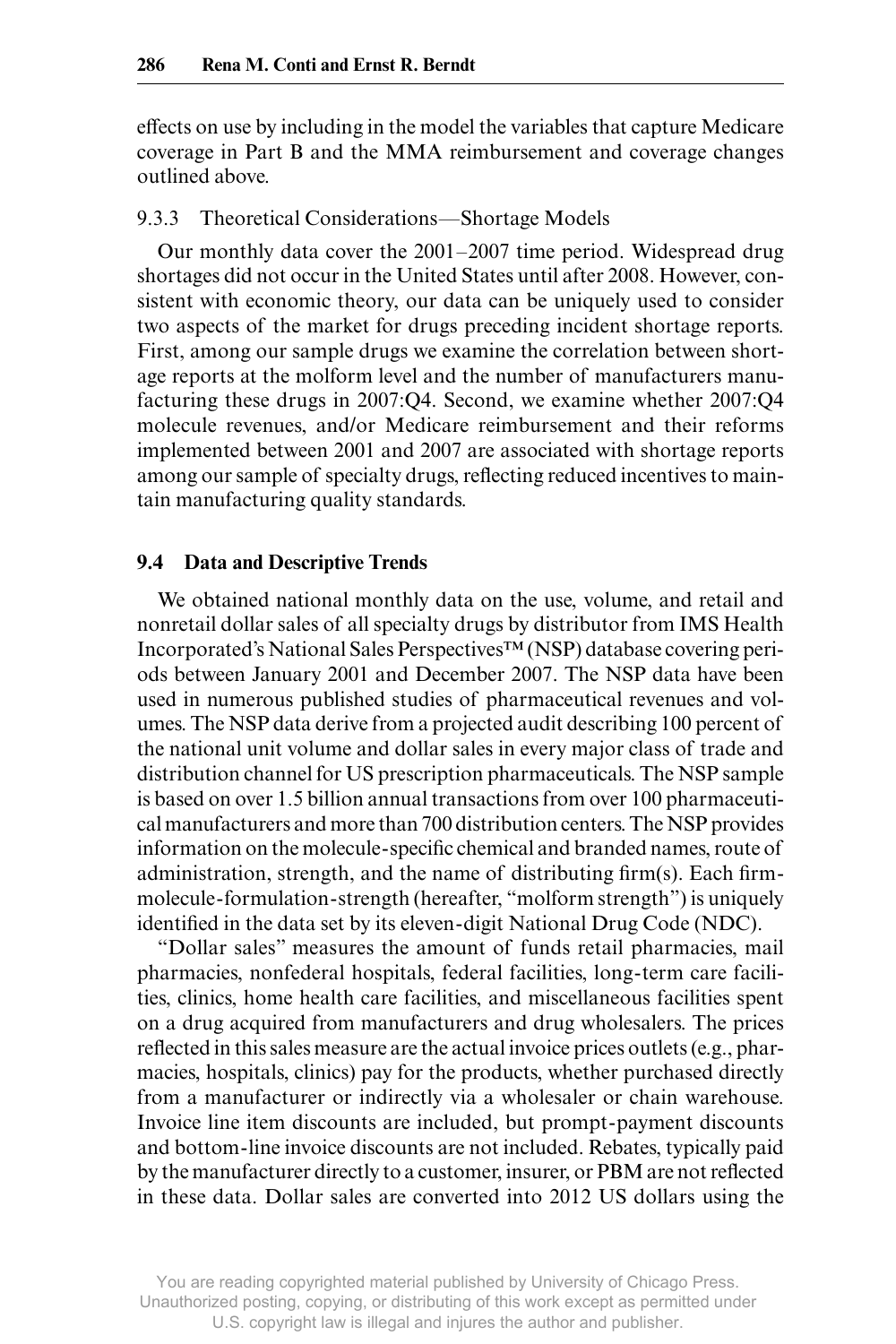|                                  |          |          |          | class designation |          | Count of unique NDCs by anatomic therapeutic |       |
|----------------------------------|----------|----------|----------|-------------------|----------|----------------------------------------------|-------|
| <b>ATC</b>                       | 2001     | 2002     | 2003     | 2004              | 2005     | 2006                                         | 2007  |
| $A04$ antiemetcs + antinauseants | 247      | 240      | 258      | 273               | 259      | 289                                          | 328   |
| L01A alkylating agents           | 68       | 70       | 72       | 78                | 80       | 72                                           | 81    |
| L02B antimetabolites             | 117      | 114      | 114      | 120               | 125      | 128                                          | 130   |
| L01C vinca alkaloids             | 55       | 59       | 66       | 67                | 75       | 73                                           | 67    |
| L01C antineoplas. antibiotics    | 82       | 87       | 83       | 82                | 80       | 90                                           | 115   |
| $L01X$ all other antineoplastics | 40       | 42       | 53       | 91                | 107      | 121                                          | 133   |
| L02A cytostatic hormones         | 63       | 64       | 67       | 73                | 74       | 75                                           | 74    |
| L02B cyto hormone antagonists    | 22       | 29       | 49       | 52                | 54       | 55                                           | 55    |
| L04X other immunosuppressants    | $\theta$ | $\theta$ | $\theta$ | $\theta$          | $\theta$ | 12                                           | 12    |
| V03D detox ag a-neoplast. trmt.  | 58       | 56       | 46       | 46                | 51       | 51                                           | 49    |
| Grand total                      | 752      | 761      | 808      | 882               | 905      | 966                                          | 1.044 |

#### **Table 9.1 Count of unique sample NDCs by therapeutic class**

Consumer Price Index for All Urban Consumers (CPI-U) inflation calculator. "Extended units" measures the number of single items (such as vials, syringes, bottles, or packets of tablets/capsules) contained in a unit or shipping package purchased by providers and pharmacies, and may include varying available doses and strengths.

Our NSP data covers the following ten World Health Organization's four- digit cancer- related anatomic therapeutic classes (ATCs): antiemetics and antinauseants (A04A), alkylating agents (L01A), antimetabolites (L01B), vinca alkaloids (L01C), antineoplastic antibiotics (L02D), all other antineoplastics (L01X), cytostatic hormones (L02A), cytostatic hormone antagonists (L04B), other immune suppressants (L04X), and detox ag a- neoplastic treatments (V03D). This sample frame has the advantage of including branded and generic versions of the same molecule having similar manufacturing requirements, and including drugs that are covered under both insurers' pharmacy and medical benefits. The ATC four-digit and more disaggregated ATC class designations are retained and coded for use in the analysis.

The distribution of NDCs by ATC class is listed in table 9.1. The majority of drugs in the full sample fall into several categories: drugs used to treat cancer (antimetabolites, antineoplastics agents, other antineoplastic treatments—215 of 752 in 2001, 312/1,044 in 2007), supportive therapy (antiemetics and antinauseants, cytostatic hormones, cytostatic hormone antagonists—332/752 in 2001, 457/1,044 in 2007) and other (other immune suppressants, antineoplastic antibiotics—82/752 in 2001, 127/1,044 in 2007).

According to economic theory, pre-LOE differences in fixed costs affect the subsequent number of generic entrants. Therefore, similar to Scott Morton (1999, 2000), Iizuka (2009), and Wiggins and Maness (2004), we code

You are reading copyrighted material published by University of Chicago Press. Unauthorized posting, copying, or distributing of this work except as permitted under U.S. copyright law is illegal and injures the author and publisher.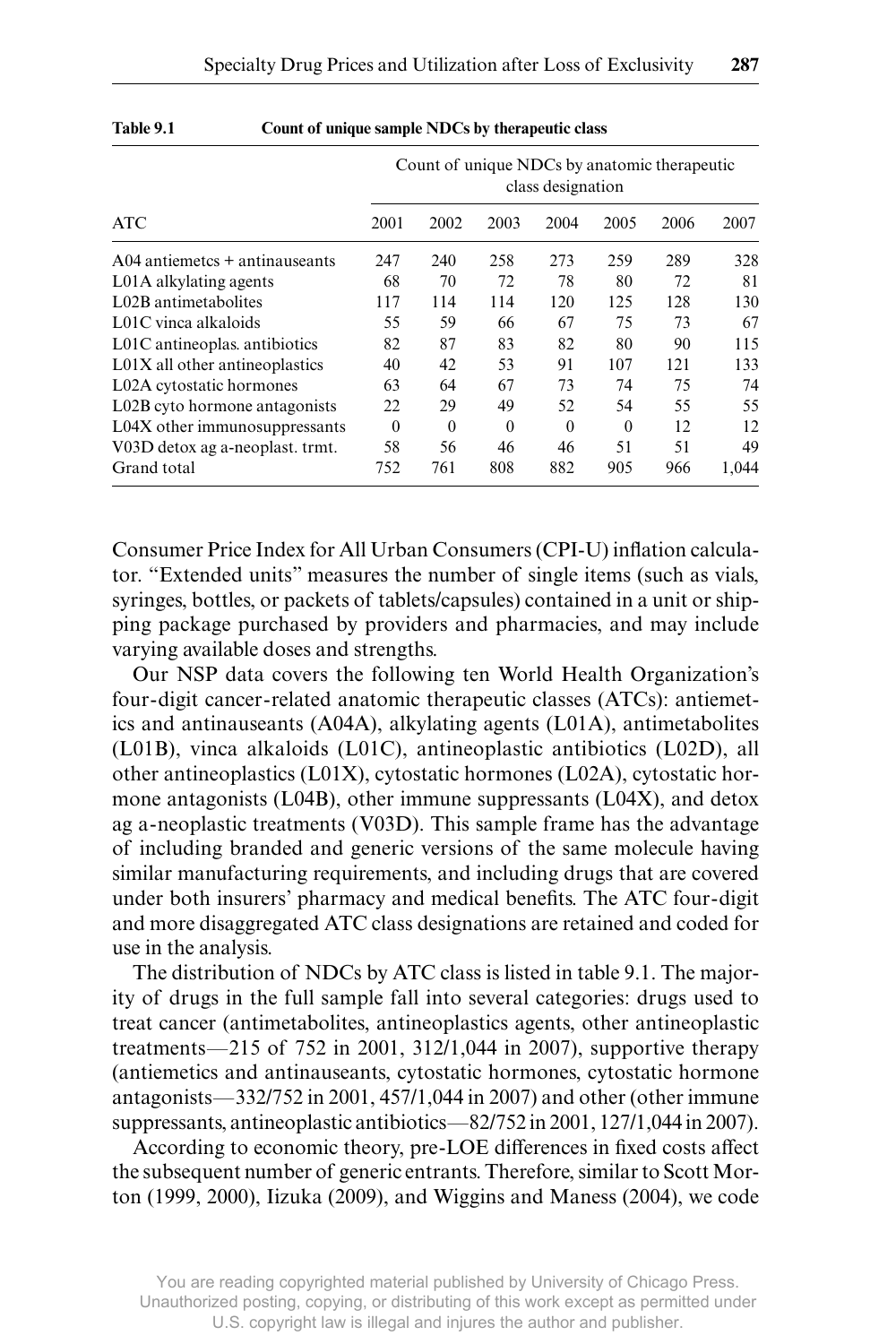formulations into several categories according to the type of specialized equipment needed to manufacture a drug and the cleanliness standards required in the manufacturing facility (oral solid tablets or capsules; injectable or infusible products; topical preparations; and other formulations, including ocular drugs, patches, and aerosols).

For each molecule, the earliest ANDA approval for each molform was identified using the FDA's comprehensive online listing. This method stratified the full sample (166 molforms) into three groups: (a) forty-one molforms (25 percent of full sample) experiencing initial generic entry between January 2001 and July 2007, (b) fifty molforms (30 percent) experiencing generic entry prior to January 2001, and (c) seventy-five molforms (45 percent) only available as exclusively marketed "brands" between January 2001 and December 2007 (appendix table 9A.1). Because of our focus on the extent and impact of generic entry, we excluded molforms in the (c) category from our analyses (all molforms are listed in appendix table 9A.2).

Among the forty-one molforms experiencing generic entry in our study period, the majority underwent LOE in 2002 and 2004 (appendix table 9A.2). Nine (22 percent) underwent generic entry on or following January 2006. Sixty-one percent (twenty-five out of forty-one molforms) had FDA- approved labels that indicated their use in combination therapy to treat cancer. Among this sample, we observed the following drug formulation pattern: 37 percent oral and 63 percent infused/injected or otherwise physician administered. Our check of Part B Medicare reimbursement schedules revealed 76 percent (thirty- one of our forty- one molforms experiencing initial LOE between 2001 and 2007) were covered by the Medicare Part B benefit (the remainder presumably covered under Part D benefits) (CMS 2014).

Using the FDA's comprehensive online listing we identified whether, for a given molecule, generic entry timing differed by formulation and/or strength. The subsequent entry of differing formulations (and/or strengths) among existing ANDAs may reflect a different underlying demand structure than with novel entrants, with the more commonly utilized formulations/ strengths being produced earliest. We found that the majority of molecules undergoing generic entry shared identical entry dates across multiple formulations; yet, a limited number of molforms experienced sequential entry by different strengths. Consequently, in our empirical models we estimate parameters first at the molform level and in sensitivity analyses at the molform- strength level.

The number of "manufacturers" for each molform and molform strength was identified using the NSP and was cross-checked using the FDA's Orange Book. We identified sixty-three manufacturers distributing at least one cancer drug undergoing initial generic entry in our study period. In appendix table 9A.3, we enumerate these manufacturers and the total number of molforms produced by them among all drugs in the parent sample. As expected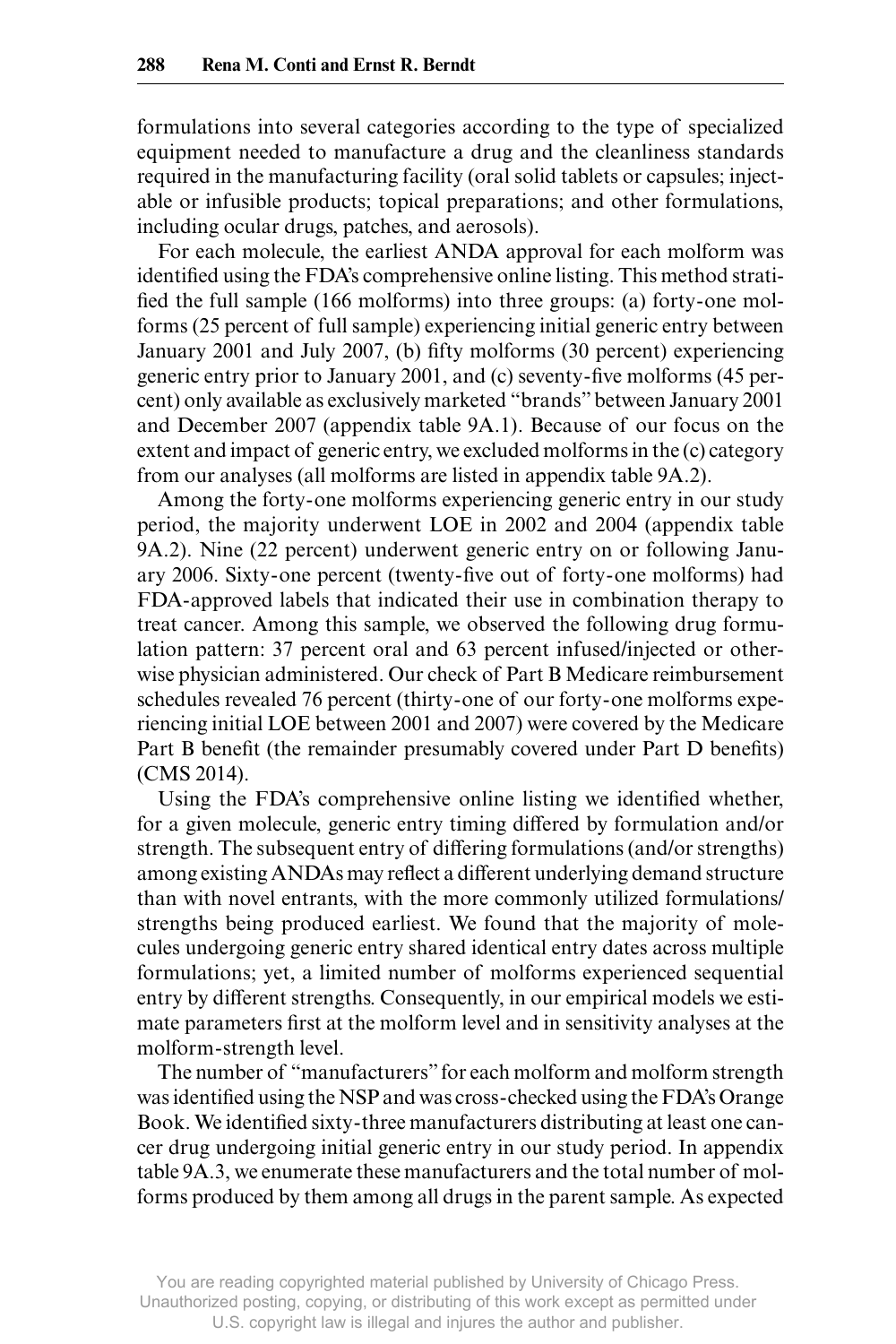|      |     | undergoing LOE | number of cancer drugs produced by top manufacturers of drugs |                                         |
|------|-----|----------------|---------------------------------------------------------------|-----------------------------------------|
|      | APP | Bedford Labs   |                                                               | Teva Parenteral Me Teva Pharmaceuticals |
| 2001 |     | 16             |                                                               | 9                                       |
| 2002 |     | 15             |                                                               | 9                                       |
| 2003 | 12  | 16             |                                                               | 12                                      |
| 2004 | 16  | 20             | 20                                                            | 14                                      |
| 2005 | 17  | 21             | 19                                                            | 15                                      |
| 2006 | 16  | 23             | 22                                                            | 18                                      |
| 2007 | 20  | 26             | 22                                                            | 19                                      |

**Table 9.2 Number of all sample cancer drugs produced by top ANDA sponsors; number of cancer drugs produced by top manufacturers of drugs** 

from our institutional review, we find production of these drugs concentrates in several manufacturers. Branded manufacturers of drugs undergoing LOE in our sample are primarily limited to the following: Abbott, AstraZeneca, Bayer Healthcare, Bristol- Myers Oncology, Genzyme, GSK, Novartis, Pfizer, Roche, and Watson. Among generic manufacturers, APP, Bedford Laboratories, Teva Parenteral Me, and Teva Pharmaceuticals dominate the production of drugs undergoing initial LOE in our sample. We also observe growth in the commitment of these ANDA sponsors to the production of all generic cancer drugs over time, as the number produced is generally larger in 2007 than in earlier years, although year- to- year changes are occasionally negative (table 9.2). We use these branded/generic manufacturer designations for examining pricing trends at the molform- manufacturer level after LOE.

 We construct measures of prepatent expiration brand *revenues* and *ln revenues*, adopting a definition of "market" size consisting of sales only by the branded molecule in the four complete quarters prior to LOE (average monthly revenue =  $439,000$  [standard deviation =  $452,000$ , min. = 0, max.  $= 1,722$ ; average ln revenue  $= 5.6$  [standard deviation  $= 6.2$ , min.  $= 0$ , max. = 13.2]) (Frank and Salkever 1997; Scott Morton 1999; Iizuka 2009). Following Scott Morton (1999), we also constructed a measure of the *difference in revenue* defined as the value of the difference between the revenue potential from the entry opportunity relative to that of the manufacturers' existing mean generic NDC portfolio from all drugs enumerated in the NSP (monthly average = 381,600, standard deviation = 538,000, min. =  $-816$ ,  $max = 1,599$ . To the extent firms' existing portfolios consist of old vintages of off - patent drugs having declining sales and the entry being considered is that for a widely utilized newer molecule having large sales volume, we expect this difference measure will positively affect probability of current entry. We transform by using the difference log form of this measure (monthly average  $= 5.9$ , standard deviation  $= 1.5$ , min.  $= -2.5$ , max.  $= 7.4$ ) in the estimated model and its square.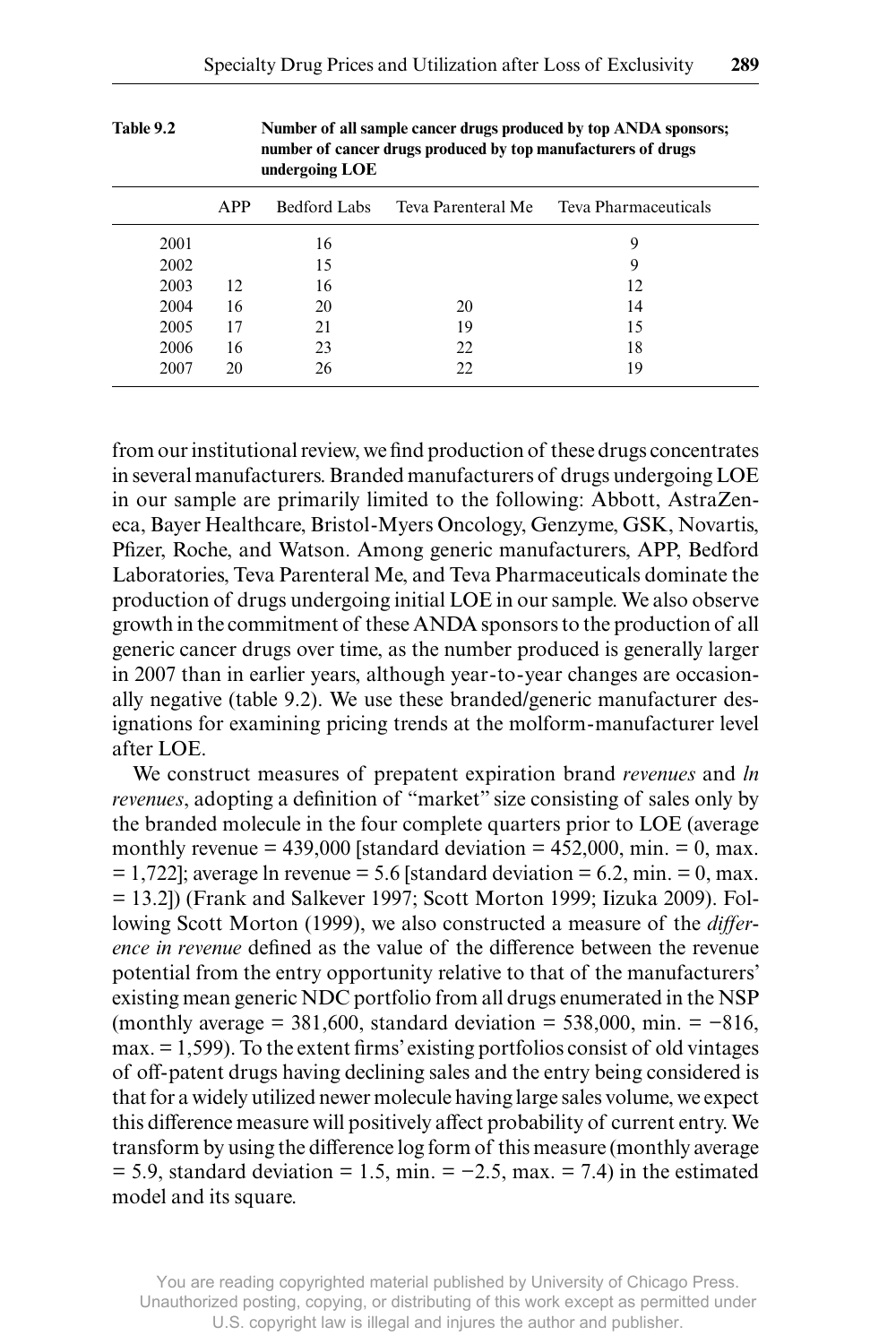While previous literature has focused on using pre-LOE revenues (and its square, both typically log transformed) as measures of potential market size post-LOE, we augment these by constructing a measure reflecting the number of distinct conditions treated by the medicines. Specifically, we construct a measure of indication count, inclusive of FDA on- label approved and off - label Medicare reimbursed, measured in the year prior to LOE that is likely correlated with potential future revenues.<sup>2</sup> The number of indications for which an NDC was reimbursed for use in the US population in each year (average  $= 6$ , standard deviation  $= 9$ ) is taken from the Micromedex DrugDex Evaluations database, one of several compendia approved by Congress to guide CMS reimbursement policy (Conti et al. 2012). This identified FDAapproved (on- label) and off - label indications that were contemporaneously reimbursed by the Centers for Medicare and Medicaid Services.

Finally, we matched all sample molforms and molform strengths with the University of Utah Drug Information Service to determine dates of any shortages, including resolved shortages, if present.<sup>3</sup> No sample molforms and molform strengths were reported in short supply between January 2001 and December 2007.

### **9.5 Results**

#### 9.5.1 Count Models for Descriptive Purposes

Bearing in mind the caveats on manufacturer counts created by the presence of considerable contract manufacturing activities, we first describe the average number of generic manufacturers per molform experiencing LOE by year of LOE (figure 9.1). We observe the average number to range between 1.66 and 4.9 manufacturers over all years, and what appears to be an upward trend in entry count in 2006 and 2007 compared to previous years, from a low of 1.66 in 2003 to a high of 4.9 in 2007.

Furthermore, average entrant counts differ by drug formulation: oral drugs exhibit an average of 6.26 (standard deviation  $= 2.7$ , max  $= 11$ ) manufacturers entering after LOE, while physician- administered drugs exhibit an average of 4.5 (standard deviation  $= 2.7$ , max  $= 9$ ) manufacturers entering after LOE.

To place these observations into wider industry- level context, we also calculated the average number of manufacturers of always generic cancer drugs available throughout the study period (appendix table 9A.2; figure 9.2). We

3. http:// www .ashp .org /drugshortages /current/; http:// www .ashp .org /menu /DrugShortages / ResolvedShortages.

<sup>2.</sup> Incentives for manufacturers to seek additional indications for reimbursements diminish considerably after LOE, although the off-patent brand may pursue a "branded generic" strategy in which it markets a combination product consisting of the off - patent brand and a generic drug.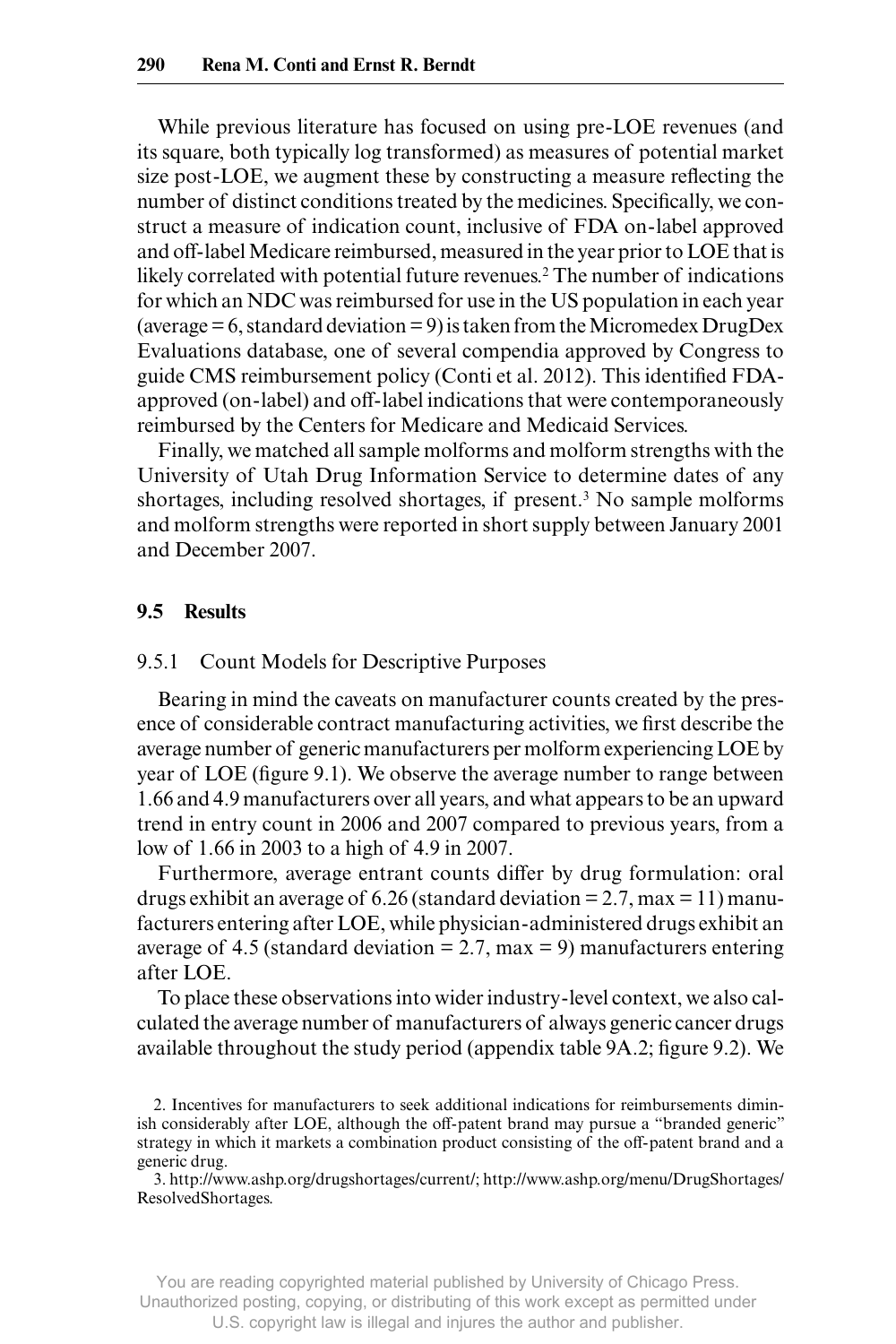

**Fig. 9.1 Average number of ANDA sponsors entering a new molform after LOE, by year of LOE**



**Fig. 9.2 Average number of manufacturers producing always generic molforms**

observe the average number of manufacturers producing these drugs to be declining gradually but steadily from 3.04 in 2001 to 2.3 in 2007.

 Interestingly, the patterns of entry and exit among specialty cancer drugs undergoing LOE during our study periods appear quite diverse, as is illustrated in the various panels of table 9.3. For example, the first column (Example 1) in table 9.3 documents a situation in which the innovator brand manufacturer (Pierre Fabre Pharma, bolded) continues to market vinorelbine IAC in injectable and intravenous formulations following LOE in 2003 and throughout the remaining study period. We also observe injectable and intravenous formulation ANDA entry in vinorelbine IAC by Baxter Pharma Division and Sicor Pharma in 2003, Bedford Labs and Teva Parenteral ME in 2004, and APP and Hospira in 2005. We observe Sicor Pharma exiting this drug market in 2004 and Baxter Pharm Division exiting in 2007. Merger and acquisition activity likely explains the apparent exit by Sicor Pharma and entry by Teva Parenteral ME in 2004 (table 9.4)—Teva acquired Sicor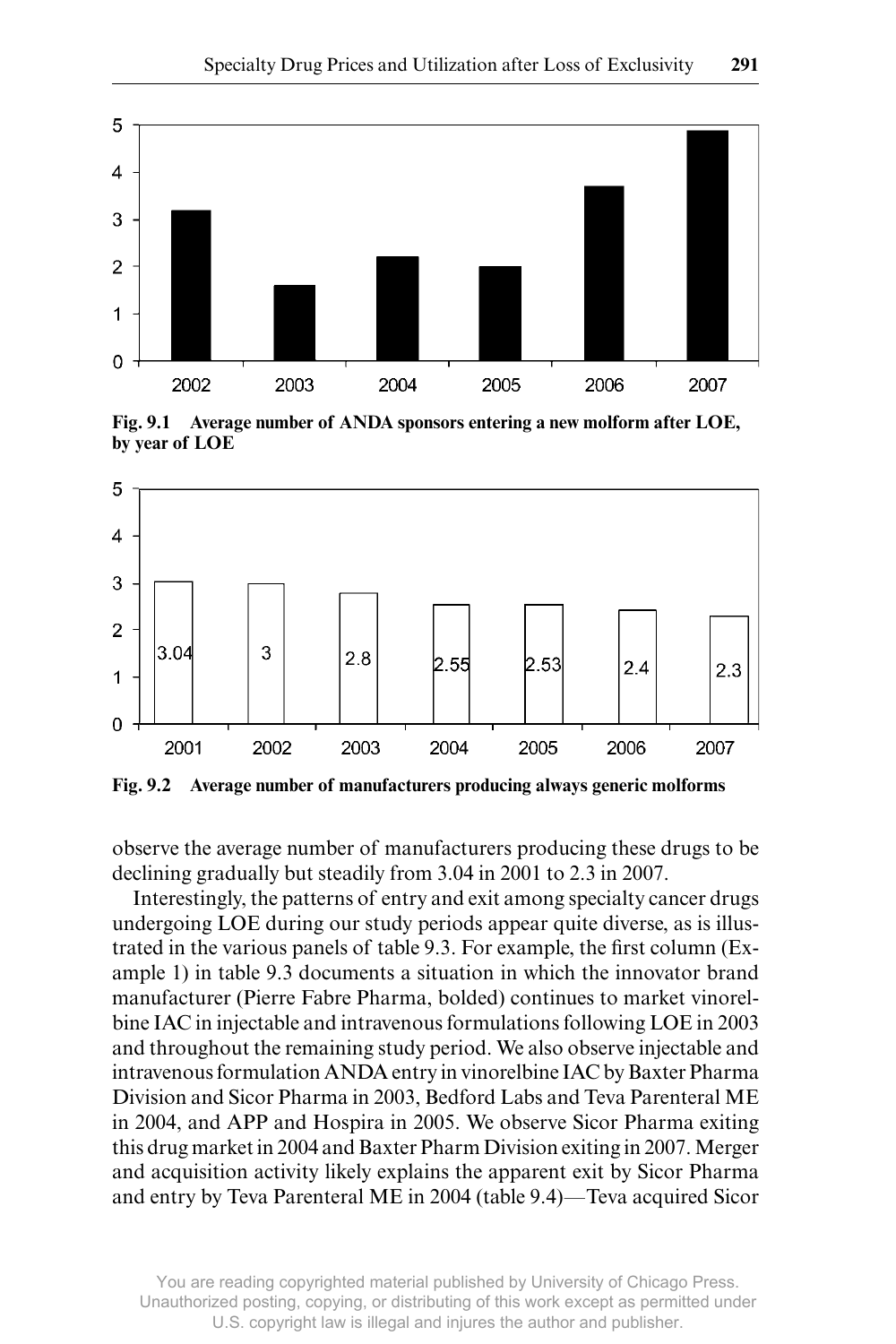|              | Example 1: Innovator<br>stays in the market after<br><b>LOE</b>                                                     | Example 2: Innovator exits the market after LOE                                                                                                                          |                                                                                                                 |
|--------------|---------------------------------------------------------------------------------------------------------------------|--------------------------------------------------------------------------------------------------------------------------------------------------------------------------|-----------------------------------------------------------------------------------------------------------------|
| Year         | Vinorelbine IAC inject,<br>IV                                                                                       | Carboplatin IAC inject,<br>IV Reg.                                                                                                                                       | Tamoxifen 0511 orals,<br>sol. tab/cap RE                                                                        |
| 2001<br>2002 | <b>Pierre Fabre Pharm</b><br><b>Pierre Fabre Pharm</b>                                                              | <b>Bristol-Myers Oncology</b><br><b>Bristol-Myers Oncology</b>                                                                                                           | <b>AstraZeneca</b><br><b>AstraZeneca</b>                                                                        |
| 2003         | <b>Baxter Pharm Div</b><br><b>Pierre Fabre Pharm</b><br>Sicor Pharm                                                 | <b>Bristol-Myers Oncology</b>                                                                                                                                            | Barr Labs<br><b>AstraZeneca</b><br><b>Barr Labs</b><br>Mylan<br>Roxane<br>Teva Pharm                            |
| 2004         | <b>Baxter Pharm Div</b><br><b>Bedford Labs</b><br><b>Pierre Fabre Pharm</b><br>Teva Parenteral Me                   | APP<br>Baxter Pharm Div<br><b>Bedford Labs</b><br><b>Bristol-Myers Oncology</b><br>Hospira<br>Teva Parenteral Me                                                         | <b>AstraZeneca</b><br><b>Barr Labs</b><br>Mylan<br>Roxane<br>Teva Pharm<br><b>Watson Labs</b>                   |
| 2005         | <b>APP</b><br>Baxter Pharm Div<br><b>Bedford Labs</b><br>Hospira<br><b>Pierre Fabre Pharm</b><br>Teva Parenteral Me | Watson Labs<br><b>APP</b><br>Baxter Pharm Div<br><b>Bedford Labs</b><br><b>Bristol-Myers Oncology</b><br>Cura Pharm<br>Hospira<br><b>OTN</b> Pharm<br>Teva Parenteral Me | <b>AstraZeneca</b><br>McKesson Pkg Serv<br>Mylan<br>Ranbaxy Pharm<br>Roxane<br>Teva Pharm<br><b>Watson Labs</b> |
| 2006         | APP<br>Baxter Pharm Div<br><b>Bedford Labs</b><br>Hospira<br><b>Pierre Fabre Pharm</b><br>Teva Parenteral Me        | <b>Watson Labs</b><br><b>APP</b><br>Baxter Pharm Div<br><b>Bedford Labs</b><br>Cura Pharm<br>Hospira<br><b>OTN Pharm</b><br>Teva Parenteral Me<br>Watson Labs            | A-S Medication<br>AstraZeneca<br>McKesson Pkg Serv<br>Mylan<br>Roxane<br>Teva Pharm<br>Watson Labs              |
| 2007         | APP<br><b>Bedford Labs</b><br>Hospira<br><b>Pierre Fabre Pharm</b><br>Teva Parenteral Me                            | <b>APP</b><br><b>Baxter Pharm Div</b><br><b>Bedford Labs</b><br>Cura Pharm<br>Generamedix<br>Hospira<br><b>OTN</b> Pharm<br>Teva Parenteral Me<br>Watson Labs            | A-S Medication<br>McKesson Pkg Serv<br>Mylan<br>Roxane<br>Teva Pharm<br><b>Watson Labs</b>                      |

### **Table 9.3 Observed patterns of manufacturer entry and exit after LOE among selected sample molforms**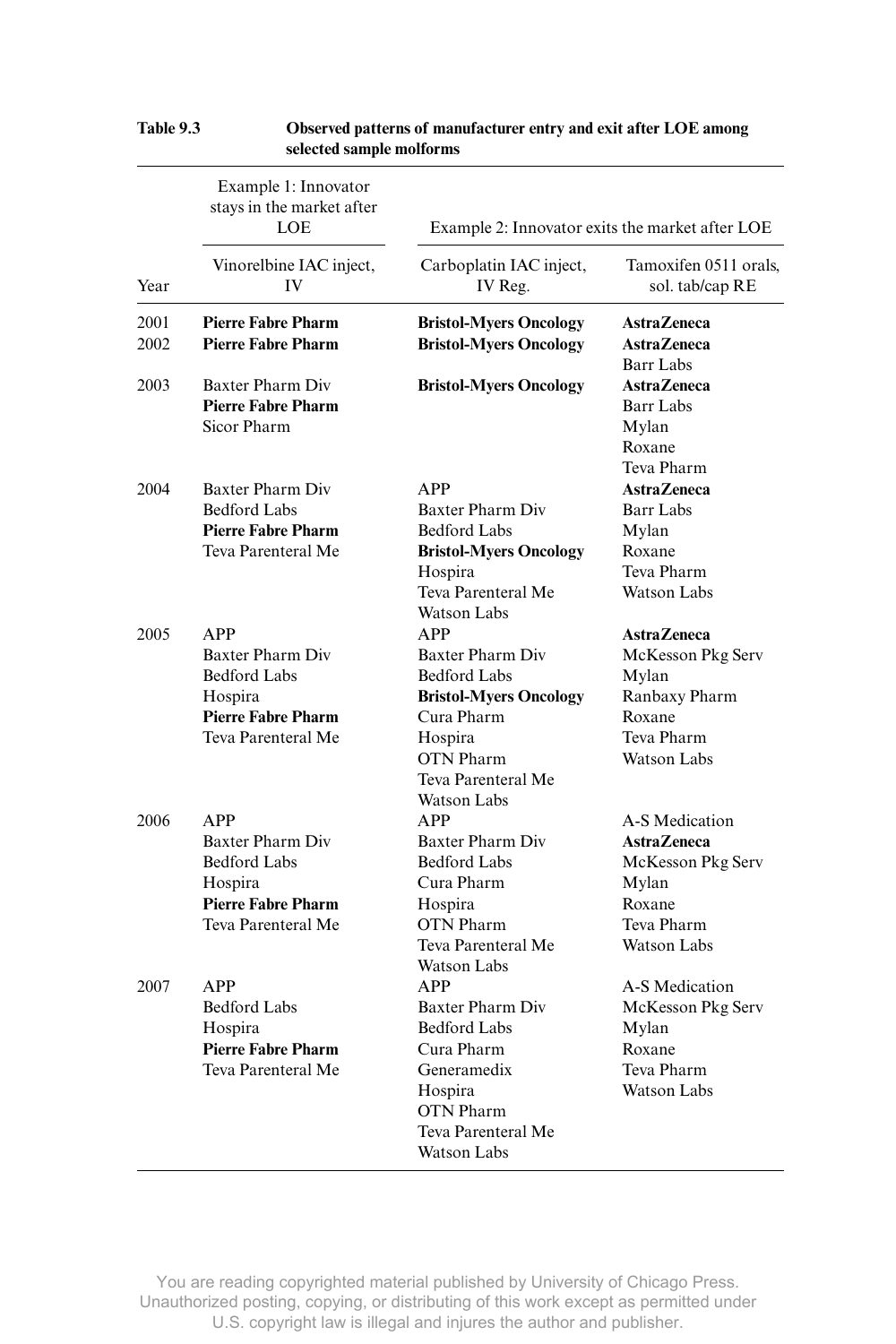| 1491 - 7. 7    | Consolidation activity among mails in our sample. |                    |                    |
|----------------|---------------------------------------------------|--------------------|--------------------|
|                | Merging firm                                      | Acquiring firm     | Completion<br>year |
| 1              | <b>GREENSTONE LTD.</b>                            | <b>PFIZER</b>      | 2003               |
| $\overline{c}$ | <b>ABBOTT PHARM PRODS.</b>                        | <b>HOSPIRA</b>     | 2004               |
| 3              | <b>SICOR PHARM</b>                                | <b>TEVA PHARM</b>  | 2004               |
| 4              | Mayne Pharm                                       | <b>HOSPIRA</b>     | 2007               |
| 5              | Abraxis Pharm                                     | APP                | 2007               |
| $6^{\rm a}$    | King                                              | <b>JHP PHARM</b>   | 2007               |
| 7              | <b>BARR LABS</b>                                  | <b>TEVA PHARM</b>  | 2008               |
| 8              | APP                                               | Fresenius          | 2008               |
| 9              | <b>Wyeth Ayerst</b>                               | <b>PFIZER</b>      | 2009               |
| 10             | Medimmune Oncology                                | <b>ASTRAZENECA</b> | 2013               |

#### **Table 9.4** Consolidation activity among firms in our sample

*Note:* Capitalized manufacturer names indicate manufacturers producing drugs undergoing LOE in our sample.

a JHP was formed out of assets from King and other companies.

in 2004, and likely subsequently consolidated the two generic products into one market offering.

 In other cases, the innovator brand is observed to exit the molform market after initial LOE, as is seen in Example (2) of table 9.3. Here, the manufacturer of the branded version of carboplatin IAC injectable and regular intravenous (Bristol- Myers Oncology, bolded) faced LOE in 2004 and remained in the market only through 2005. In 2004 we observe APP, Baxter Pharma Division, Bedford Labs, Cura Pharm, Hospira, Teva Parenteral ME, and Watson Labs and in 2005 OTN Pharmaceutical entering this molform market. The final column of table 9.3 documents a somewhat similar pattern of exit by the innovator brand manufacturer (AstraZeneca, bolded) for the oral anticancer drug tamoxifen, albeit in 2007, several years after LOE in 2002, and staggered ANDA entry by Barr Labs, Mylan, Roxane, Teva Pharmaceuticals, and Watson Labs in 2004, McKesson Pkg. Serv. in 2005, and A-S Medication in 2006. Here too, the observed Barr Labs exit from this molform in 2005 might be related to the formalization of its acquisition by Teva several years later (see table 9.4).

These observations suggest mergers and acquisitions among generic firms (horizontal consolidation) and branded firms (vertical consolidation) that occurred between 2000 and 2009 could alter our results of manufacturer count entry. To check, we identified mergers and acquisitions among manufacturers using the SDC Platinum, a collection of databases on companies registered in the United States and a product of Thomson Reuters Financial Securities Data available through the University of Chicago's electronic library. This categorization was double checked using a search of all manufacturers and the trade press. The presence, date, and type of consolidation are reported in table 9.4.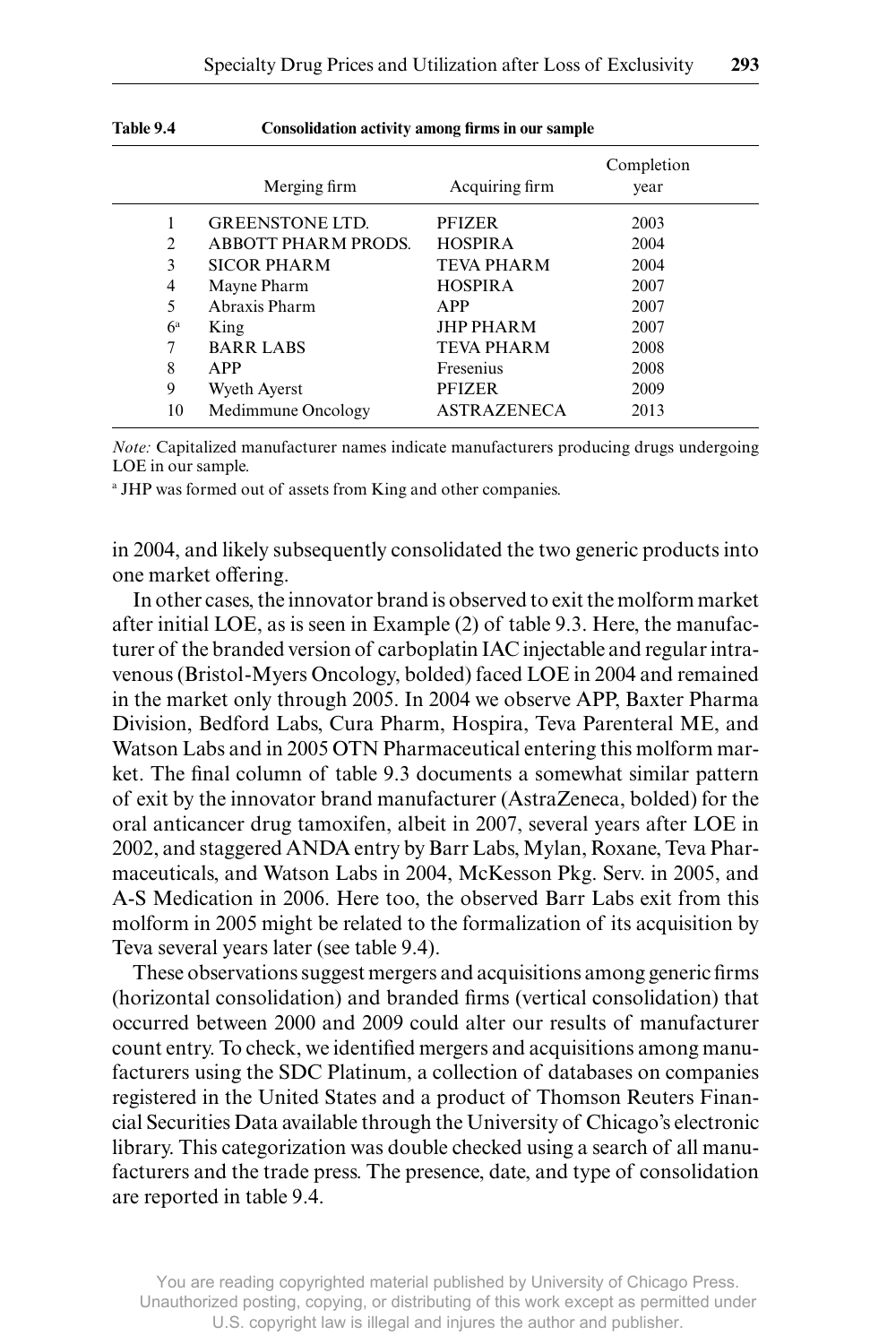To analyze factors contributing to the diverse entry patterns, we estimated random effects generalized least squares count models with ln mancount (log number of manufacturers) as the dependent variable for each molform based on the 2001–2007 pooled cross- section and time- series data; in sensitivity analyses, we reestimate using molform strength as the unit of observation. Since with a Poisson model there was overdispersion (estimated variance greater than mean), estimates presented in table 9.5 are based on the negative binomial model. Consistent with the raw averages, we observe less entry into injectable formulations after LOE (all models). There is also greater entry into the cancer therapeutic class and less entry into other classes after LOE (all models). Another robust finding across models is that In preentry revenue positively affects the number of manufacturers. Consistent with this finding, we also observe in each of the estimated models the greater the number of ln indications for which the molform is recommended, the greater the number of manufacturers of that molform (models 1–5). However, In preentry revenue squared flips in sign across models. Models 3–5 report another modestly robust finding that when ln revenues of the candidate molform is much greater than the mean revenue per product of the incumbent portfolio of molform products (a positive ln revenue difference), the number of manufacturers for a molform increases, although the negative estimated coefficient on the squared ln revenue difference variable indicates this positive impact declines as the ln revenue difference increases. This suggests that all else equal, firms may face a trade-off as they contemplate additional generic entry between incremental revenue gained and the greater fixed and/or sunk production costs incurred from additional entry. Finally, note that while in models 4–5 the positive estimated coefficient on the month post- MMA1 indicator variable and the negative estimate on the post- MMA1 \* Part B–covered interaction variable have the expected signs suggesting MMA reimbursement policy changes affected manufacturer entry, these estimates are not statistically significant.

#### 9.5.2 Supplier Prices following LOE

As an initial analysis of the impact of LOE on supplier prices, we examine two measures or average monthly inflation-adjusted prices—prices and ln prices—separately for oral and injectable/infusible molforms, before LOE and generic entry and after LOE and generic entry, aggregated over brand and generic versions for each molform. As is seen in table 9.6, regardless of which price measure is used, average monthly prices are lower post-LOE and generic entry than pre- LOE for all drug formulations. Interestingly, aggregate price declines appear to be larger among physician- administered infused/injected drugs (38–46.4 percent) than among orally formulated drugs  $(25-26$  percent).

 Next, to examine the relationship between supplier prices following LOE and the number of manufacturers, we first plotted average monthly ln prices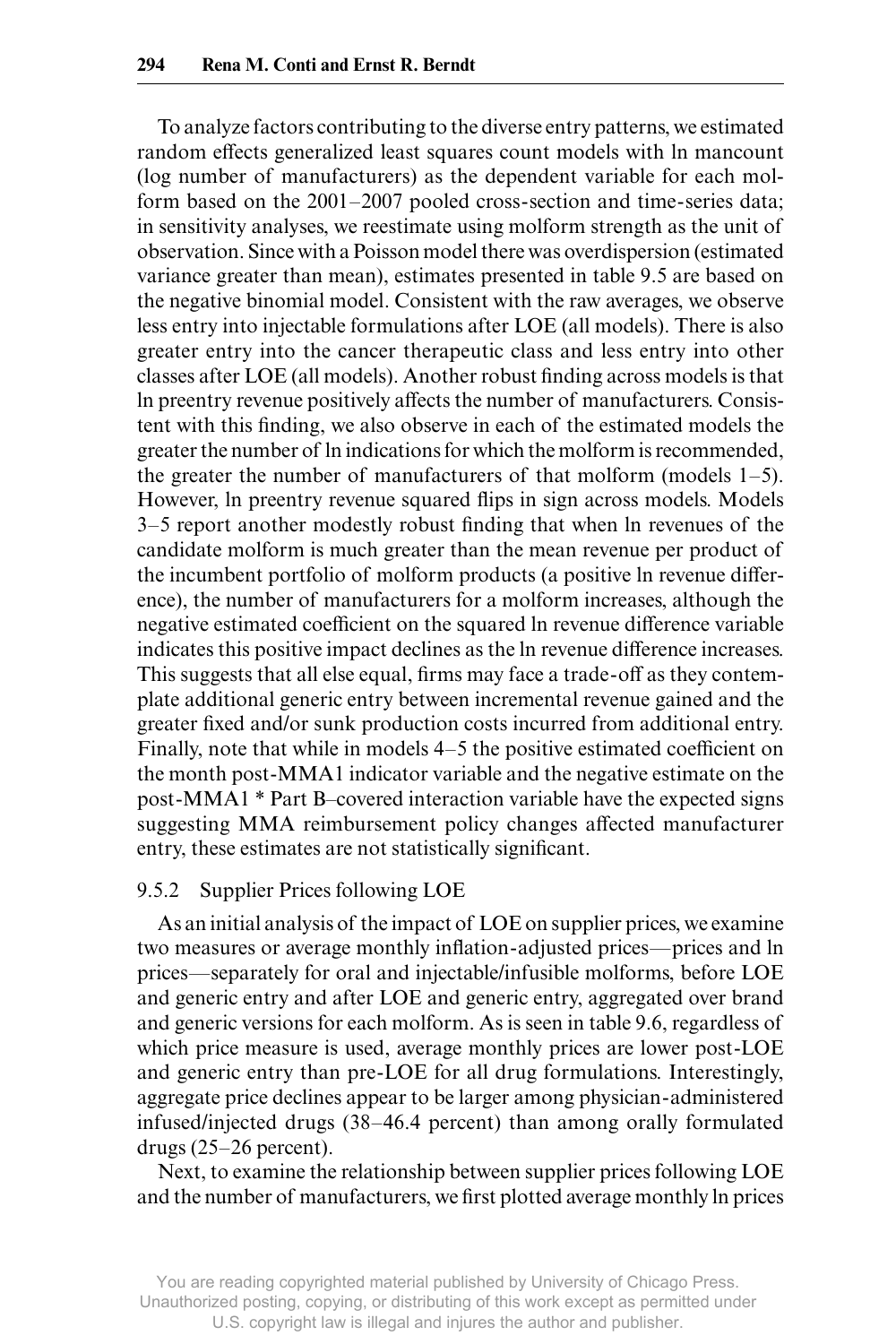| Table 9.5                                           |                            | Manufacturer count model negative binomial regression results |                               |                                                                    |                                       |                              |                                    |                           |                    |                                                              |                                                            |                                                                |                                                                                |                                                   |                                                   |
|-----------------------------------------------------|----------------------------|---------------------------------------------------------------|-------------------------------|--------------------------------------------------------------------|---------------------------------------|------------------------------|------------------------------------|---------------------------|--------------------|--------------------------------------------------------------|------------------------------------------------------------|----------------------------------------------------------------|--------------------------------------------------------------------------------|---------------------------------------------------|---------------------------------------------------|
| Injectable                                          | $-0.27$                    |                                                               | 0.133                         |                                                                    |                                       |                              | $-0.51$                            |                           | 0.05               | $-0.92$                                                      |                                                            | 0.001                                                          | $-0.95$                                                                        |                                                   |                                                   |
| In indications                                      |                            | $0.17$<br>$0.42$<br>$0.33$                                    | $0.001$<br>$0.001$<br>$0.064$ | $39$<br>$9$ $3$ $3$<br>$9$ $3$ $3$<br>$9$ $3$<br>$9$<br>$9$<br>$9$ | $0.14$<br>$0.18$<br>$0.5$<br>$0.0007$ | $0.001$<br>$0.02$<br>$0.355$ | $0.9$<br>$0.8$<br>$-0.35$<br>0.006 | $0.25$<br>$0.3$<br>$0.53$ | $0.001$<br>$0.007$ | $\begin{array}{c} 0.9 \\ 0.66 \\ -0.73 \\ 0.002 \end{array}$ | $0.21$<br>$0.11$<br>$0.25$<br>$0.44$<br>$0.44$<br>$0.0004$ | $\begin{array}{c} 0.001 \\ 0.008 \\ 0.03 \\ 0.001 \end{array}$ | $\begin{array}{c} 1.03 \\ 0.48 \\ -0.84 \\ 0.002 \end{array}$                  | $0.11$<br>$0.128$<br>$0.28$<br>$0.44$<br>$0.0004$ | 0.001<br>0.007<br>0.00<br>0.00                    |
| Cancer therapeutic class                            | $0.9$<br>$-1.2$<br>$-0.62$ |                                                               |                               |                                                                    |                                       |                              |                                    |                           |                    |                                                              |                                                            |                                                                |                                                                                |                                                   |                                                   |
| Other therapeutic class                             |                            |                                                               |                               |                                                                    |                                       |                              |                                    |                           | 0.355              |                                                              |                                                            |                                                                |                                                                                |                                                   |                                                   |
| Time (months starting with<br>January 2001)         | 0.004                      | 0000                                                          | 0.001                         |                                                                    |                                       | 0.001                        |                                    | 0.0007                    | 0.001              |                                                              |                                                            |                                                                |                                                                                |                                                   |                                                   |
| starting with January 2001)<br>Time squared (months | 0.002                      | .00001                                                        | 0.001                         | 0.001                                                              | 0.00001                               | 0.001                        | 0.0001                             | 0.00001                   | 0.001              | $-0.00003$                                                   | 0.000007                                                   | 0.001                                                          | $-0.00003$                                                                     | 0.000007                                          | 0.001                                             |
| In revenue per LOE<br>$(2012$ USD)                  | 0.007                      | 003                                                           | 0.001                         | 0.009                                                              | 0.0003                                | 0.001                        | 0.01                               | 0.0004                    | 0.001              | 0.002                                                        | 0.0003                                                     | 0.001                                                          | 0.002                                                                          | 0.0003                                            | 0.001                                             |
| In revenue pre-LOE squared<br>$(2012$ USD)          | 0.000004                   | 0.0000002                                                     | 0.001                         | 0.000003                                                           | 0.0000002                             | 0.001                        | 0.000003                           | 0.0000002                 | 0.001              | $-0.000003$                                                  | 0.0000002                                                  | 0.001                                                          | $-0.000003$                                                                    | 0.0000002                                         | 0.001                                             |
| In revenue pre-LOE diff<br>(2012 USD)               |                            |                                                               |                               | $-0.05$                                                            | 0.01                                  | 0.001                        | 0.05                               | 0.01                      | 0.001              | 0.02                                                         | 0.007                                                      | 0.038                                                          | 0.02                                                                           | 0.007                                             | 0.038                                             |
| In revenue pre-LOE diff.<br>squared (2012 USD)      |                            |                                                               |                               | $-0.02$                                                            | 0.002                                 | 0.001                        | $-0.02$                            | 0.002                     | 0.001              | $-0.005$                                                     | 0.001                                                      | 0.001                                                          | $-0.005$                                                                       | 0.001                                             | 0.001                                             |
| MMA1 (2004)                                         |                            |                                                               |                               |                                                                    |                                       |                              |                                    |                           |                    |                                                              |                                                            |                                                                |                                                                                |                                                   |                                                   |
| MMA1 * Part B covered                               |                            |                                                               |                               |                                                                    |                                       |                              | $\frac{0.12}{0.06}$                | 0.07<br>0.07              | $0.09$<br>0.43     | $0.004$<br>$-0.03$<br>0.03                                   | $0.05$<br>0.06                                             | $0.93$<br>$0.6$<br>$0.61$                                      |                                                                                |                                                   |                                                   |
| MMA2 (2006)                                         |                            |                                                               |                               |                                                                    |                                       |                              |                                    |                           |                    |                                                              |                                                            |                                                                |                                                                                |                                                   |                                                   |
| MMA2 * Part B covered<br>MMA1 bite                  |                            |                                                               |                               |                                                                    |                                       |                              |                                    |                           |                    | 0.95                                                         | 0.06                                                       | 0.001                                                          | $\begin{array}{c} 5 & 8 & 8 & 7 \\ 6 & 6 & 8 & 8 \\ 9 & 6 & 6 & 9 \end{array}$ |                                                   | $0.83$<br>$0.7$<br>$0.6001$<br>$0.001$<br>$0.001$ |
| _constant<br>Adjusted $R^2$ (overall)               |                            | 0.19                                                          | 0.001                         | 1.73                                                               | 0.24                                  | 0.001                        | $1.94$<br>0.5                      | 0.26                      | 0.001              |                                                              | 0.22                                                       | 0.04                                                           |                                                                                |                                                   |                                                   |
|                                                     | 3,444<br>0.28              |                                                               |                               | 3,44<br>64.0                                                       |                                       |                              | 3,444                              |                           |                    | $0.84$<br>$0.84$<br>$3.444$                                  |                                                            |                                                                | 3,444<br>0.84                                                                  |                                                   |                                                   |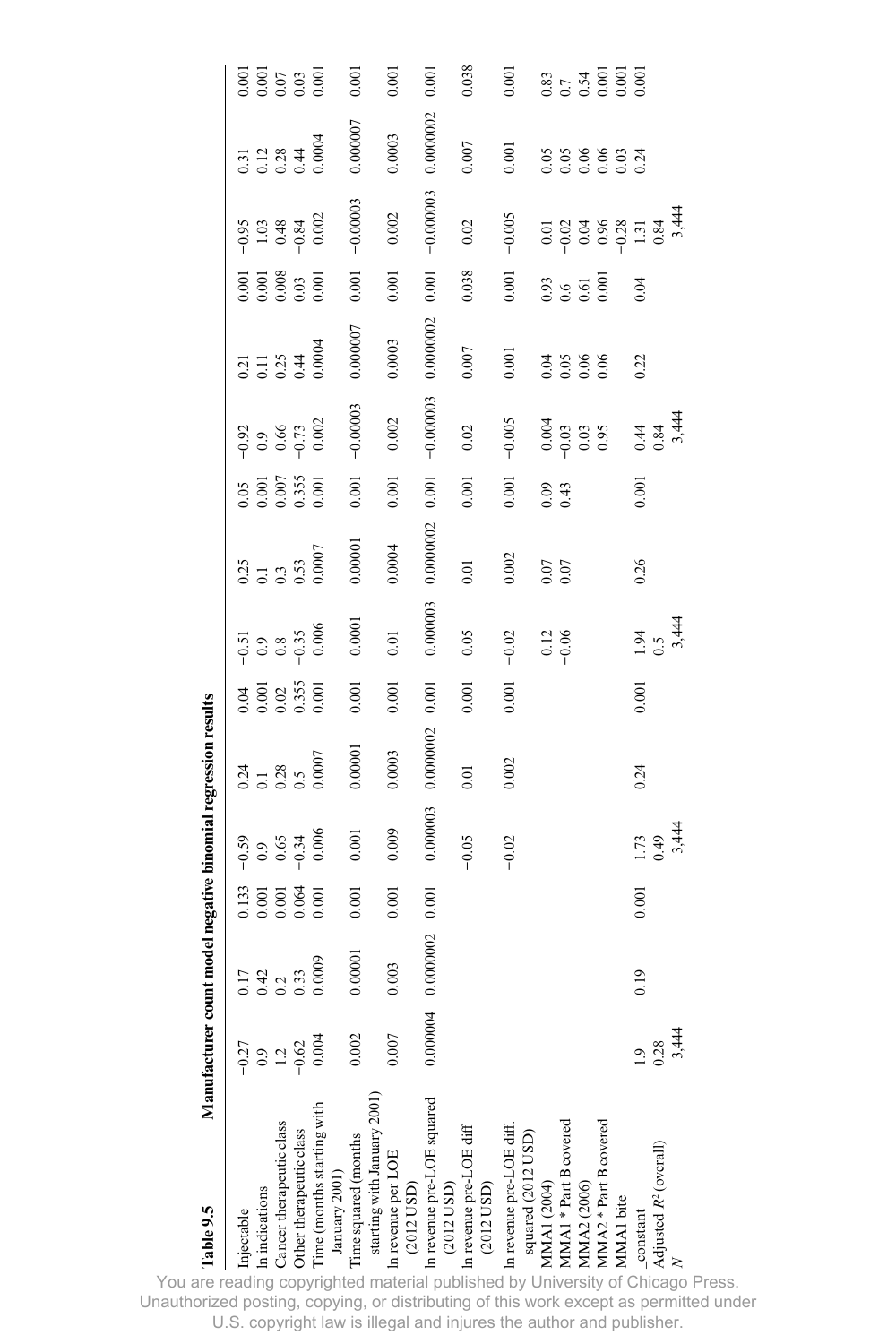|                                                         | Before LOE         |               | After LOE          |               |            | $After - before$ |                   |
|---------------------------------------------------------|--------------------|---------------|--------------------|---------------|------------|------------------|-------------------|
|                                                         | Monthly<br>average | Std.<br>error | Monthly<br>average | Std.<br>error | Difference | Std.<br>error    | Percent<br>change |
| Oral $(n=15)$                                           |                    |               |                    |               |            |                  |                   |
| Prices (2012 USD)                                       | 1.26               | 0.03          | 0.93               | 0.01          | $-0.33$    | 0.35             | $-26$             |
| In prices $(2012$ USD)                                  | 0.57               | 0.016         | 0.43               | 0.037         | 0.14       | 0.01             | $-25$             |
| Physician-administered<br>infused/injected ( $n = 26$ ) |                    |               |                    |               |            |                  |                   |
| Prices $(2012$ USD)                                     | 1,356.1            | 27.8          | 1985.5             | 30.3          | 629.42     | 41.1             | $-46.4$           |
| In prices $(2012$ USD)                                  | 2.4                | 0.03          | 1.3                | 0.02          | 0.9        | 0.04             | $-38$             |

Table 9.6 Raw inflation-adjusted prices and ln prices before and after LOE

*Note:* Bold  $=$  significant at the 1 percent level.



Fig. 9.3 Relationship between ln inflation-adjusted estimated supplier prices (2012 **USD) and manufacturer count after LOE**

(2012 USD) observed in the last quarter of 2007 against the total number of unique entrants in all years following LOE (including the innovator brand), stratified by oral versus infused/injected or otherwise physician-administered formulation. Results are displayed in figure 9.3, with ln supplier prices on the vertical axis and total number of unique manufacturers following LOE on the horizontal axis. Two sets of results are striking. First, the level of ln prices for oral formulations is much lower than that for infused/injected or otherwise physician- administered drugs, up until there are about nine unique manufacturers of the formulation. Second, for infused/injected or otherwise physician- administered drugs, when the number of manufacturers increases from one to two, average ln prices fall about 25–30 percent, there is another even larger proportional drop in ln price as the number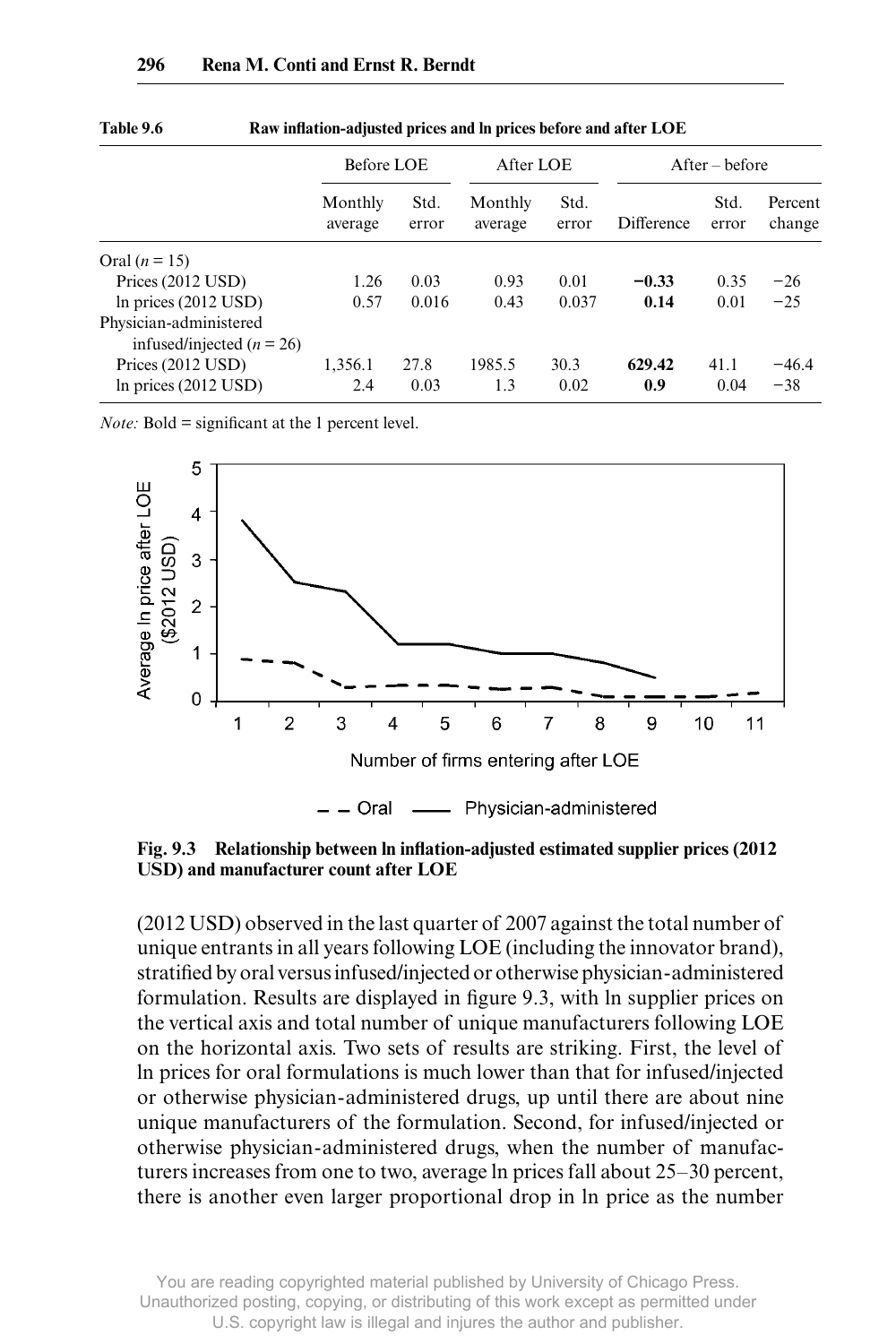|                        |             | Oral molforms |               | Injected and infused or otherwise | physician-administered<br>formulated molforms |                 |
|------------------------|-------------|---------------|---------------|-----------------------------------|-----------------------------------------------|-----------------|
|                        | Coefficient | Std.<br>error | $p-$<br>value | Coefficient                       | Std.<br>error                                 | <i>p</i> -value |
| Generic, underwent LOE |             |               |               |                                   |                                               |                 |
| In mancount            | $-0.77$     | 0.03          | 0.0001        | $-0.22$                           | 0.017                                         | $-12.54$        |
| In mancount squared    | $-0.01$     | 0.005         | 0.051         | 0.02                              | 0.004                                         | 0.0001          |
| Year                   | 0.26        | 0.05          | 0.001         | $-0.29$                           | 0.03                                          | 0.0001          |
| N                      | 287         |               |               | 1,678                             |                                               |                 |
| Adjusted $R^2$         | 0.16        |               |               | 0.12                              |                                               |                 |
| Branded, underwent LOE |             |               |               |                                   |                                               |                 |
| In mancount            | 0.07        | 0.02          | 0.0002        | 0.49                              | 0.04                                          | 0.0001          |
| In mancount squared    | 0.07        | 0.05          | 0.0001        | $-0.04$                           | 0.006                                         | 0.0001          |
| Year                   | $-0.52$     | 0.04          | 0.0001        | 0.26                              | 0.04                                          | 0.0001          |
| N                      | 161         |               |               | 1,318                             |                                               |                 |
| Adjusted $R^2$         | 0.12        |               |               | 0.05                              |                                               |                 |

#### Table 9.7 **Relationship between inflation-adjusted supplier price (2012 USD) and manufacturer counts, by formulation and LOE status**

of manufacturers increases from three to four, but in the range between four and seven manufacturers, ln prices of these drugs are relatively stable, and after that as additional manufacturers of infused/injected or otherwise physician- administered drugs enter, the average ln price continues to fall. This suggests that for infused/injected or otherwise physician- administered cancer drugs, unlike the case for oral solids, price declines accelerate as the number of manufacturers increases.

 A more rigorous method for analyzing the relationship between supplier prices following LOE and the total number of manufacturers (but bearing in mind potential measurement error in manufacturer counts from unobserved and time- varying outsourcing to contract manufacturing organizations) is via regression analysis. Results of estimating a regression equation via ordinary least squares with ln inflation-adjusted supply price as the dependent variable are presented separately in table 9.7 for generic and branded formulations following LOE, and for oral and infused/injected or otherwise physician- administered formulations.

We begin with the oral molforms. As seen in the top-left panel, following LOE generic prices fall sharply as ln mancount (which now includes only ANDA holders, not the brand) increases, and this decline accelerates ever so slightly as the square of ln mancount increases. Holding ln mancount and its square constant, prices increase annually (year  $= 1$  in 2001, 2 in 2002, etc.). For the off-patent but branded oral molforms following LOE (bottom- left panel), the relationship of supplier prices with ln mancount is very different. Specifically, ln inflation-adjusted supplier prices of branded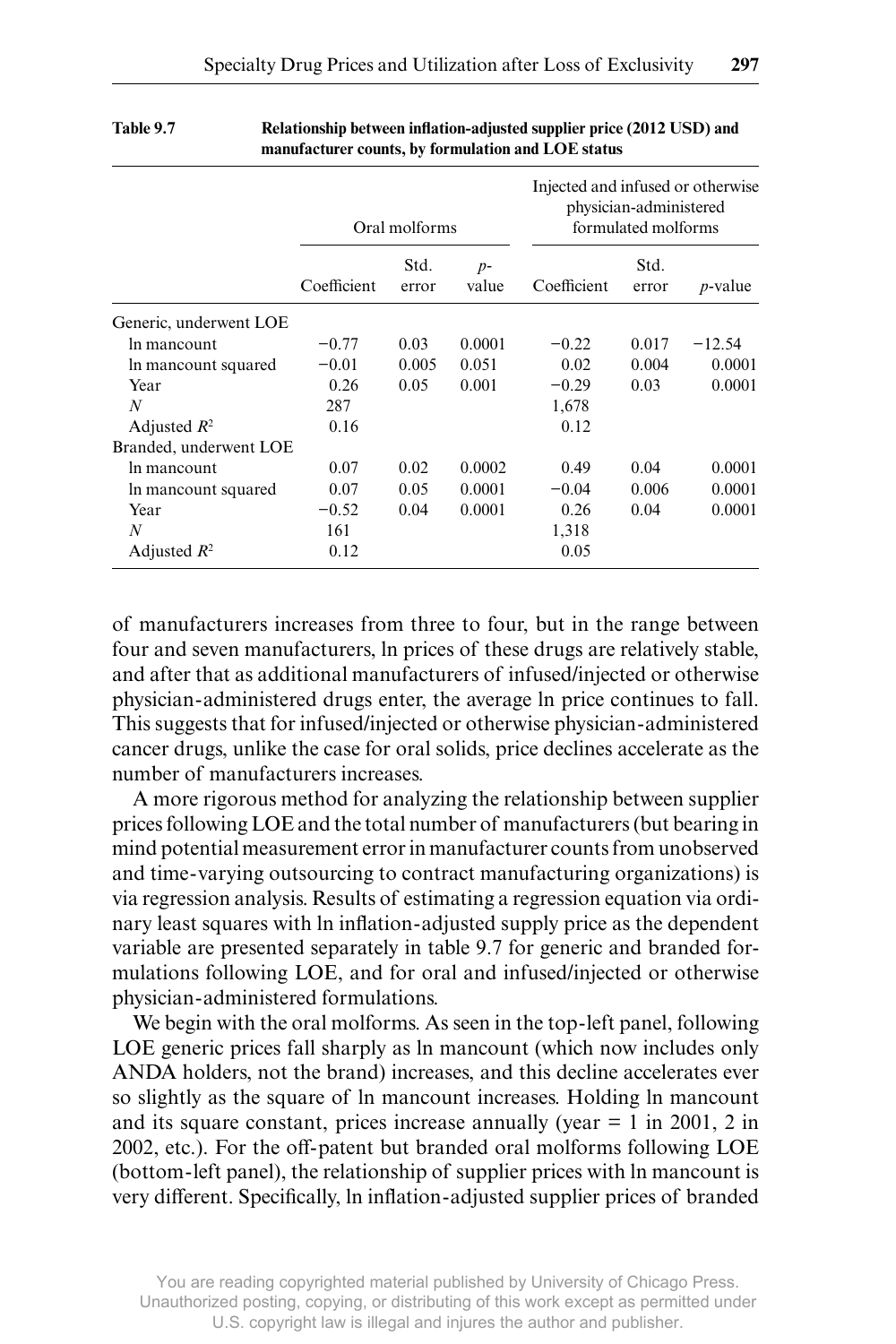oral molforms increase with growth in ln mancount, and this price increase accelerates with the square of ln mancount, suggesting that for oral brands, the ability to differentiate themselves from generics post-LOE enables them to continue commanding premium prices. However, this ability to increase price declines with time, other things equal, as the estimated coefficient on the year variable is negative, large, and significant.

By contrast, as seen in the top- right corner of table 9.7, for injected and infused molforms following LOE, ln inflation-adjusted supplier prices fall much less steeply as ln mancount increases than do oral molforms, and this price decline decelerates as the square of ln mancount increases; however, In inflation-adjusted supplier prices fall as time increases. The situation is very different for branded injected and infused molforms following LOE (bottom- right panel): prices of these branded nonoral formulations increase with ln mancount, but at a decreasing rate (the estimate on the squared ln mancount variable is negative and significant). In summary, for both oral and injected/infused molforms, following LOE prices of generic molforms fall as ln mancount increases (with the price decline being much steeper for oral than injected/infused formulations), but for branded molforms following LOE, prices increase as ln mancount grows, with the price increase being steeper for injected/infused than oral formulations. These results suggest post- LOE price competition among suppliers is less intense for injected/ infused than oral formulations.

#### 9.5.3 Impact of LOE on Utilization Volume

While measures of utilization volume are relatively straightforward for oral formulations (number tablets or capsules—what IMS Health calls *standard units*, or total milligrams of active pharmaceutical ingredient), for infused, injected, or otherwise physician- administered formulations, the measure of utilization volume is more ambiguous. IMS Health defines *extended units* as the number of tablets, capsules, milliliters, ounces, and so forth of a product shipped in each unit. This number is calculated by multiplying the number of units by the product size. Another volume measure is an "each," which represents "the number of single items (such as vials, syringes, bottles, or packet of pills) contained in a unit or shipping package and purchased by providers and pharmacies in a specific time period. An each is not a single pill or dosage of medicine (unless one package consists of a single dose), but may be the same as a unit if the unit does not subdivide into packages. Eaches are usually used to examine usage of injectable products. Eaches are most meaningful at the package level, since packages and their subunits may contain different quantities of strengths and volumes."4

<sup>4.</sup> From email correspondence between Berndt and Terry McMonagle at the IMS Institute for Healthcare Informatics, September 4, 2013, 11:15 a.m.

You are reading copyrighted material published by University of Chicago Press. Unauthorized posting, copying, or distributing of this work except as permitted under U.S. copyright law is illegal and injures the author and publisher.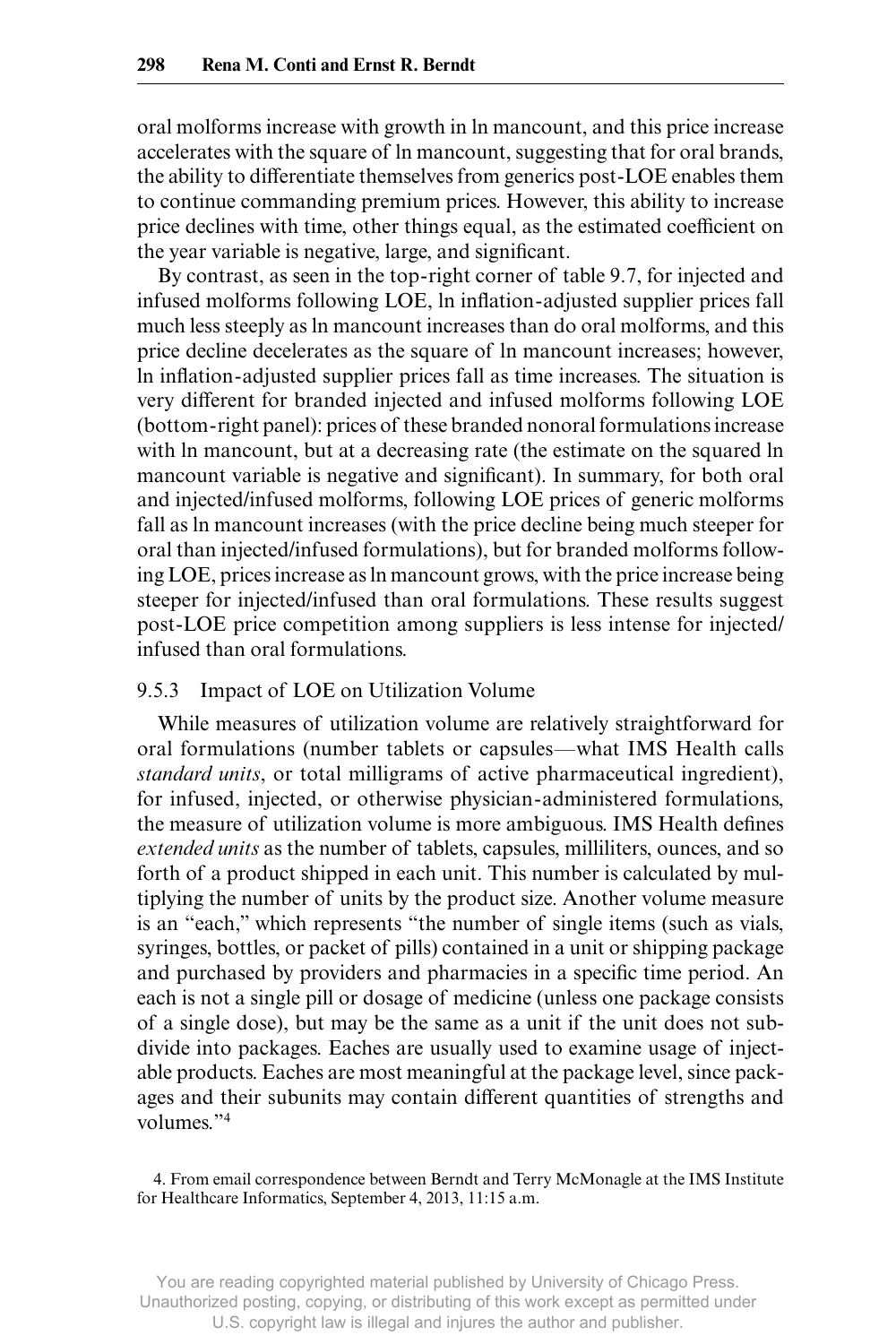|                                                    | formulation        |               |                    |               |            |                  |                   |
|----------------------------------------------------|--------------------|---------------|--------------------|---------------|------------|------------------|-------------------|
|                                                    | Before LOE         |               | After LOE          |               |            | $After - before$ |                   |
|                                                    | Monthly<br>average | Std.<br>error | Monthly<br>average | Std.<br>error | Difference | Std.<br>error    | Percent<br>change |
| Oral $(n = 15)$                                    |                    |               |                    |               |            |                  |                   |
| Extended units                                     | 1.508.4            | 18.4          | 2.759              | 24.7          | 1.250.3    | 30.8             | 82.9              |
| Eaches                                             | 121.5              | 1.7           | 158.5              | 1.6           | 37.03      | 2.29             | 30.5              |
| Sales $(2012$ USD)                                 | 1.356.1            | 27.8          | 1.985.5            | 30.3          | 629.42     | 41.1             | 46.4              |
| Physician-administered infused/injected $(n = 26)$ |                    |               |                    |               |            |                  |                   |
| Extended units                                     | 438.75             | 14.2          | 656.2              | 12.6          | 217.5      | 19.01            | 49.6              |
| Eaches                                             | 271.8              | 11.04         | 47.96              | 0.44          | 223.8      | 11.05            | 82.3              |
| Sales $(2012$ USD)                                 | 1.596.4            | 20.9          | 2.506.6            | 23.4          | 910.2      | 31.4             | 57.0              |

| Table 9.8 | Raw use and inflation-adjusted sales trends before and after LOE by |
|-----------|---------------------------------------------------------------------|
|           | formulation                                                         |

*Note:* Bold  $=$  significant at the 1 percent level.

As an initial analysis of the impact of LOE on utilization volume, in table 9.8 we examine three measures of volume—average monthly extended units, average monthly eaches, and average monthly inflation-adjusted sales (2012) USD) separately for oral and injectable/infusible molforms, before LOE and generic entry, and after LOE and generic entry but aggregated over brand and generic versions for each molform. As seen in table 9.8, regardless of which volume measure used, average aggregate brand plus generic monthly utilization is greater post-LOE and generic entry than pre-LOE and generic entry for both oral and physician- administered infused/injected drugs.

 However, a closer examination focused on the share of molforms within each aggregate category experiencing an increase reveals that these aggregate trends mask heterogeneity across drug formulations. To see this, we undertake a more detailed analysis of the impact of LOE on utilization volume involving estimation of various generalized least squares models with random effects in which the dependent variable is the log of volume, where volume is measured in extended units. Here again, the unit of observation is the molform month. In the specification of model 1 in table 9.9, the omitted reference case for the various indicator variables is pre- LOE time periods, an oral formulation, and a supportive therapeutic (e.g., an antinausea drug to mitigate side effects). We find that the estimated coefficient on the generic entry year indicator variable (taking on the value of one post- LOE and initial generic entry, else zero among oral formulated drugs) is positive and significant. Also consistent with the findings in table 9.8, although the estimated coefficient on the main effect injectable variable is negative (for the pre-LOE time periods), here we find that aggregate average monthly volume increases are large for injectable/infusible drugs following LOE, that is, the parameter estimate on the injectable- entry- year interaction variable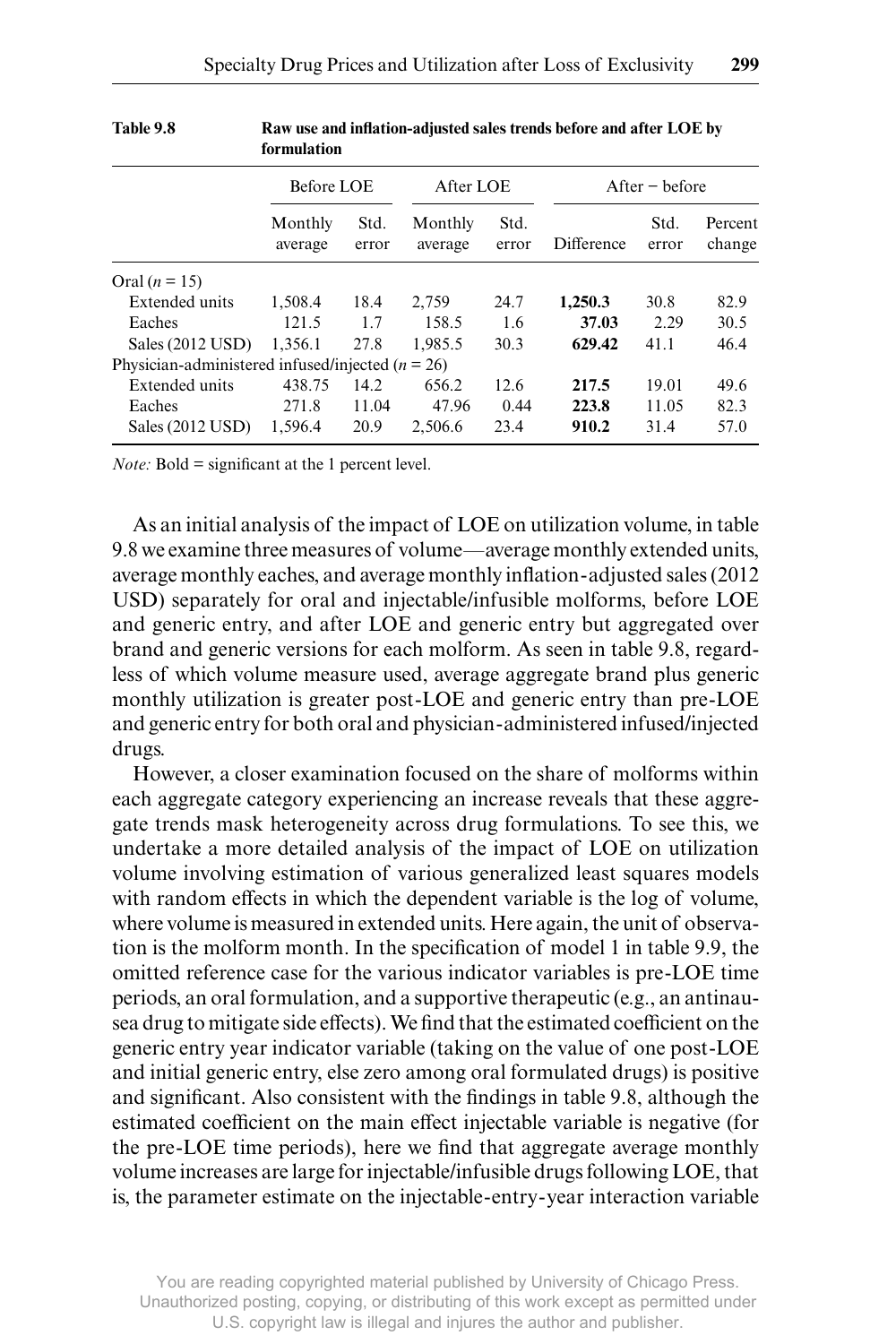| Table 9.9                                                                                             | Istimated volume changes using GLS random effects                                                                                             |                                                                                   |                                                                                                                                                                                                                                                                        |                                                                                                                        |                                                                                                                                                                                                                 |                                                                                                                                                                                                                                                                                                               |                                                                                                                                                                                                                                                                    |        |                                                                                                                                                                                                                                                                                                     |                                                         |
|-------------------------------------------------------------------------------------------------------|-----------------------------------------------------------------------------------------------------------------------------------------------|-----------------------------------------------------------------------------------|------------------------------------------------------------------------------------------------------------------------------------------------------------------------------------------------------------------------------------------------------------------------|------------------------------------------------------------------------------------------------------------------------|-----------------------------------------------------------------------------------------------------------------------------------------------------------------------------------------------------------------|---------------------------------------------------------------------------------------------------------------------------------------------------------------------------------------------------------------------------------------------------------------------------------------------------------------|--------------------------------------------------------------------------------------------------------------------------------------------------------------------------------------------------------------------------------------------------------------------|--------|-----------------------------------------------------------------------------------------------------------------------------------------------------------------------------------------------------------------------------------------------------------------------------------------------------|---------------------------------------------------------|
|                                                                                                       |                                                                                                                                               |                                                                                   | Model 1, in extended units                                                                                                                                                                                                                                             |                                                                                                                        |                                                                                                                                                                                                                 | Model 2, ln extended units                                                                                                                                                                                                                                                                                    |                                                                                                                                                                                                                                                                    |        | Model 3, ln extended units                                                                                                                                                                                                                                                                          |                                                         |
|                                                                                                       |                                                                                                                                               |                                                                                   |                                                                                                                                                                                                                                                                        |                                                                                                                        |                                                                                                                                                                                                                 |                                                                                                                                                                                                                                                                                                               |                                                                                                                                                                                                                                                                    |        |                                                                                                                                                                                                                                                                                                     |                                                         |
|                                                                                                       |                                                                                                                                               | Coeff.                                                                            | Std.<br>error                                                                                                                                                                                                                                                          | $p >  t $                                                                                                              | Coeff.                                                                                                                                                                                                          | Std.<br>error                                                                                                                                                                                                                                                                                                 | $p >  t $                                                                                                                                                                                                                                                          | Coeff. | Std.<br>error                                                                                                                                                                                                                                                                                       | $ i < d$                                                |
|                                                                                                       |                                                                                                                                               | $-2.2$<br>$-2.2$<br>$-0.3$<br>$-0.1$<br>$-0.12$<br>$-1.3$<br>$-0.004$<br>$-0.003$ | $\begin{array}{l} 0.05\\0.87\\0.03\\0.042\\0.06\\0.000\\0.0000\\0.0000\\0.0000\\0.0000\\0.0000\\0.0000\\0.0000\\0.0000\\0.0000\\0.0000\\0.0000\\0.0000\\0.0000\\0.0000\\0.0000\\0.0000\\0.0000\\0.0000\\0.0000\\0.0000\\0.0000\\0.0000\\0.0000\\0.0000\\0.0000\\0.000$ | $\begin{array}{l} 0.001 \\ 0.01 \\ 0.001 \\ 0.813 \\ 0.89 \\ 0.001 \\ 0.001 \\ 0.001 \\ 0.001 \\ 0.001 \\ \end{array}$ |                                                                                                                                                                                                                 | $\begin{array}{l} 0.01 \\ 0.04 \\ 0.05 \\ 0.06 \\ 0.07 \\ 0.07 \\ 0.07 \\ 0.07 \\ 0.07 \\ 0.07 \\ 0.07 \\ 0.07 \\ 0.07 \\ 0.07 \\ 0.07 \\ 0.07 \\ 0.07 \\ 0.07 \\ 0.07 \\ 0.07 \\ 0.07 \\ 0.07 \\ 0.07 \\ 0.07 \\ 0.07 \\ 0.07 \\ 0.07 \\ 0.07 \\ 0.07 \\ 0.07 \\ 0.07 \\ 0.07 \\ 0.07 \\ 0.07 \\ 0.07 \\ 0.$ | $\begin{array}{l} 0.001\\ 0.002\\ 0.003\\ 0.008\\ 0.0000\\ 0.0000\\ 0.0000\\ 0.0000\\ 0.0000\\ 0.0000\\ 0.0000\\ 0.0000\\ 0.0000\\ 0.0000\\ 0.0000\\ 0.0000\\ 0.0000\\ 0.0000\\ 0.0000\\ 0.0000\\ 0.0000\\ 0.0000\\ 0.0000\\ 0.0000\\ 0.0000\\ 0.0000\\ 0.0000\\ $ |        | $\begin{array}{l} 0.014 \\ 0.014 \\ 0.014 \\ 0.000 \\ 0.000 \\ 0.000 \\ 0.000 \\ 0.000 \\ 0.000 \\ 0.000 \\ 0.000 \\ 0.000 \\ 0.000 \\ 0.000 \\ 0.000 \\ 0.000 \\ 0.000 \\ 0.000 \\ 0.000 \\ 0.000 \\ 0.000 \\ 0.000 \\ 0.000 \\ 0.000 \\ 0.000 \\ 0.000 \\ 0.000 \\ 0.000 \\ 0.000 \\ 0.000 \\ 0.$ |                                                         |
| Entry year dummy<br>Injectable                                                                        |                                                                                                                                               |                                                                                   |                                                                                                                                                                                                                                                                        |                                                                                                                        |                                                                                                                                                                                                                 |                                                                                                                                                                                                                                                                                                               |                                                                                                                                                                                                                                                                    |        |                                                                                                                                                                                                                                                                                                     |                                                         |
| Entry year dummy * injectable<br>In indications                                                       |                                                                                                                                               |                                                                                   |                                                                                                                                                                                                                                                                        |                                                                                                                        |                                                                                                                                                                                                                 |                                                                                                                                                                                                                                                                                                               |                                                                                                                                                                                                                                                                    |        |                                                                                                                                                                                                                                                                                                     |                                                         |
|                                                                                                       |                                                                                                                                               |                                                                                   |                                                                                                                                                                                                                                                                        |                                                                                                                        |                                                                                                                                                                                                                 |                                                                                                                                                                                                                                                                                                               |                                                                                                                                                                                                                                                                    |        |                                                                                                                                                                                                                                                                                                     |                                                         |
| Cancer therapeutic class                                                                              |                                                                                                                                               |                                                                                   |                                                                                                                                                                                                                                                                        |                                                                                                                        |                                                                                                                                                                                                                 |                                                                                                                                                                                                                                                                                                               |                                                                                                                                                                                                                                                                    |        |                                                                                                                                                                                                                                                                                                     |                                                         |
|                                                                                                       |                                                                                                                                               |                                                                                   |                                                                                                                                                                                                                                                                        |                                                                                                                        |                                                                                                                                                                                                                 |                                                                                                                                                                                                                                                                                                               |                                                                                                                                                                                                                                                                    |        |                                                                                                                                                                                                                                                                                                     |                                                         |
|                                                                                                       |                                                                                                                                               |                                                                                   |                                                                                                                                                                                                                                                                        |                                                                                                                        |                                                                                                                                                                                                                 |                                                                                                                                                                                                                                                                                                               |                                                                                                                                                                                                                                                                    |        |                                                                                                                                                                                                                                                                                                     |                                                         |
|                                                                                                       | starting with January 2001<br>Other therapeutic class<br>Time (months starting with January 2001)<br>Time squared (months starting with Janua |                                                                                   |                                                                                                                                                                                                                                                                        |                                                                                                                        |                                                                                                                                                                                                                 |                                                                                                                                                                                                                                                                                                               |                                                                                                                                                                                                                                                                    |        |                                                                                                                                                                                                                                                                                                     |                                                         |
|                                                                                                       |                                                                                                                                               |                                                                                   |                                                                                                                                                                                                                                                                        |                                                                                                                        |                                                                                                                                                                                                                 |                                                                                                                                                                                                                                                                                                               |                                                                                                                                                                                                                                                                    |        |                                                                                                                                                                                                                                                                                                     |                                                         |
|                                                                                                       |                                                                                                                                               |                                                                                   |                                                                                                                                                                                                                                                                        |                                                                                                                        |                                                                                                                                                                                                                 |                                                                                                                                                                                                                                                                                                               |                                                                                                                                                                                                                                                                    |        |                                                                                                                                                                                                                                                                                                     |                                                         |
|                                                                                                       |                                                                                                                                               |                                                                                   |                                                                                                                                                                                                                                                                        |                                                                                                                        |                                                                                                                                                                                                                 |                                                                                                                                                                                                                                                                                                               |                                                                                                                                                                                                                                                                    |        |                                                                                                                                                                                                                                                                                                     |                                                         |
|                                                                                                       |                                                                                                                                               |                                                                                   |                                                                                                                                                                                                                                                                        |                                                                                                                        |                                                                                                                                                                                                                 |                                                                                                                                                                                                                                                                                                               |                                                                                                                                                                                                                                                                    |        |                                                                                                                                                                                                                                                                                                     |                                                         |
| Part B covered<br>MMA1 (2004)<br>MMA2 (2006)<br>MMA1 * part B covered<br>MMA2 * part B covered        |                                                                                                                                               |                                                                                   |                                                                                                                                                                                                                                                                        |                                                                                                                        |                                                                                                                                                                                                                 |                                                                                                                                                                                                                                                                                                               |                                                                                                                                                                                                                                                                    |        |                                                                                                                                                                                                                                                                                                     | 227<br>2277<br>22772<br>22772 22772 23772<br>22772 2378 |
|                                                                                                       |                                                                                                                                               |                                                                                   |                                                                                                                                                                                                                                                                        |                                                                                                                        |                                                                                                                                                                                                                 |                                                                                                                                                                                                                                                                                                               |                                                                                                                                                                                                                                                                    |        |                                                                                                                                                                                                                                                                                                     |                                                         |
| MMA1 bite<br>Constant                                                                                 |                                                                                                                                               | 5.01<br>0.01<br>0.02<br>0.87<br>1<br>0.87<br>3,444                                | 0.86                                                                                                                                                                                                                                                                   | 0.001                                                                                                                  | $0.5123$<br>$0.63$<br>$0.63$<br>$0.63$<br>$0.60000$<br>$0.60000$<br>$0.60000$<br>$0.60000$<br>$0.60000$<br>$0.60000$<br>$0.60000$<br>$0.60000$<br>$0.60000$<br>$0.60000$<br>$0.60000$<br>$0.60000$<br>$0.60000$ |                                                                                                                                                                                                                                                                                                               | 0.001                                                                                                                                                                                                                                                              |        |                                                                                                                                                                                                                                                                                                     |                                                         |
| Adjusted $R^2$ (overall) Sigma_u $\begin{array}{l} \rm{Sigma} \\ \rm{Sigma} \\ \rm{Rino} \end{array}$ |                                                                                                                                               |                                                                                   |                                                                                                                                                                                                                                                                        |                                                                                                                        |                                                                                                                                                                                                                 |                                                                                                                                                                                                                                                                                                               |                                                                                                                                                                                                                                                                    |        |                                                                                                                                                                                                                                                                                                     |                                                         |
|                                                                                                       |                                                                                                                                               |                                                                                   |                                                                                                                                                                                                                                                                        |                                                                                                                        |                                                                                                                                                                                                                 |                                                                                                                                                                                                                                                                                                               |                                                                                                                                                                                                                                                                    |        |                                                                                                                                                                                                                                                                                                     |                                                         |
|                                                                                                       |                                                                                                                                               |                                                                                   |                                                                                                                                                                                                                                                                        |                                                                                                                        |                                                                                                                                                                                                                 |                                                                                                                                                                                                                                                                                                               |                                                                                                                                                                                                                                                                    |        |                                                                                                                                                                                                                                                                                                     |                                                         |
|                                                                                                       |                                                                                                                                               |                                                                                   |                                                                                                                                                                                                                                                                        |                                                                                                                        |                                                                                                                                                                                                                 |                                                                                                                                                                                                                                                                                                               |                                                                                                                                                                                                                                                                    |        |                                                                                                                                                                                                                                                                                                     |                                                         |
| Number of groups                                                                                      |                                                                                                                                               |                                                                                   |                                                                                                                                                                                                                                                                        |                                                                                                                        |                                                                                                                                                                                                                 |                                                                                                                                                                                                                                                                                                               |                                                                                                                                                                                                                                                                    |        |                                                                                                                                                                                                                                                                                                     |                                                         |
|                                                                                                       |                                                                                                                                               |                                                                                   |                                                                                                                                                                                                                                                                        |                                                                                                                        |                                                                                                                                                                                                                 |                                                                                                                                                                                                                                                                                                               |                                                                                                                                                                                                                                                                    |        |                                                                                                                                                                                                                                                                                                     |                                                         |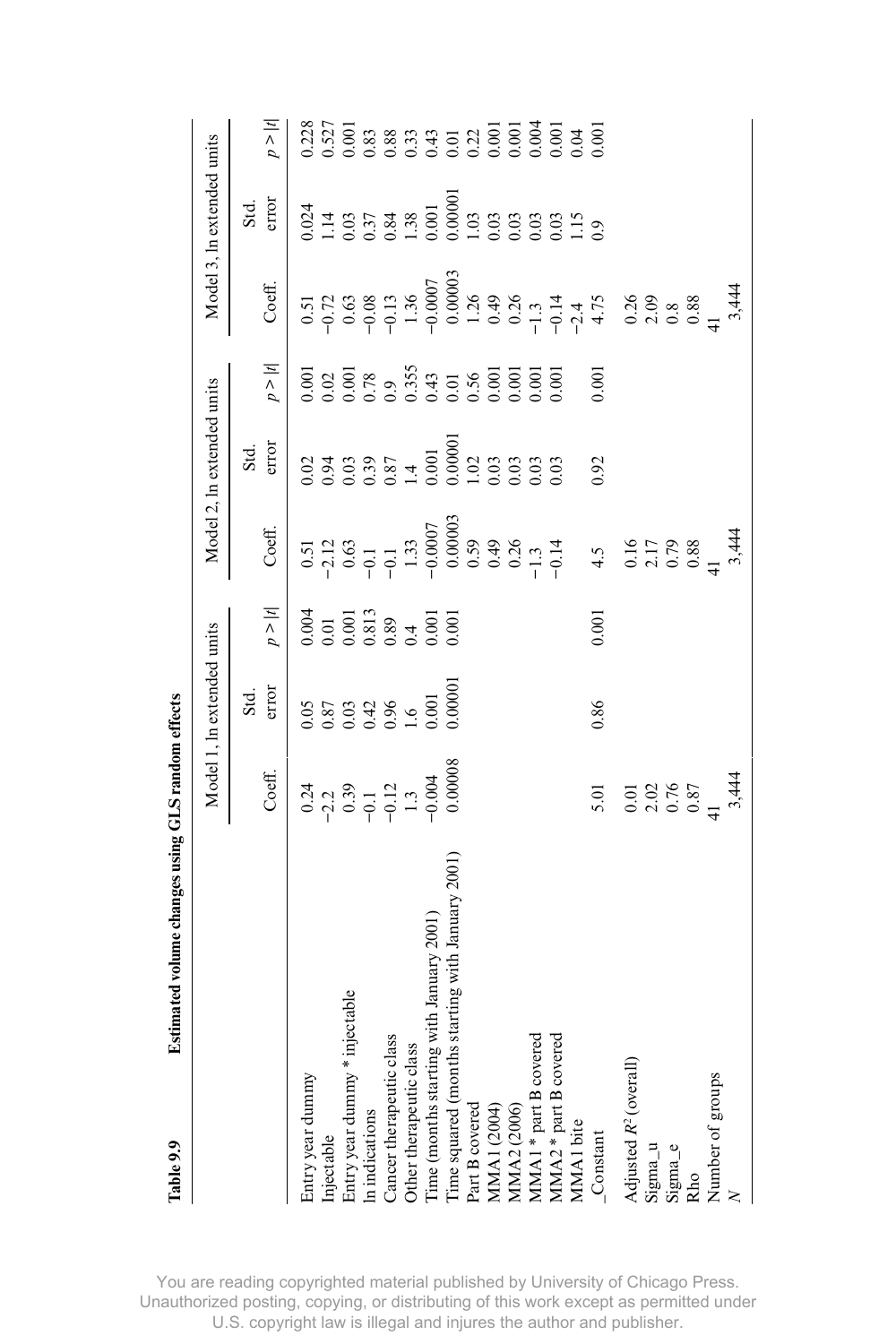is positive and significant. While estimates on the therapeutic class indicator variables are statistically insignificant, coefficients on the continuous time variable (1 in January 2001, 2 in February 2001, etc.) and its square are small in magnitude, and negative and positive, respectively.

 In model 2, the various MMA indicator variables and interactions with Part B variables are added to model 1. The omitted reference case for these variables is pre- MMA time periods for an oral drug covered by Medicare Part D. While estimates on the oral post-LOE (entry year dummy) and physician-administered post-LOE (entry year dummy \* injectable interaction) variables in model 2 are robust in sign to their model 1 counterparts, in model 2 the magnitude of the use change is about twice that reported in model 1. In model 2 the estimates on MMA1 and MMA2 are both positive and significant, implying utilization of oral molforms experiencing LOE increased after these policy changes. However, we find estimates on the MMA–Part B interaction variables (interpreted as differences from the omitted pre-MMA–Part D variables) are both negative and significant, suggesting that the volume increases are concentrated among drugs covered under Part D, not Part B, and that post-MMA1 it is the Part B injectables whose volume decreases. Note that the absolute values of the estimated parameter on the post- MMA1 \* Part B interaction value is larger than that of the post-MMA1 main effect variable, although this is not the case for the MMA2 interaction and main effect variable parameter estimates. Hence, it appears the reimbursement reduction for physician-administered Part B variables that took effect in MMA1 (between 2004:Q4 and 2005:Q1) is associated with a substantial decline in volume utilization.

Finally, in model 3, we added an additional variable "MMA1bite" to quantify the magnitude of (the absolute value of the) negative reimbursement shocks for some Part B–covered drugs but not others in 2004. Interestingly, except for the injectable and Part B main effects variables, estimated coefficients and their statistical significance for variables included in model 3 are remarkably robust to their values in model 2. Molecules that experienced very large drops in reimbursement between 2004 and 2005 are found to have very large and statistically significant volume declines, holding all else constant.

# 9.5.4 Predicting Shortage Reports as a Function of Manufacturer Counts, Preshortage Usage Trends

Although none of our forty- one molforms experiencing LOE during 2001–2007 was ever reported in short supply during that time period, by 2008 or thereafter 18/41 (44 percent) were reported in short supply, with 67 percent of these (12/18) having experienced initial LOE prior to 2005.

This raises the intriguing issue of whether preshortage manufacturer counts and revenues, as well as time- invariant molform characteristics, can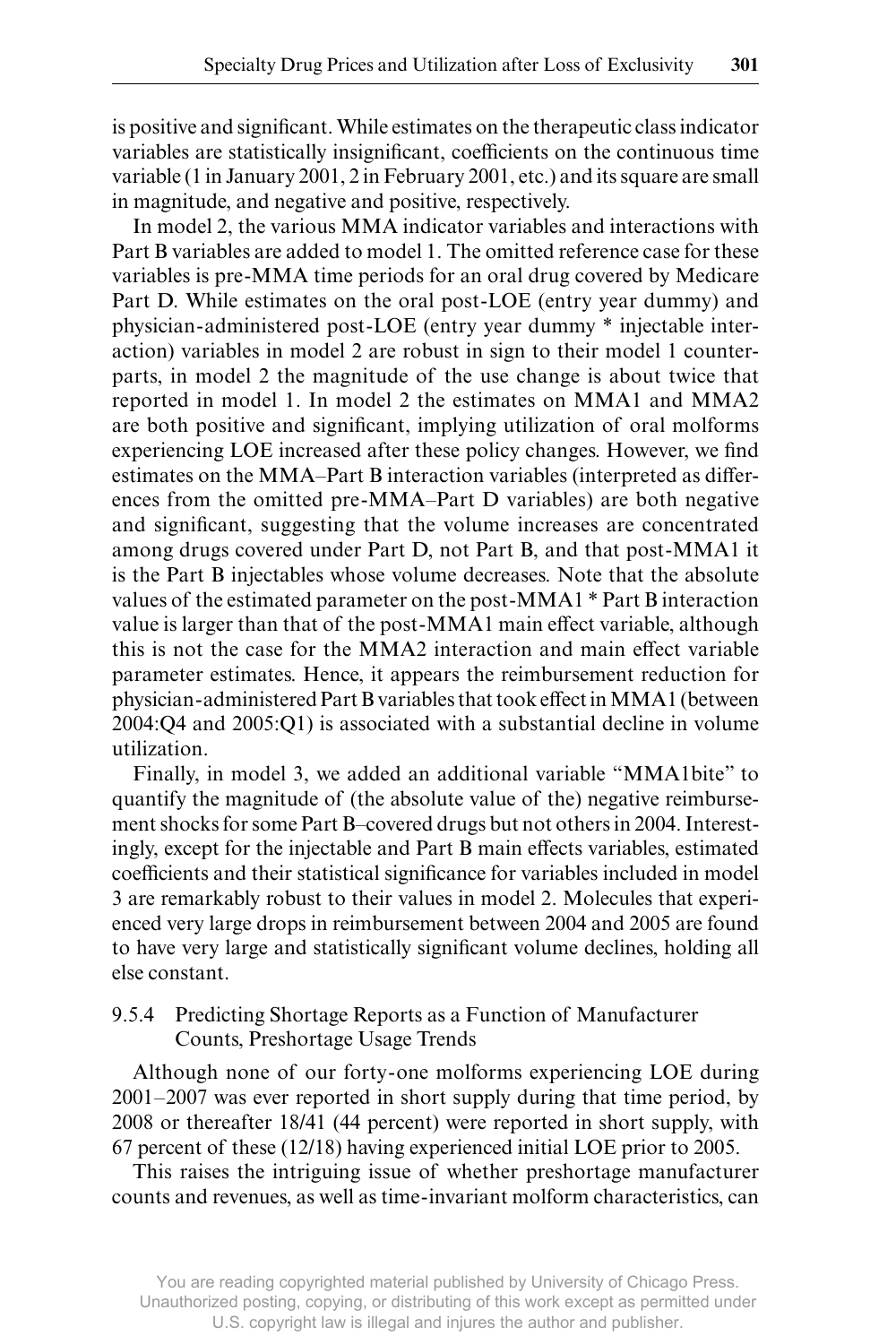be used to predict subsequent shortage occurrences. We therefore estimated a cross- sectional logit model where the dependent variable takes on the value of one if the molform was eventually ever reported in short supply by the University of Utah, and zero if not. Since none of the molforms experiencing initial LOE 2001–2007 was in short supply during that time period, but instead experienced a shortage subsequently, we have latitude in choosing what is meant by the preshortage time period. A simple way to proceed to predict eventual shortage reports involves estimating a logit model with the forty- one molecules as observations, each observed for the three months of the last quarter in our data (2007:Q4), where the explanatory variables are similar to those specified in the count models (table 9.5) and use models (table 9.9). Results of the several such logit estimations are reported in table 9.10.

 A number of the results are quite striking. In model 1, the omitted reference case is an oral molecule in the cancer supportive care therapeutic class. The large, positive, and significant parameter estimate on the injectable indicator variable implies that the probability of a shortage eventually occurring is  $exp(2.4) = 11.02$  times greater for an injectable than an oral drug, and for a drug in a therapeutic class other than cancer or other therapeutic class it is only  $exp(-1.6) = 0.20$  as likely to eventually be in short supply relative to a molecule in cancer supportive care. The greater the number of ln indications (FDA approved plus Medicare reimbursed), other things equal, the more likely an eventual shortage.

In model 2 we add ln mancount in 2007:Q4 and its square as regressors. With a positive estimate on the linear term and negative estimate on its squared value, ln mancount has an inverted U- shaped impact on the shortage probability.

In model 3, ln revenue in 2007:Q4 and its square are added as regressors to the model 2 specification. The positive estimates on the linear ln revenue variable and the negative estimates on its square imply that total brand plus generic ln revenues for a given molform has a diminishingly positive impact on shortage probability.

In both models 4 and 5, a Part B indicator variable and the MMA1bite variable measuring the absolute value of the Medicare reimbursement decline to providers are added. The estimated coefficient on the injectable indicator variable remains positive, but is approximately half its magnitude in models 1–3; the model 5 estimate of 1.2 implies the probability of an injectable drug eventually experiencing a shortage is  $\exp(1.2) = 3.29$ times greater than that of an oral specialty cancer drug, other things equal. An intriguing finding here is the positive, large, and statistically significant estimate on the MMA1bite variable, implying that the larger the Medicare reimbursement decline faced by providers when the MMA1 reforms were implemented between 2004:Q4 and 2005:Q1, the greater the probability that eventually in 2008 and beyond the drug would experience a shortage.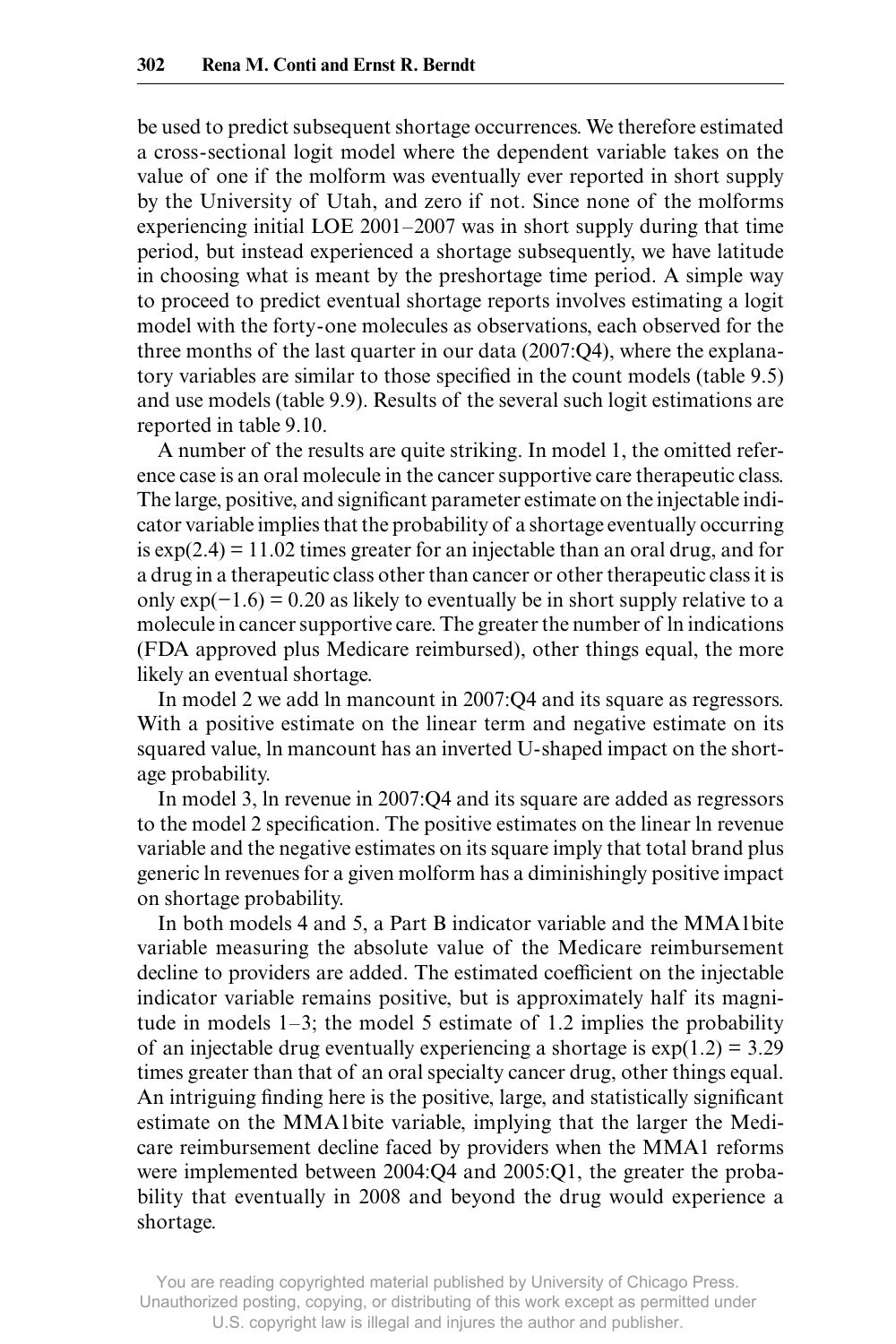| Table 9.10                                   |                                     |                                                           |                                                                                   |                                                                |                                                                               | Factors predicting shortages among specialty cancer drugs post-2007             |                                                |                                                                           |                                          |                                             |                          |                                                                |                                                 |                        |                                                                                               |
|----------------------------------------------|-------------------------------------|-----------------------------------------------------------|-----------------------------------------------------------------------------------|----------------------------------------------------------------|-------------------------------------------------------------------------------|---------------------------------------------------------------------------------|------------------------------------------------|---------------------------------------------------------------------------|------------------------------------------|---------------------------------------------|--------------------------|----------------------------------------------------------------|-------------------------------------------------|------------------------|-----------------------------------------------------------------------------------------------|
|                                              |                                     | Model 1, shortage                                         |                                                                                   |                                                                |                                                                               |                                                                                 |                                                | Model 3, shortage                                                         |                                          |                                             | Model 4, shortage        |                                                                |                                                 | Model 5, shortage      |                                                                                               |
|                                              |                                     | report                                                    |                                                                                   |                                                                | Model 2, shortage report                                                      |                                                                                 |                                                | report                                                                    |                                          |                                             | report                   |                                                                |                                                 | report                 |                                                                                               |
|                                              | Coeff.                              | error<br>Std.                                             | $p >  t $                                                                         | Coeff.                                                         | error<br>Std.                                                                 | $p >  t $                                                                       | Coeff,                                         | error<br>Std.                                                             | $p >  t $                                | Coeff.                                      | error<br>Std.            | $p >  t $                                                      | Coeff.                                          | error<br>Std.          | p >  t                                                                                        |
| Injectable                                   |                                     |                                                           |                                                                                   |                                                                |                                                                               |                                                                                 |                                                |                                                                           |                                          |                                             |                          |                                                                |                                                 |                        |                                                                                               |
| In indications                               |                                     |                                                           |                                                                                   |                                                                |                                                                               |                                                                                 |                                                |                                                                           |                                          |                                             |                          |                                                                |                                                 |                        |                                                                                               |
| Cancer therapeutic class                     | $2.4$<br>$0.59$<br>$-1.6$<br>$-1.6$ | $\begin{array}{c} 16 \\ 0.18 \\ 0.13 \\ 0.22 \end{array}$ | $\begin{array}{c} 0.001 \\ 0.001 \\ 0.31 \\ 0.001 \\ 0.001 \\ \vdots \end{array}$ | $2, 47$<br>$0, 47$<br>$0, 47$<br>$0, 48$<br>$0, 17$<br>$0, 17$ | $\begin{array}{c} 1.7 \\ 1.08 \\ 0.24 \\ 0.003 \\ 0.003 \\ 0.001 \end{array}$ | $\begin{array}{c} 0.001 \\ 0.001 \\ 0.137 \\ 0.001 \\ 0.001 \\ 1.3 \end{array}$ | $2.8$<br>$0.34$<br>$-1.4$<br>$-0.52$<br>$0.22$ | $\begin{array}{c} 288 \\ 0.000 \\ 0.000 \\ 0.000 \\ 0.000 \\ \end{array}$ | $0.001$<br>$0.006$<br>$0.001$<br>$0.001$ | $\frac{12}{9}$ $\frac{6}{9}$ $\frac{33}{1}$ | ลี 8 9 สี<br>อ้ อ้ อ้ อี | $\begin{array}{c} 0.001 \\ 0.05 \\ 0.078 \\ 0.001 \end{array}$ | $1.3$<br>$0.33$<br>$-0.32$<br>$-1.3$<br>$-0.54$ | 3<br>2000000<br>200000 | $\begin{array}{l} 0.001 \\ 0.001 \\ 0.002 \\ 0.001 \\ 0.001 \\ 0.001 \\ 0.001 \\ \end{array}$ |
| Other therapeutic class                      |                                     |                                                           |                                                                                   |                                                                |                                                                               |                                                                                 |                                                |                                                                           |                                          |                                             |                          |                                                                |                                                 |                        |                                                                                               |
| In mancount in $Q4 2007$                     |                                     |                                                           |                                                                                   |                                                                |                                                                               |                                                                                 |                                                |                                                                           |                                          |                                             |                          |                                                                |                                                 |                        |                                                                                               |
| In mancount squared in<br>Q4 2007            |                                     |                                                           |                                                                                   |                                                                |                                                                               |                                                                                 |                                                |                                                                           |                                          |                                             |                          |                                                                |                                                 |                        |                                                                                               |
|                                              |                                     |                                                           |                                                                                   |                                                                |                                                                               |                                                                                 |                                                |                                                                           |                                          |                                             |                          |                                                                |                                                 |                        |                                                                                               |
|                                              |                                     |                                                           |                                                                                   |                                                                |                                                                               |                                                                                 | 5                                              | $\overline{1}$                                                            | $0.001\,$                                |                                             |                          |                                                                | 5.1                                             | 1.2                    | 0.001                                                                                         |
| In revenue (2012 USD)<br>in Q4 2007          |                                     |                                                           |                                                                                   |                                                                |                                                                               |                                                                                 |                                                |                                                                           |                                          |                                             |                          |                                                                |                                                 |                        |                                                                                               |
|                                              |                                     |                                                           |                                                                                   |                                                                |                                                                               |                                                                                 | $-0.34$                                        | 0.06                                                                      | 0.001                                    |                                             |                          |                                                                | $-0.34$                                         | 0.04                   | 0.001                                                                                         |
| In revenue squared (2012)<br>USD) in Q4 2007 |                                     |                                                           |                                                                                   |                                                                |                                                                               |                                                                                 |                                                |                                                                           |                                          |                                             |                          |                                                                |                                                 |                        |                                                                                               |
| Part B                                       |                                     |                                                           |                                                                                   |                                                                |                                                                               |                                                                                 |                                                |                                                                           |                                          |                                             |                          |                                                                |                                                 |                        |                                                                                               |
| MMAbite                                      |                                     |                                                           |                                                                                   |                                                                |                                                                               |                                                                                 |                                                |                                                                           |                                          | $-1.8$<br>$-3.2$<br>$-2.54$                 |                          | $\begin{array}{c} 0.001 \\ 0.001 \\ 0.001 \end{array}$         | $-1.9$<br>$-3.6$<br>$-21.2$                     | 0.33<br>0.33<br>5.05   | 0.001<br>0.001<br>0.01                                                                        |
| $\_Constant$                                 | $-2.3$                              | 0.18                                                      | 0.001                                                                             | $-3.3$                                                         | 0.31                                                                          | 0.001                                                                           | $-19.9$                                        | 4.7                                                                       | 0.001                                    |                                             |                          |                                                                |                                                 |                        |                                                                                               |
| Pseudo $R^2$                                 |                                     |                                                           |                                                                                   |                                                                |                                                                               |                                                                                 |                                                |                                                                           |                                          |                                             |                          |                                                                |                                                 |                        |                                                                                               |
|                                              | $\frac{0.25}{41}$                   |                                                           |                                                                                   | $0.26$<br>41                                                   |                                                                               |                                                                                 | $\begin{array}{c} 0.33 \\ 41 \end{array}$      |                                                                           |                                          | $0.36$<br>41                                |                          |                                                                | $\frac{4}{1}$                                   |                        |                                                                                               |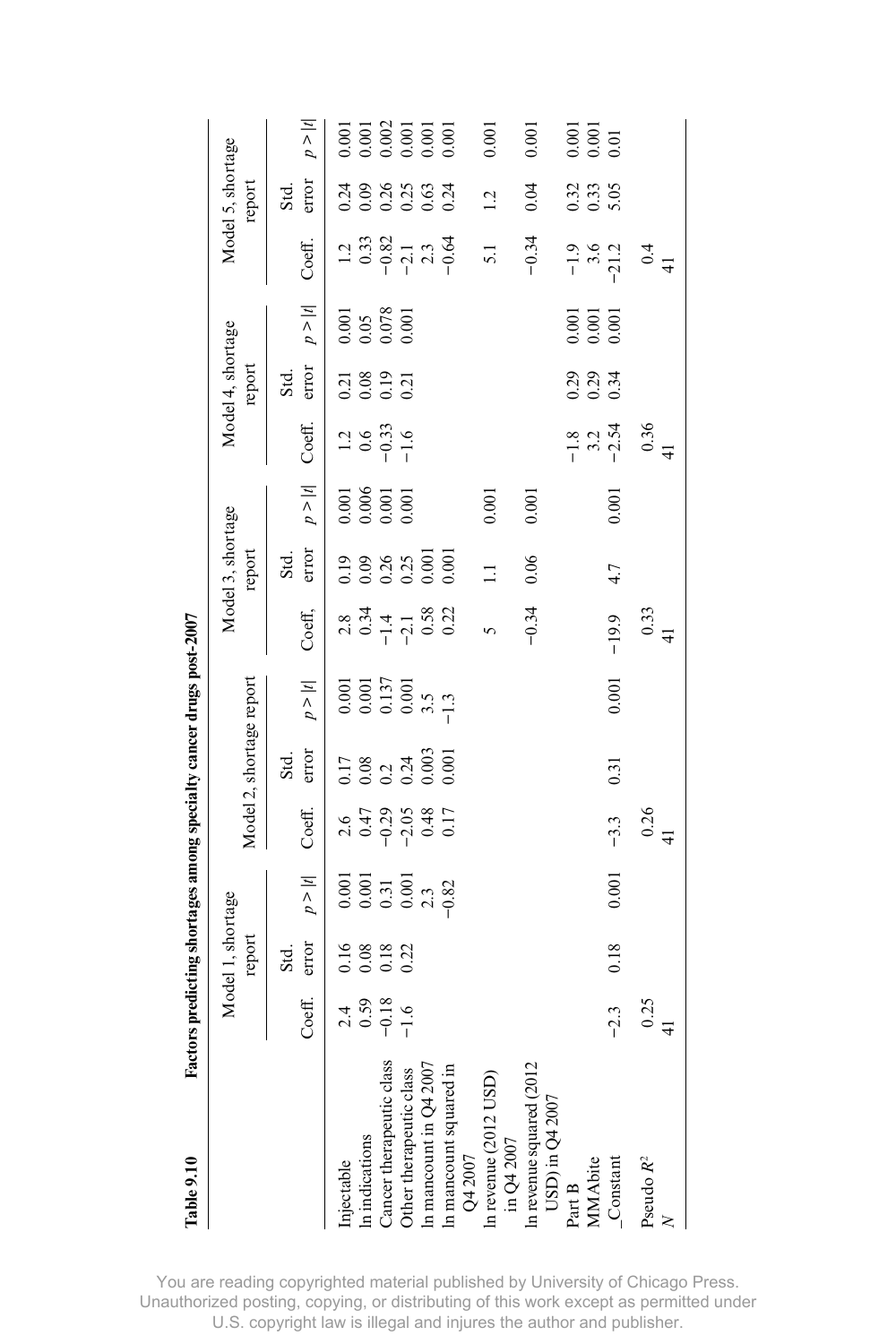### 9.5.5 Sensitivity Analyses

To assess the robustness of our principal findings to alternative specifications and metrics, we undertook a number of investigations. For example, we examined use of revenue variables measured as the mean over varying molforms in the twenty- four and six months preceding ANDA entry (rather than twelve months), time- varying indication counts for each molform, orphan/priority review designation as a distinct measure of clinical quality, and the presence or absence of available therapeutic substitutes as determined by the FDA. We also pursued the construction and use of several market-specific measures of firm level costs, including parent and subsidiary relationships among firms based on table 9.4, and FDA regulatory cost compliance measures. We also estimated count models for entry in the first year, and two years following patent expiration. Our main findings are robust to each of these alternative definitions and/or specifications. They are available upon request from the lead author.

Finally, we recognize our measure of generic entry may violate our assumption of "simultaneous information" for a number of reasons. This includes the fact that the timing of generic entry may be endogenous to the number of firms entering into the market due to Paragraph IV filings and notifications (Panattoni 2011). We plan to examine this issue in future research.

#### **9.6 Discussion and Policy Implications**

This research has reported a number of findings regarding entry and pricing following LOE for specialty drugs that differ from patterns reported for nonspecialty oral solid tablets and capsules. First, as expected from our institutional review highlighting large fixed costs and economies of scale and scope for injectable/infusible drug manufacturing, we find pre-LOE production of cancer drugs to concentrate in several manufacturers, including Abbott, AstraZeneca, Bayer HealthCare, Bristol- Myers Oncology, Genzyme, GSK, Novartis, Pfizer, Roche, and Watson. Among generic manufacturers, APP, Bedford Laboratories, Teva Parenteral Me, and Teva Pharmaceuticals dominate the production of drugs undergoing initial LOE in our sample. We also observe the number of entrants into specialty drug LOEs to range between 1.66 and 4.99 manufacturers over all years, and what appears to be an upward trend in entry count in 2006 and 2007 compared to previous years. The limited number of manufacturers we observe entering the production of specialty drugs post- LOE is considerably smaller in magnitude than that reported in previous studies of entry into nonspecialty drugs. Nevertheless, these findings are consistent with that of the US Department of Health and Human Services, ASPE (2011), documenting that manufacturers of generic cancer drugs experienced a general increase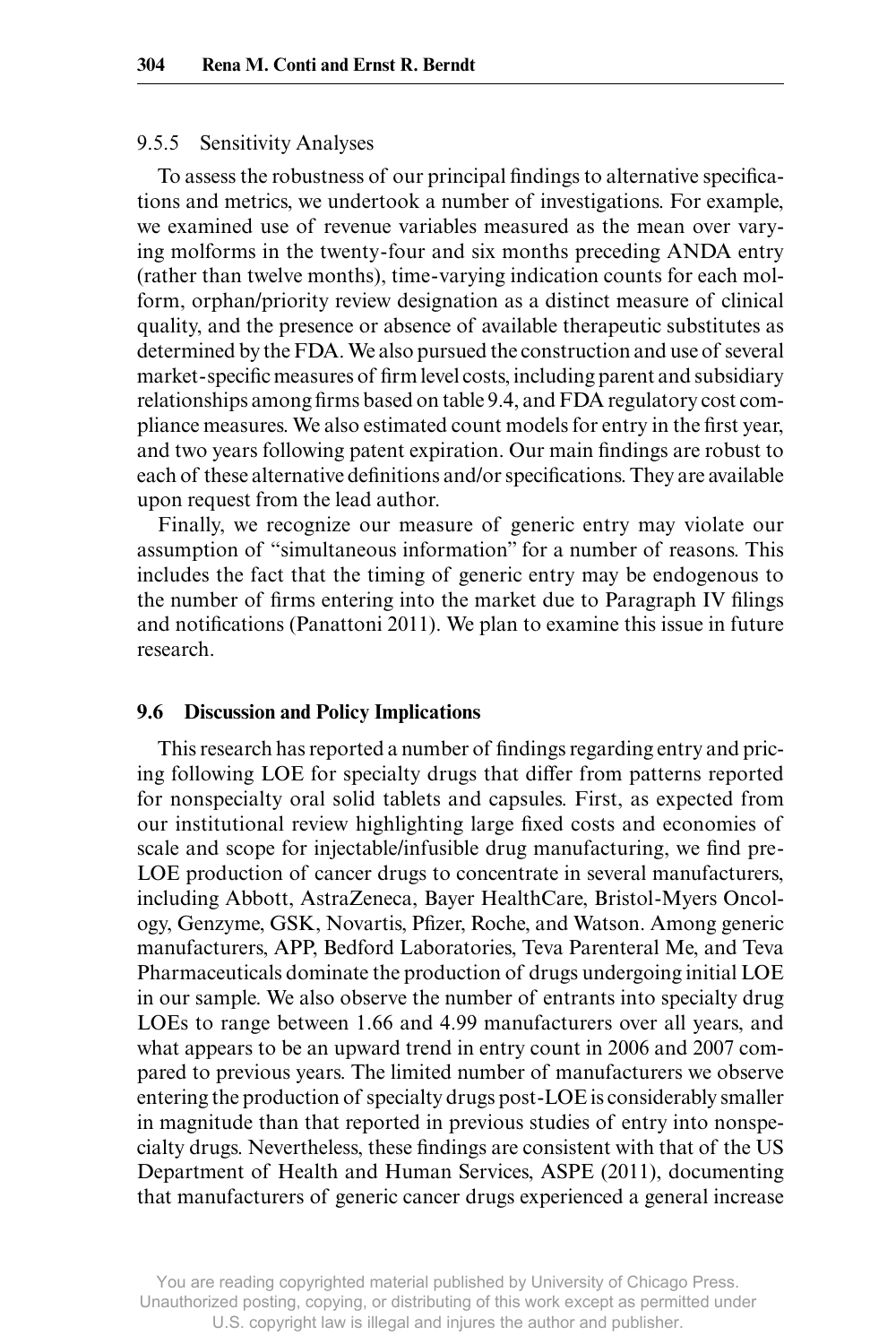in the quantity and mix of drugs they were producing in 2006 and thereafter, compared to 2000. A close inspection of entry trends into selected molforms also reveals several intriguing patterns. For example, among several specialty molecules, we observe exit by the branded manufacturer after LOE, as well as delayed and sequential ANDA entry into a given molecule undergoing LOE.

We also find evidence to suggest both entry and exit to be occurring among generic cancer drugs. For example, the average number of manufacturers of always generic cancer drugs available throughout the study period declines from 3.04 in 2001 to 2.3 in 2007. This winnowing of overall manufacturer counts per generic drug is consistent with other reports suggesting that merger and acquisition activities and outsourcing and/or discontinuations of previously offered generic drugs were common business practices during this period (US Department of Health and Human Services, ASPE 2011; FDA 2011). These results suggest generic manufacturers of cancer drugs may have been exiting from producing very old generic drugs and instead entering into segments experiencing initial LOE that offered potentially more profitable opportunities.

Economic theory suggests that the number of average entrants per new LOE is likely related to molecule-specific rationales and wider industry trends. We find evidence to support this theory; in each model presented the importance of molecule formulation and pre- LOE revenues appear to affect manufacturer entry counts. These former results are similar to those reported by Scott Morton (1999, 2000) and Iizuka (2009) and are likely related to the insurer coverage and reimbursement incentives operative in this specific drug market. The latter results are similar to those reported by Scott Morton (1999, 2000), Wiggins and Maness (2004), and Reiffen and Ward (2005) who also show that among their drug samples, pre-LOE sales measures explain a significant proportion of variation in the number of sellers in the post-LOE study period. Yet, we are well aware that when performing this test another potential endogeneity issue arises when aggregating across drugs reflecting unobserved differences between drugs that might affect both the prices and the number of entrants (Reiffen and Ward 2005). Finally, we do not find evidence to suggest the presence of tighter administered pricing policies for drugs clearly targeted by 2003 Medicare Modernization Act reforms (MMA1 in 2004) negatively affected the number of manufacturers entering into generic drug markets as they became available. In fact, among new opportunities we document robust and increasing entry after MMA1 implementation. This finding is tempered when we expressly examine the impact of negative price declines due to MMA reforms implemented in 2004 on entry patterns.

We also find that physician-administered drugs have higher inflationadjusted supplier prices compared to orally formulated drugs both before and after LOE. Furthermore, as expected, across all drug formulations we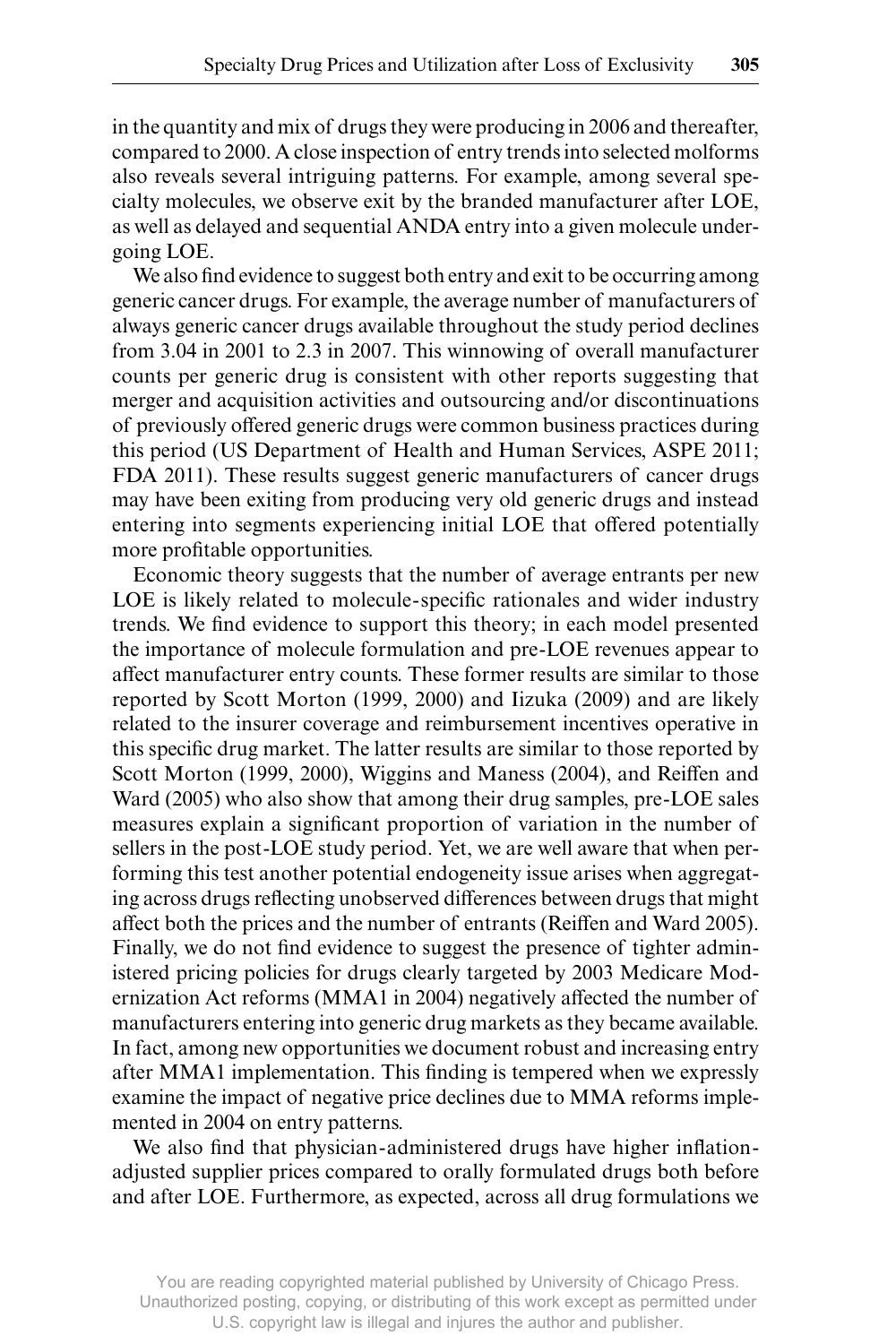find inflation-adjusted supplier prices are negatively and statistically significantly related to the number of manufacturers producing them following LOE. Although the magnitudes of these price-number manufacturer effects are considerably larger here for physician- administered drugs, the qualitative effects reported here also mimic those found for oral generic and branded drugs following LOE (e.g., Aitken et al. 2013). Additional average price reductions continue to increase among drugs offered by five or more manufacturers (and the sign of the estimated parameter on the number of manufacturers squared is negative), particularly among physician- administered drug formulations and contrary to the literature examining nonspecialty drugs. This result is intriguing, since Gaynor and Vogt (2003), Mankiw and Whinston (2002), Berry and Reiss (2007), among others, suggest that anticipated profits in a variety of industries drops to zero after the entry of four or more firms. We also find evidence to suggest branded prices rise and generic prices fall in response to LOE and generic entry. This result is consistent with Frank and Salkever (1997), Ellison et al. (1997), Griliches and Cockburn  $(1994)$ , and Aitken et al.  $(2013)$ . We believe we are the first to report this finding in a specialty drug sample.

Our efforts provide contemporary estimates of volume utilization following the generic entry of specialty drugs. In all models, volume appears to increase substantially following generic entry, consistent with the usual assumptions regarding the negative relationship between prices and quantity demanded and empirical work among nonspecialty drugs undergoing LOE. However, these usage trends are much less robust among physician- administered formulations. Rather, the results of use models suggest MMA reimbursement reforms may have shifted utilization away from injectable Part B–reimbursed generic drugs after LOE, all else equal. This finding is also consistent with that reported by Jacobson et al. (2006, 2010), Jacobson, Earle, and Newhouse (2012), and Conti et al. (2012).

Regarding the welfare implications of these use results in this market, we fully acknowledge that they are complicated given the general aging of the population and increasing detection of cancer in combination with technological change supporting increased demand for combination products, all else equal (Scherer 1993; Cutler, Huckman, and Kolstad 2010). It is also unclear how to interpret these findings given the extent of simultaneous misuse, underuse, and overuse among cancer drugs (Conti et al. 2012) and the complicated agency relationship that rewards physicians and hospitals for the use of branded, highly reimbursed cancer drugs in treating cancer in the outpatient setting (Jacobson et al. 2006, 2010, 2013; Jacobson, Earle, and Newhouse 2012; Conti et al. 2012). As we discussed in the background section, this relationship among even oral specialty drugs is deepened by the lack of institutional incentives such as the tiered formularies adopted by payers to increase consumer price sensitivity regarding the use of generic drugs (Grabowski and Vernon 1992, 1996; Aitken, Berndt, and Cutler 2009).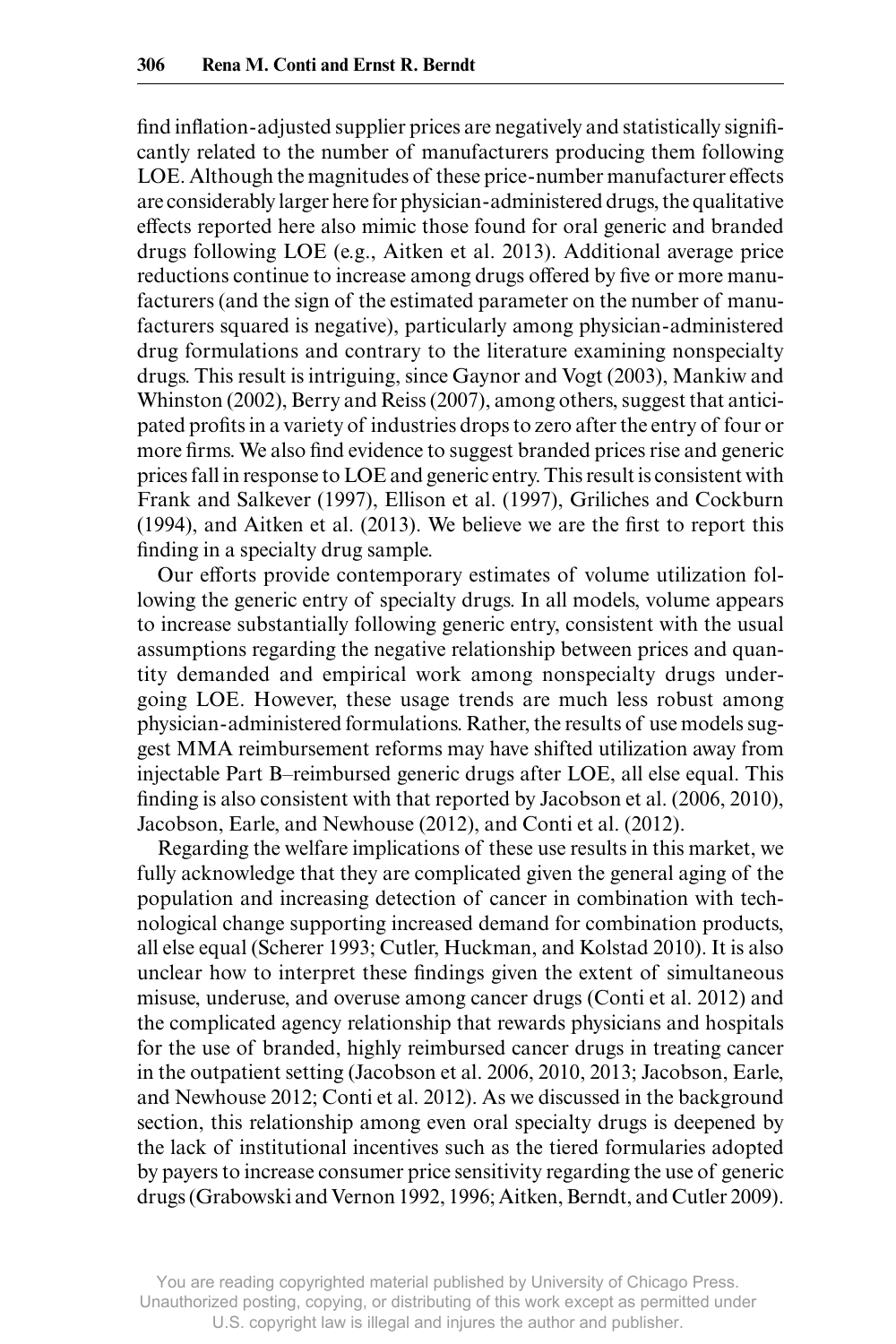Lastly, finding mixed effects on utilization pattern, Caves, Whinston, and Hurwitz (1991), Berndt, Kyle, and Ling (2003), and Knittel and Huckfeldt (2012) suggest simultaneous declines in advertising and product reformulation introductions may act to mitigate the relationship between presumptive price declines and utilization increases associated with drugs following LOE. Yet, one advantage of our sample choice is that these changes have limited applicability to interpreting potential volume shifts among specialty drugs, since neither advertising nor new product formulations have been widely documented among physician-administered specialty drugs (Kornfield et al. 2013). Whether this trend is consistent across oral and injected/infused drugs among many other specialty therapeutic classes is an important direction for future research.

Nevertheless, we believe we can derive "second- best" welfare consequences from our price and utilization results. Recall there is a substantial literature examining the welfare effects of a monopolist implementing third- degree price discrimination relative to requiring a uniform monopoly price. We argue here that this literature may be important in understanding plausible welfare implications of our findings. Notably, among others, Varian (1989, 619–23) has shown that in the context of two groups of consumers and under quite general conditions, a necessary condition for welfare to increase under price discrimination relative to uniform pricing is that total volume increases under price discrimination. In the current context, readers can consider uniform pricing as that occurring when the product has patent protection, that is, the brand price prior to LOE. Following LOE, however, there are two groups of customers—the cost- conscious consumers who are attracted by low generic prices and the consumers who are more brand loyal; these two groups of customers pay different prices for the same bioequivalent product (Frank and Salkever 1997). Our pricing results suggest that supplier prices of generic drugs decline quite substantially after generic entry, while supplier prices of branded drugs rise after LOE; this finding is consistent with Frank and Salkever's work. Taken together, we suggest that our finding that post-LOE aggregate volumes of the molecule (brand plus generics) are greater than pre- LOE brand volumes supports a necessary condition for economic welfare gains among consumers of at least orally formulated specialty drugs to be satisfied, holding the above concerns in mind.

We conclude with several policy implications of our study. First, we note the number of manufacturers marketing specialty injectable/infusible drugs post- LOE in 2001–2007 is considerably smaller than has been observed for oral tablet and capsule formulations in previous studies. We have argued that one likely reason for this more limited entry post- LOE is that manufacturing specialty injectable/infusible formulations likely involves greater fixed and variable costs than for oral solid capsules and tablets. In this context, it is worth noting that provisions of the 2012 Generic Drug User Fee Amendments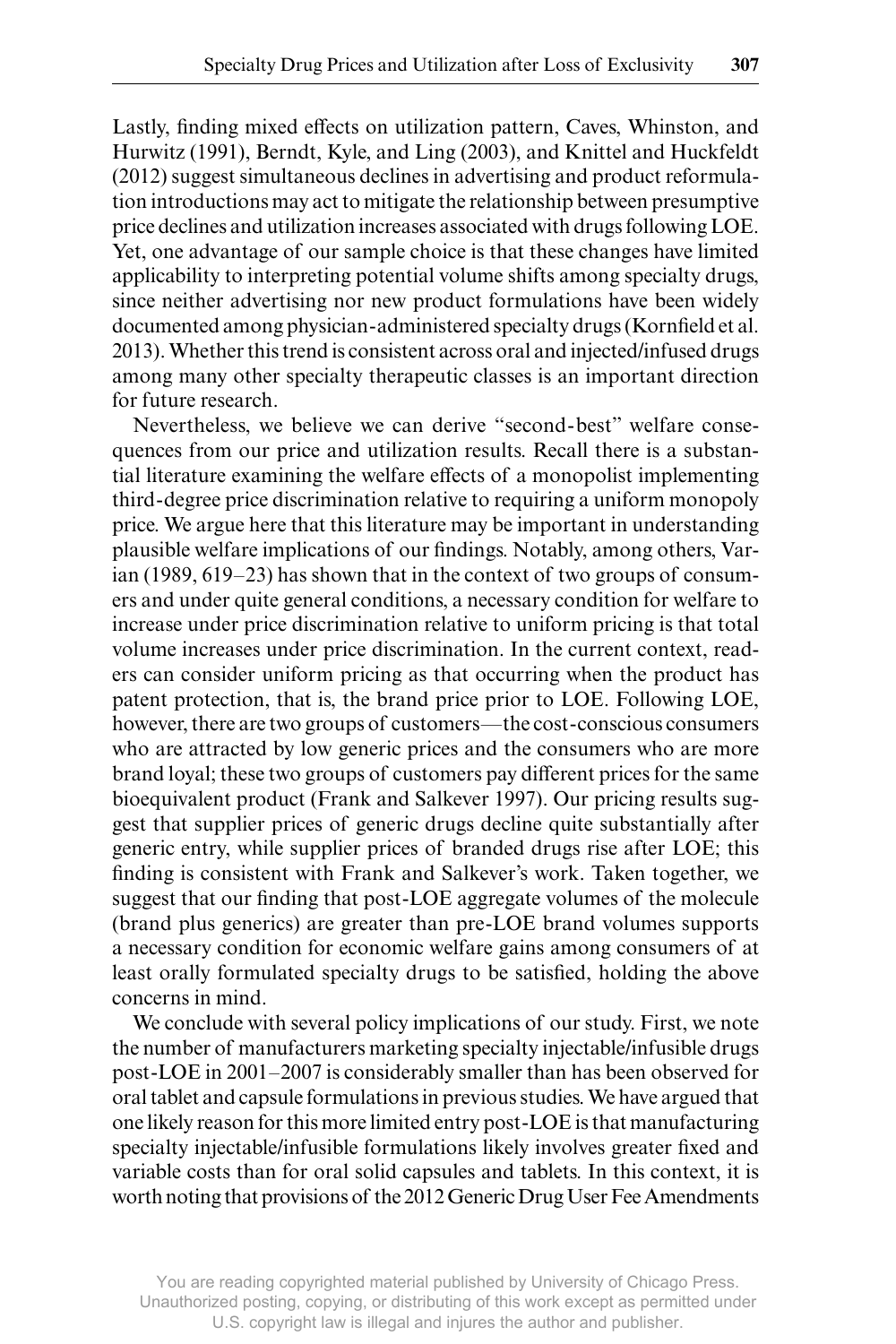(GDUFA) not only assess one- time user fees for sponsors of ANDAs, but also entail annual payments by manufacturers to the FDA that vary by whether the manufacturing site is domestic or foreign, and whether the manufactured product is the active pharmaceutical ingredient or the final dosage form ("fill and finish"). This increase in manufacturing fixed costs can be expected to incentivize brand and generic drug firms to outsource their manufacturing to contract manufacturing organizations (CMOs), and since the annual user fee is site rather than product specific, it creates additional economies of scope that generate incentives for CMOs to increase the number of products manufactured at their site. To the extent that in addition CMOs are able to produce the same molform from different ANDA holders, the increased fixed costs and scale economies brought about by GDUFA may result in the further outsourcing of manufacturing to CMOs, and thereby reduce the number of distinct organizations manufacturing injectable/infusible drugs post-LOE. How these increased fixed costs in the presence of both increased economies of scope and scale will affect supplier prices is unclear, but worthy of further analysis.

Many of the injectable specialty drugs in our sample of forty-one molecules experiencing initial LOE in 2001–2007 are similar to currently patent- protected injectable biologics in the United States (Grabowski, Long, and Mortimer 2011). Thus, the patterns of entry, price, and use after LOE among specialty drugs we document may provide some insight into what might occur as patents of US biologics expire and they experience initial biosimilar entry. Yet we caution our reader: each of the drugs in our sample—branded and generic versions of specialty drugs—has been designated "fully interchangeable" by the FDA. Biosimilar entrants will likely be therapeutic substitutes to the branded innovator, but not necessarily "fully interchangeable" drugs. Thus, our estimates likely provide only an upper bound to the entry and price effects likely to occur as biologics go off patent in the United States.

Second, on drug shortages, 44 percent of our sample undergoing LOE between 2002 and July 2007 (eighteen molforms) were reported in short supply in 2008 or thereafter, and 67 percent of these molforms (twelve molforms) underwent generic entry prior to 2005. Our estimates are similar to that of IMS Institute for Healthcare Informatics' report (2011) suggesting the importance of the limited number of manufacturers of generic drugs previous to shortage reports. Among current shortages, the 2011 IMS Institute for Healthcare Informatics reported that 51 percent of the products with reported drug shortages had two or fewer suppliers, and two- thirds had three or fewer suppliers. Our results elaborate upon this finding, since the timing of our estimates suggests both the stock and flow of manufacturers into this market are constrained, that is, both the total number producing at any point in time, and the number of new entrants, are small. Our results also suggest shortage reports are concentrated among physician- administered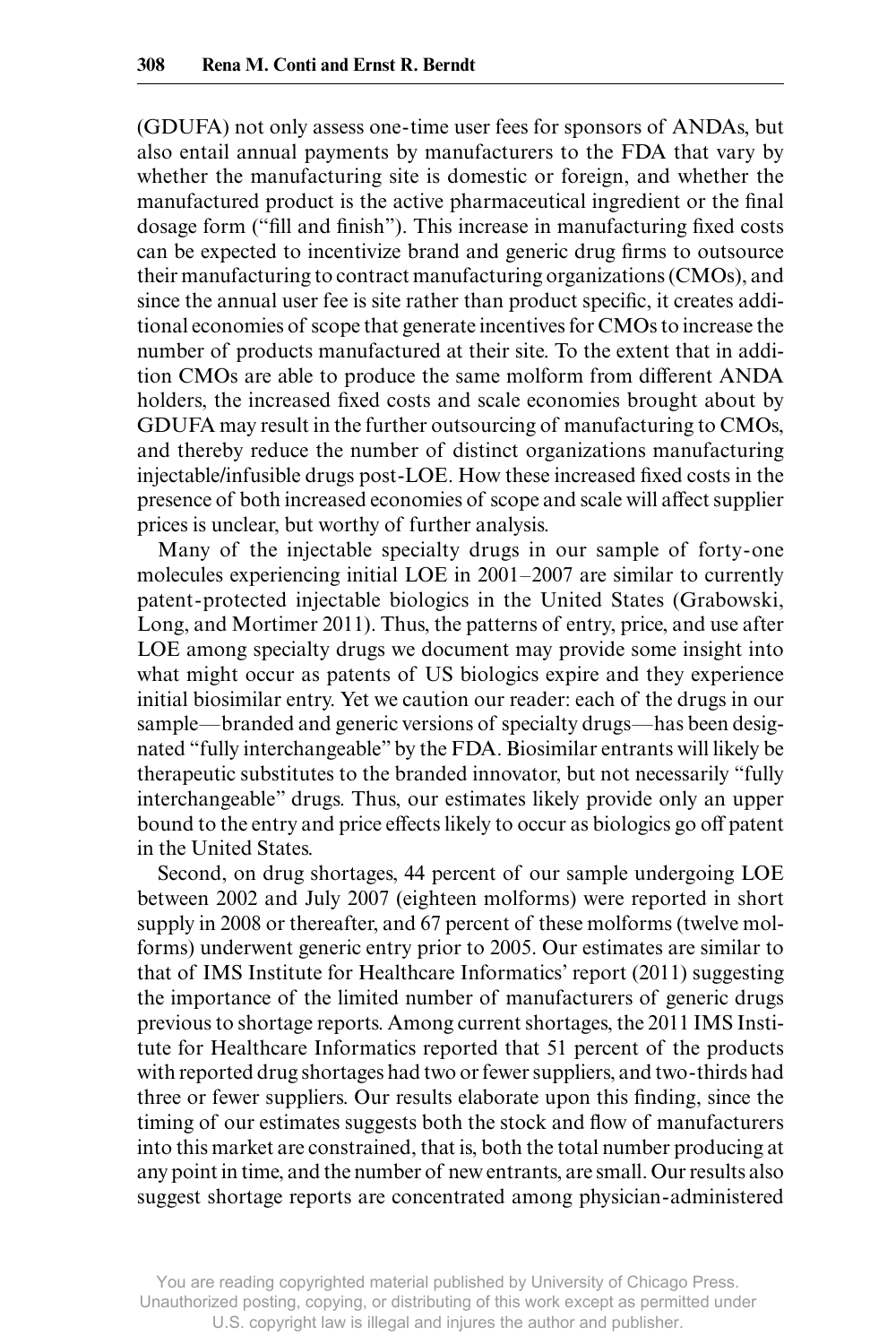injectable or infusible specialty drugs, having larger approved indication counts and larger revenues after LOE, holding all else equal. Intriguingly, we also find some suggestive evidence to support the contention that shortage reports concentrate among drugs particularly negatively affected by MMA reimbursement declines, holding molecule characteristics and other market features constant. This result supports Yurukoglu, Liebman, and Ridley (2012), although the effect we observe is likely via reduced physician demand, not reduced supply, given the incentives operative in "buy and bill" Medicare reimbursement policies. A thorough examination of the potential role of the MMA in inducing shortages is an important avenue for future empirical work. We also note in passing that while the probability of eventually being shorted is much greater for injectable than oral cancer specialty drugs in our sample, Stromberg (2014) reports strikingly similar temporal patterns of shortages among oral drugs, suggesting that time- varying factors common to injectable and oral drugs may be the root cause of shortages. Stromberg reports a statistically significant relationship between FDA regulatory activity (inspections and citations) and drug shortage rates over time.

Third, our review of the specialty drug market raises questions about researchers,' stakeholders,' and policymakers' definition of drug "manufacturers" in that the increasingly important presence of time- varying and unobservable contract manufacturing practices complicate and may even undermine the definition of unique "manufacturers" entering this market, well beyond the usual concerns regarding ongoing merger and acquisition activities. Under current statute, NDA and ANDA sponsors are obligated to notify the FDA of plans to discontinue drug manufacturing as well as any changes in manufacturing responsibilities, including the outsourcing of drug production after initial approval. Furthermore, FDA sources say that it is common for a sponsor to need to qualify a new facility to manufacture their drug due to either the loss of the old facility or due to changing market demand, prompting the sponsor to acquire additional capacity. In these cases, NDA and ANDA sponsors often turn to contract manufacturers. However, data on the use of CMOs and their identity upon initial filings and subsequent changes is not publicly accessible through the web portal Drugs@FDA and is exempt from being released under the Freedom of Information Act (the FDA generally treats nonpublic business relationships as confidential commercial or financial information, exempting it from public disclosure). A proprietary data source, Truven's RedBook, maintains more updated information on which NDA and/or ANDA sponsors are actively offering a drug in the US market, but even this source does not identify contract- manufacturing arrangements. The identity and nature of base ingredient manufacturing (APIs) for many drugs, also collected by FDA from ANDA sponsors, are similarly shielded from public scrutiny.

We believe these increasingly important business practices have at least two implications for measuring the extent of generic competition. First, these

You are reading copyrighted material published by University of Chicago Press. Unauthorized posting, copying, or distributing of this work except as permitted under U.S. copyright law is illegal and injures the author and publisher.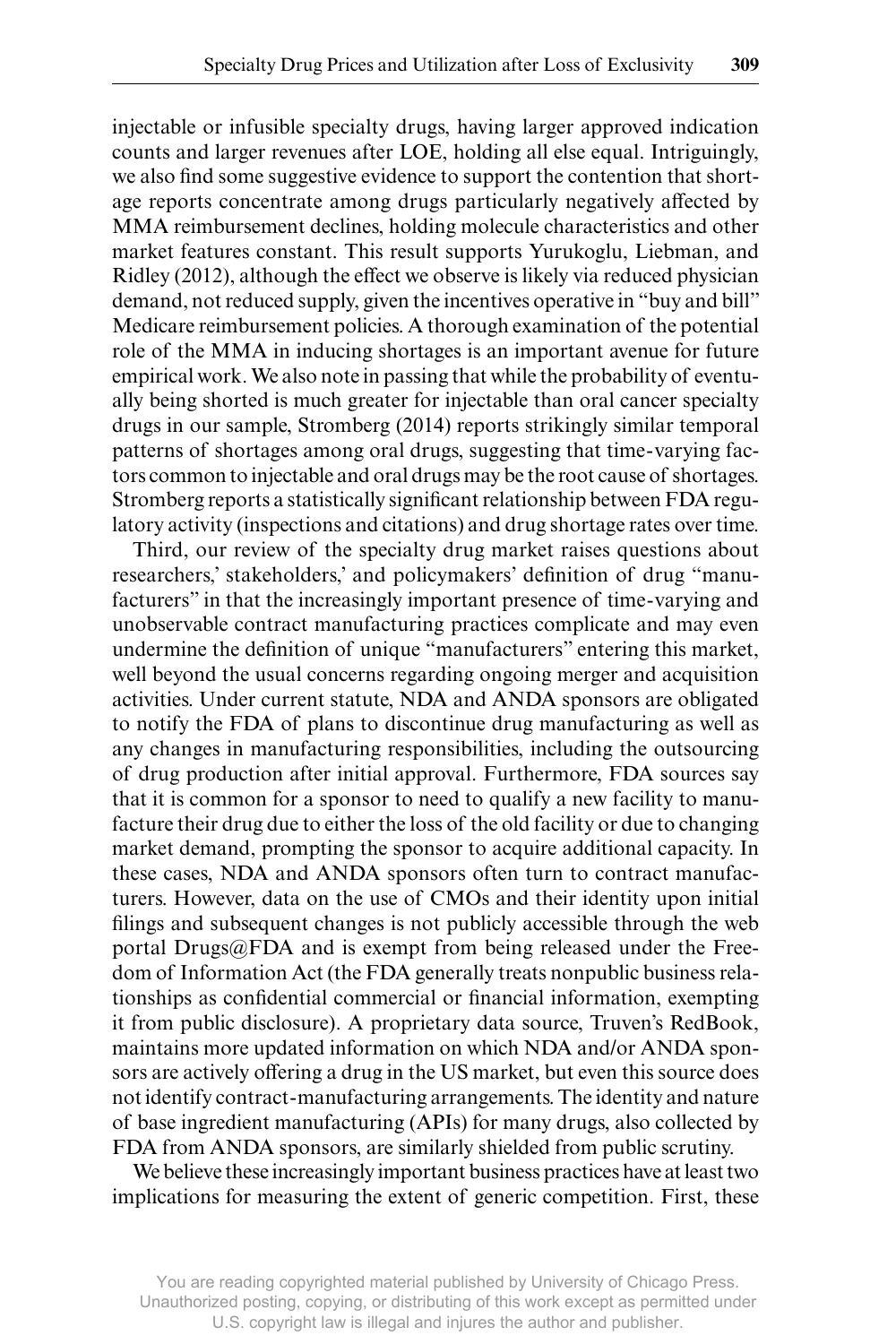arrangements make it challenging for regulators charged with monitoring competition in the generic and branded drug market to predict reliably what specialty drug supply of drugs will be following mergers, acquisitions, and/ or closures of NDA or ANDA sponsors and/or contract- manufacturing facilities supplying drugs to the US market. These relationships can make economic models of such activity and their potential competitive effects on supply and/or prices by agencies such as the Department of Justice or Federal Trade Commission inaccurate, particularly if overlapping supply is present before merger and acquisition activity between the two parties. Second, under these arrangements the public and their guardians are unable to quickly identify root causes of supply disruptions when supply or quality lapses occur. Indeed, one implication of our analysis is that the number of manufacturers with adequate capacity to manufacturer generic injectable drugs for the US market, including but not limited to those affected by shortages, is likely much smaller than previously documented. How best to formulate market- level solutions to supply lapses given extreme informational asymmetry regarding which manufacturers are actually producing these drugs or their base ingredients is uncharted territory.

# **Appendix**

| Generic always                             | Generic entry                                | Entry |
|--------------------------------------------|----------------------------------------------|-------|
| $N = 50$                                   | $N = 41$                                     | year  |
| Bleomycin IAG inject, mult. adm. reg.      | Arsenic IAC inject, IV reg.                  | 2006  |
| Carmustine IAC inject, IV reg.             | Busulfan OSR orals, sol., tab./cap. RE       | 2003  |
| Chlorambucil OSR orals, sol., tab./cap. RE | Carboplatin IAC inject, IV reg.              | 2004  |
| Cisplatin IAC inject, IV reg.              | Cladribine IAG inject, mult. adm. reg.       | 2004  |
| Cladribine IAC inject, IV reg.             | Cladribine IAC inject, IV reg.               | 2004  |
| Cytarabine IAG inject, mult. adm. reg.     | Cyclophosphamide IAC inject, IV reg.         | 2004  |
| Dacarbazine IAC inject, IV reg.            | Cyclophosphamide OSR orals, sol., tab./cap.  | 2004  |
| Daunorubicin IAC inject, IV reg.           | Dexrazoxane IAK inject, infusion reg.        | 2005  |
| Dolasetron IAC inject, IV reg.             | Dexrazoxane IAC inject, IV reg.              | 2005  |
| Doxorubicin IAC inject, IV reg.            | Dimenhydrinate IAG inject, mult. adm. reg.   | 2004  |
| Estramustine OSR orals, sol., tab./cap. re | Dimenhydrinate OSC orals, sol., chewable     | 2002  |
| Etoposide IAC inject, IV reg.              | Dimenhydrinate OSR orals, sol., tab./cap. RE | 2002  |
| Etoposide OSR orals, sol., tab./cap. RE    | Dimenhydrinate scopolamine OSR orals, sol.   | 2002  |
| Floxuridine IAC inject, IV reg.            | Epirubicin IAC inject, IV reg.               | 2006  |
| Fluorouracil DDC derm., cream              | Fludarabine IAC inject, IV reg.              | 2003  |
| Fluorouracil DDL derm., liquid/lotion      | Idarubicin IAC inject, IV reg.               | 2004  |
| Fluorouracil IAC inject, IV reg.           | Ifosfamide IAC inject, IV reg.               | 2004  |
| Fluorouracil TOZ other topicals            | Ifosfamide mesna SAZ other systemics         | 2004  |
| Flutamide OSR orals, sol., tab./cap. RE    | Leuprolide IAA inject, IM reg.               | 2004  |

**Table 9A.1 Molecules/forms in sample**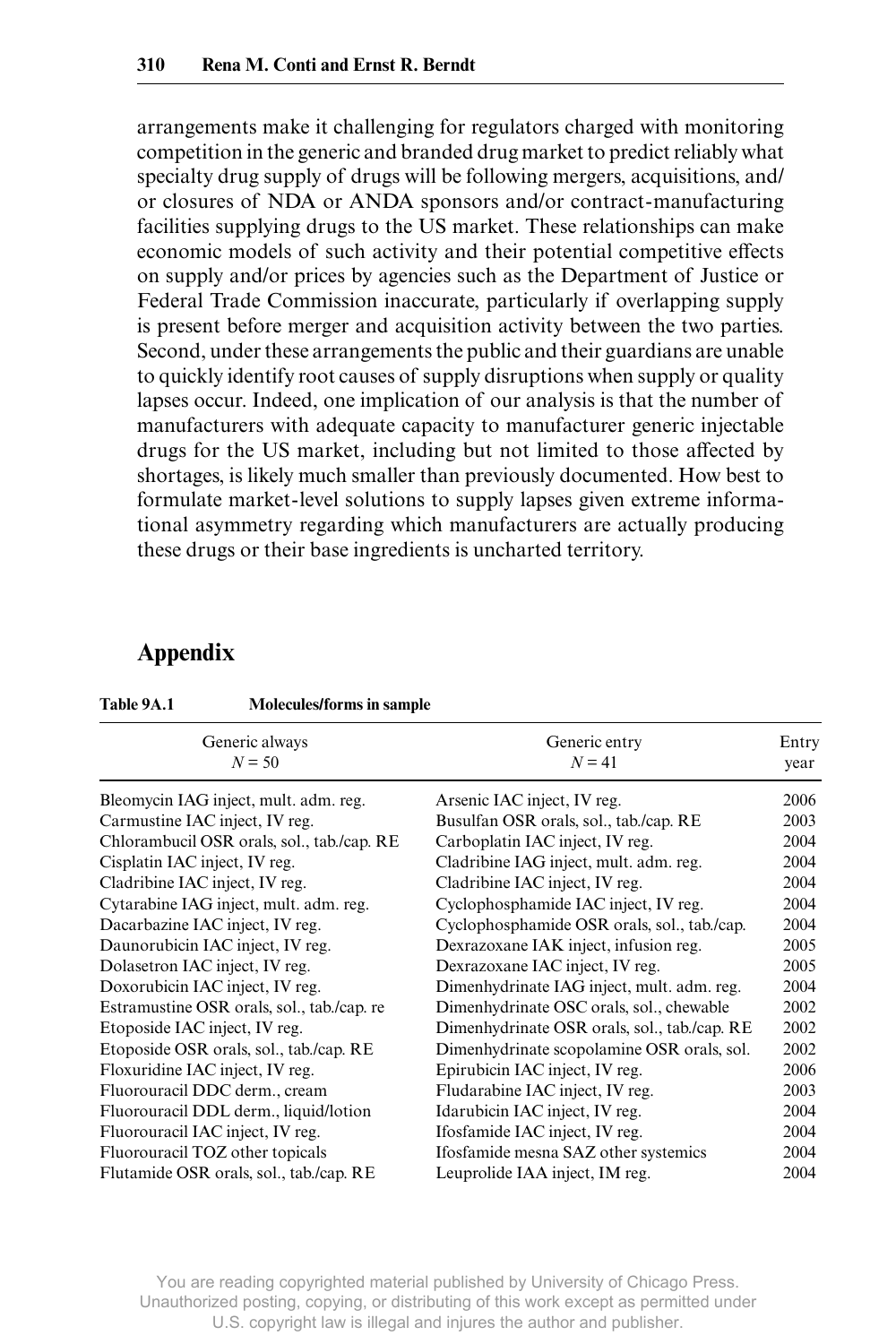**Table 9A.1** (continued)

| Generic always<br>$N = 50$                  | Generic entry<br>$N = 41$                    | Entry<br>year |
|---------------------------------------------|----------------------------------------------|---------------|
| Fructose glucose phosphoric acid OLL OR     | Leuprolide IAE inject, subcut. reg.          | 2004          |
| Fructose glucose phosphoric acid OSC OR     | Leuprolide IAF inject, subcut. L. A.         | 2004          |
| Goserelin IAF inject, subcut L. A.          | LeuprolidE SAZ other systemics               | 2004          |
| Hydroxyurea OSR orals, sol., tab./cap. RE   | Leuprolide lidocaine SAZ other systemics     | 2004          |
| Leucovorin IAG inject, mult. adm. reg.      | Mercaptopurine OSR orals, sol., tab./cap. RE | 2004          |
| Leucovorin OSR orals, sol., tab./cap. RE    | Mitoxantrone IAC inject, IV reg.             | 2006          |
| Lomustine OSR orals, sol., tab./cap. RE     | Ondansetron IAC inject, IV reg.              | 2006          |
| Mechlorethamine IAC inject, IV reg.         | Ondansetron IVR inject, IV pigback           | 2007          |
| Meclizine OSC orals, sol., chewable         | Ondansetron OLL orals, liq., non-spec. L     | 2007          |
| Meclizine OSR orals, sol., tab./cap. RE     | Ondansetron OLR orals, liq., ready-made      | 2007          |
| Megestrol OLR orals, liq., ready-made       | Ondansetron OSO orals, sol., tab./cap. OT    | 2007          |
| Megestrol OSR orals, sol., tab./cap. RE     | Ondansetron OSR orals, sol., tab./cap. RE    | 2007          |
| Mesna IAC inject, IV reg.                   | Pentostatin IAC inject, IV reg.              | 2007          |
| Mesna OSR orals, sol., tab./cap. RE         | Scopolamine JWT insert/implant, transd.      | 2003          |
| Methotrexate IAG inject, mult. adm. reg.    | Scopolamine OSR orals, sol., tab./cap. RE    | 2003          |
| Methotrexate OSR orals, sol., tab./cap. RE  | Tamoxifen OSR orals, sol., tab./cap. RE      | 2002          |
| Methoxsalen IAX inject, other reg.          | Tamoxifen OLL orals, liq., non-spec. L       | 2002          |
| Methoxsalen YAZ all others                  | Tretinoin OSR orals, sol., tab./cap. RE      | 2007          |
| Mitomycin IAC inject, IV reg.               | Trimethobenzamide IAA inject, IM reg.        | 2002          |
| Mitotane OSR orals, sol., tab./cap. RE      | Trimethobenzamide OSR orals, sol., tab./cap. | 2002          |
| Paclitaxel IAC inject, IV reg.              | Trimethobenzamide RRS rectals syst., supp.   | 2002          |
| Pegaspargase IAG inject, mult. adm. reg.    | Vinorelbine IAC inject, IV reg.              | 2003          |
| Procarbazine OSR orals, sol., tab./cap. RE  |                                              |               |
| Prochlorperazine IAG inject, mult. adm. RE  |                                              |               |
| Prochlorperazine OSR orals, sol., tab./cap. |                                              |               |
| Prochlorperazine RRS rectals syst., supp.   |                                              |               |
| Streptozocin IAC inject, IV reg.            |                                              |               |
| Testolactone OSR orals, sol., tab./cap. RE  |                                              |               |
| Thiotepa IAC inject, IV reg.                |                                              |               |
| Vinblastine IAC inject, IV reg.             |                                              |               |
| Vincristine IAC inject, IV reg.             |                                              |               |

|         | Molform label                             | Molform * packages count |                      |      |            |  |
|---------|-------------------------------------------|--------------------------|----------------------|------|------------|--|
| Molform | All molform                               | Average<br>1.3503012     | <b>SD</b><br>0.60843 | Min. | Max.<br>10 |  |
|         | Alemtuzumab IAC inject, IV reg.           |                          |                      |      |            |  |
| 2       | Alitretinoin DDG derm., gel               |                          |                      |      |            |  |
| 3       | Altretamine OSR orals, sol., tab./cap. RE |                          |                      |      |            |  |
| 4       | Amifostine IAC inject, IV reg.            |                          |                      |      |            |  |
| 5       | Anastrozole OSR orals, sol., tab./cap. RE |                          |                      |      |            |  |
| 6       | Aprepitant OSR orals, sol., tab./cap. RE  |                          |                      |      |            |  |

#### **Table 9A.2 Number of packages associated with each molform; bold indicates experiences generic entry in study period**

(*continued*)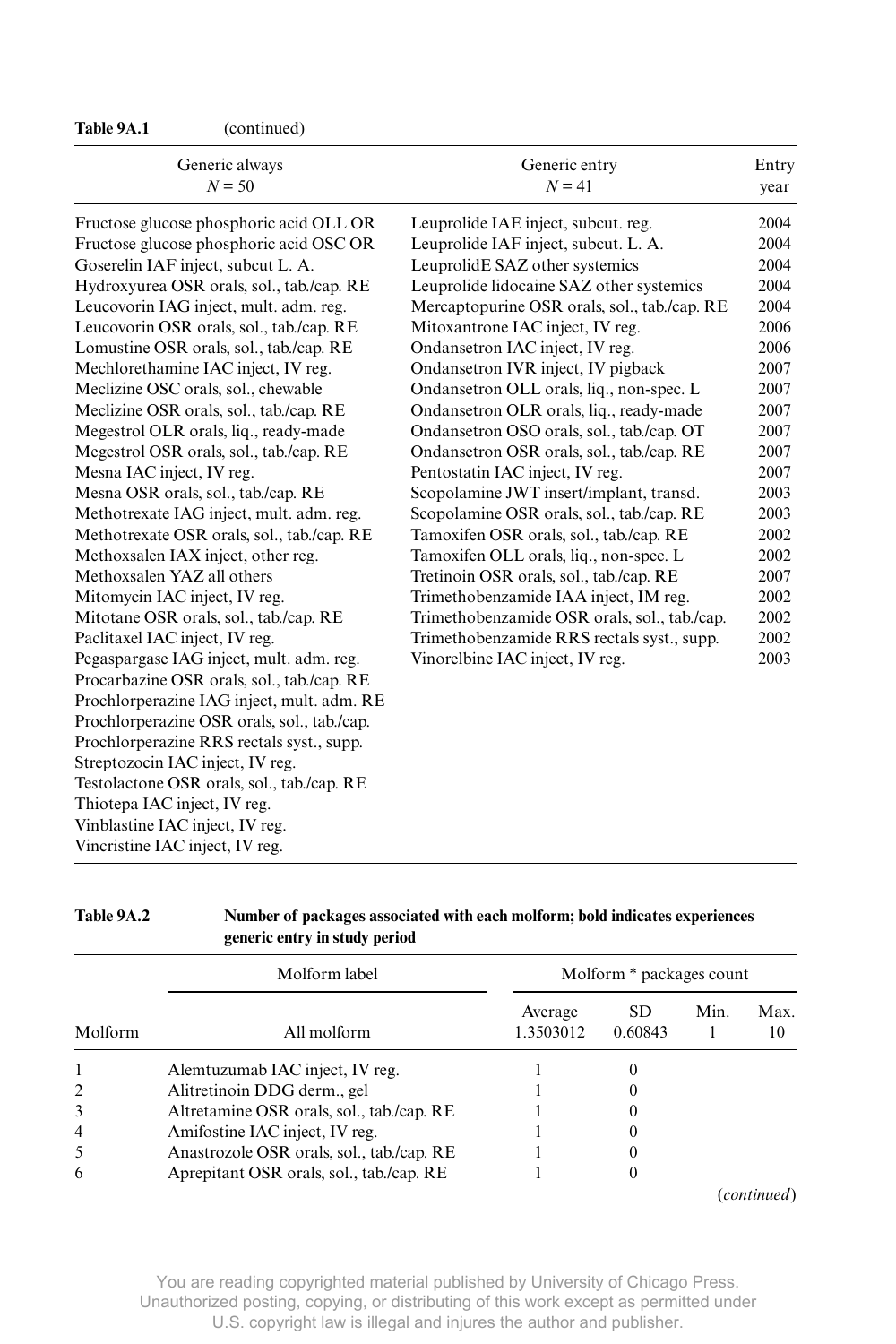# **Table 9A.2** (continued)

|                        | Molform label                                | Molform * packages count         |                  |              |                |  |
|------------------------|----------------------------------------------|----------------------------------|------------------|--------------|----------------|--|
| Molform<br>All molform |                                              | Average<br>1.3503012             | SD<br>0.60843    | Min.<br>1    | Max.<br>10     |  |
| 7                      | Arsenic IAC inject, IV reg.                  | 1                                | $\bf{0}$         |              |                |  |
| 8                      | Asparaginase IAG inject, mult. adm. reg.     | 1                                | $\theta$         |              |                |  |
| 9                      | Azacitidine IAE inject, subcut. reg.         | $\mathbf{1}$                     | $\overline{0}$   |              |                |  |
| 10                     | Bevacizumab IAC inject, IV reg.              | $\mathbf{1}$                     | $\overline{0}$   |              |                |  |
| 11                     | Bexarotene DDG derm., gel                    | 1                                | $\theta$         |              |                |  |
| 12                     | Bexarotene OSR orals, sol., tab./cap. RE     | $\mathbf{1}$                     | $\overline{0}$   |              |                |  |
| 13                     | bicalutamide OSR orals, sol., tab./cap. RE   | 1                                | $\overline{0}$   |              |                |  |
| 14                     | Bleomycin IAG inject, mult. adm. reg.        | 4.7                              | $\overline{c}$   | 1            | $\overline{7}$ |  |
| 15                     | Bortezomib IAC inject, IV reg.               | 1                                | $\overline{0}$   |              |                |  |
| 16                     | Busulfan IAC inject, IV reg.                 | 1                                | $\overline{0}$   |              |                |  |
| 17                     | Busulfan OSR orals, sol., tab./cap. RE       | 1                                | 0                |              |                |  |
| 18                     | Capecitabine OSR orals, sol., tab./cap. RE   | 1.125                            | 0.33             | $\mathbf{1}$ | $\overline{2}$ |  |
| 19                     | Carboplatin IAC inject, IV reg.              | 4.3                              | 2.81             | $\mathbf{1}$ | 10             |  |
| 20                     | Carmustine IAC inject, IV reg.               | 1                                | $\theta$         |              |                |  |
| 21                     | Carmustine JJS insert/implant, sub. DE       | 1                                | $\overline{0}$   |              |                |  |
| 22                     | Cetuximab IAC inject, IV reg.                | 1                                | $\theta$         |              |                |  |
| 23                     | Chlorambucil OSR orals, sol., tab./cap. RE   | 1                                | $\overline{0}$   |              |                |  |
| 24                     | Cisplatin IAC inject, IV reg.                | 1.8                              | 0.8              | $\mathbf{1}$ | 3              |  |
| 25                     | Cladribine IAC inject, IV reg.               | 1.5                              | 0.5              | 1            | $\mathbf{2}$   |  |
| 26                     | Cladribine IAG inject, mult. adm. reg.       | 1                                | 0                |              |                |  |
| 27                     | Clofarabine IAC inject, IV reg.              | 1                                | $\mathbf{0}$     |              |                |  |
| 28                     | Cyclizine OSR orals, sol., tab./cap. RE      | 1                                | 0                |              |                |  |
| 29                     | Cyclophosphamide IAC inject, IV reg.         | 1.7                              | 0.8              | 1            | 3              |  |
| 30                     | Cyclophosphamide OSR orals, sol., tab./cap.  | 1.7                              | 0.7              | $\mathbf{1}$ | 3              |  |
| 31                     | Cytarabine IAG inject, mult. adm. reg.       | 1.5                              | 0.5              | $\mathbf{1}$ | $\overline{c}$ |  |
| 32                     | Cytarabine IAZ inject, other L. A.           | $\mathbf{1}$<br>$\boldsymbol{0}$ |                  |              |                |  |
| 33                     | Dacarbazine IAC inject, IV reg.              | 2.2                              | 1                | 1            | 4              |  |
| 34                     | Dactinomycin IAC inject, IV reg.             | 1                                | $\overline{0}$   |              |                |  |
| 35                     | Dasatinib OSR orals, sol., tab./cap. RE      | 1                                | $\theta$         |              |                |  |
| 36                     | Daunorubicin IAC inject, IV reg.             | 1.6                              | 0.6              | 1            | 3              |  |
| 37                     | Decitabine IAC inject, IV reg.               | 1                                | 0                |              |                |  |
| 38                     | Denileukin diftitox IAK inject, infusion     | 1                                | 0                |              |                |  |
| 39                     | Dexrazoxane IAC inject, IV reg.              | 1                                | 0                |              |                |  |
| 40                     | Dexrazoxane IAK inject, infusion reg.        | $\mathbf{1}$                     | 0                |              |                |  |
| 41                     | Dimenhydrinate IAG inject, mult. adm. reg.   | $\mathbf{1}$                     | 0                |              |                |  |
| 42                     | Dimenhydrinate OSC orals, sol., chewable     | 1                                | 0                |              |                |  |
| 43                     | Dimenhydrinate OSR orals, sol., tab./cap. RE | 3.7                              | $\overline{2}$   | $\mathbf{1}$ | 8              |  |
| 44                     | Dimenhydrinate scopolamine OSR orals, SO     | 1                                | 0                |              |                |  |
| 45                     | Docetaxel IAC inject, IV reg.                | 1                                | 0                |              |                |  |
| 46                     | Dolasetron IAC inject, IV reg.               | $\mathbf{1}$                     | 0                |              |                |  |
| 47                     | Dolasetron OSR orals, sol., tab./cap. RE     | 1                                | $\boldsymbol{0}$ |              |                |  |
| 48                     | Doxorubicin IAC inject, IV reg.              | 2.4                              | $\mathbf{1}$     | $\mathbf{1}$ | 4              |  |
| 49                     | Dronabinol OSR orals, sol., tab./cap. RE     | 1                                | $\boldsymbol{0}$ |              |                |  |
| 50                     | Electrolyte replacers OLL orals, liq., non   | 1                                | 0                |              |                |  |
| 51                     | Epirubicin IAC inject, IV reg.               | 1.75                             | $\overline{2}$   | 1            | 7              |  |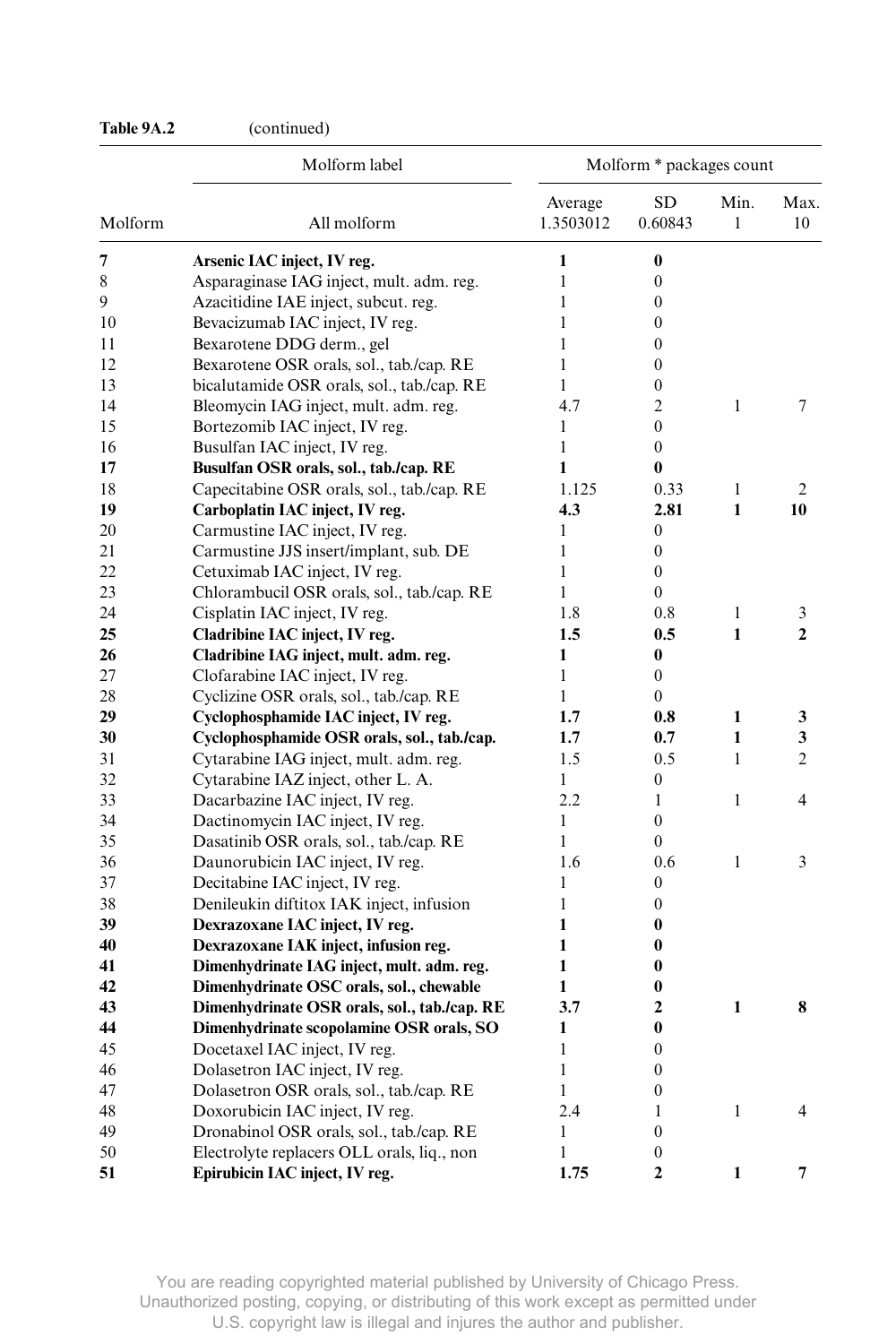# **Table 9A.2** (continued)

|         | Molform label                               |                      | Molform * packages count |              |                |
|---------|---------------------------------------------|----------------------|--------------------------|--------------|----------------|
| Molform | All molform                                 | Average<br>1.3503012 | SD<br>0.60843            | Min.<br>1    | Max.<br>10     |
| 52      | Erlotinib OSR orals, sol., tab./cap. RE     | $\mathbf{1}$         | $\boldsymbol{0}$         |              |                |
| 53      | Estramustine OSR orals, sol., tab./cap. RE  | $\mathbf{1}$         | $\boldsymbol{0}$         |              |                |
| 54      | Etoposide IAC inject, IV reg.               | 2.2                  | 1                        | 1            | 4              |
| 55      | Etoposide OSR orals, sol., tab./cap. RE     | 1.2                  | 0.33                     | 1            | 2              |
| 56      | Exemestane OSR orals, sol., tab./cap. RE    | 1                    | $\mathbf{0}$             |              |                |
| 57      | Floxuridine IAC inject, IV reg.             | 3                    | $\mathbf{0}$             | 3            | 3              |
| 58      | Fludarabine IAC inject, IV reg.             | 1.9                  | 1                        | 1            | 5              |
| 59      | Fluorouracil DDC derm., cream               | 1.2                  | 0.42                     | 1            | $\overline{2}$ |
| 60      | Fluorouracil DDL derm., liquid/lotion       | 1.4                  | 0.5                      | 1            | $\overline{c}$ |
| 61      | Fluorouracil IAC inject, IV reg.            | 1.5                  | 0.5                      | 1            | $\overline{2}$ |
| 62      | Fluorouracil TOZ other topicals             | 1                    | $\mathbf{0}$             |              |                |
| 63      | Flutamide OSR orals, sol., tab./cap. RE     | $\overline{2}$       | $\mathbf{1}$             | 1            | $\overline{4}$ |
| 64      | Fosaprepitant OSR orals, sol., tab./cap. RE | $\mathbf{1}$         | $\overline{0}$           |              |                |
| 65      | Fructose glucose phosphoric acid OLL OR     | 1                    | 0                        |              |                |
| 66      | Fructose glucose phosphoric acid OSC OR     | 1                    | 0                        |              |                |
| 67      | Fulvestrant IAA inject, IM reg.             | 1                    | 0                        |              |                |
| 68      | Gallium IAK inject, infusion reg.           | 1                    | $\overline{0}$           |              |                |
| 69      | Gefitinib OSR orals, sol., tab./cap. RE     | 1                    | $\overline{0}$           |              |                |
| 70      | Gemcitabine IAC inject, IV reg.             | 1                    | $\overline{0}$           |              |                |
| 71      | Gemtuzumab ozogamicin IAC inject, IV reg.   | 1                    | 0                        |              |                |
| 72      | Ginger OSZ orals, sol., other               | 1                    | $\overline{0}$           |              |                |
| 73      | Goserelin IAF inject, subcut. L.A.          | 1                    | $\overline{0}$           |              |                |
| 74      | Granisetron IAC inject, IV reg.             | 1                    | 0                        |              |                |
| 75      | Granisetron OLL orals, liq., non-spec. L    | 1                    | $\overline{0}$           |              |                |
| 76      | Granisetron OSR orals, sol., tab./cap. RE   | $\mathbf{1}$         | $\overline{0}$           |              |                |
| 77      | Histrelin SAZ other systemics               | 1                    | $\overline{0}$           |              |                |
| 78      | Hydroxyurea OSR orals, sol., tab./cap. RE   | 4.4                  | 2.6                      | 1            | $\tau$         |
| 79      | Ibritumomab tiuxetan SAZ other systemics    | 1                    | $\theta$                 |              |                |
| 80      | Idarubicin IAC inject, IV reg.              | 1.5                  | 0.5                      | $\mathbf{1}$ | 2              |
| 81      | Ifosfamide IAC inject, IV reg.              | 2.3                  | 1                        | 1            | 4              |
| 82      | Ifosfamide mesna SAZ other systemics        | 1.5                  | 0.5                      | $\mathbf{1}$ | $\overline{2}$ |
| 83      | Imatinib OSR orals, sol., tab./cap. RE      | 1                    | $\mathbf{0}$             |              |                |
| 84      | Irinotecan IAC inject, IV reg.              | $\mathbf{1}$         | $\overline{0}$           |              |                |
| 85      | Ixabepilone SAZ other systemics             | $\mathbf{1}$         | $\overline{0}$           |              |                |
| 86      | Lapatinib OSR orals, sol., tab./cap. RE     | $\mathbf{1}$         | 0                        |              |                |
| 87      | Lenalidomide OSR orals, sol., tab./cap. RE  | $\mathbf{1}$         | $\boldsymbol{0}$         |              |                |
| 88      | Letrozole OSR orals, sol., tab./cap. RE     | 1                    | $\boldsymbol{0}$         |              |                |
| 89      | Leucovorin IAG inject, mult. adm. reg.      | 2.34                 | 1                        | 1            | 4              |
| 90      | Leucovorin OSR orals, sol., tab./cap. RE    | 1.9                  | 0.8                      | 1            | 3              |
| 91      | Leuprolide IAA inject, IM reg.              | 1.4                  | 0.48                     | 1            | $\mathbf{2}$   |
| 92      | Leuprolide IAE inject, subcut. reg.         | $\mathbf{1}$         | $\bf{0}$                 |              |                |
| 93      | Leuprolide IAF inject, subcut. L. A.        | $\mathbf{1}$         | 0                        |              |                |
| 94      | <b>Leuprolide SAZ other systemics</b>       | $\overline{2}$       | 0.8                      | $\mathbf{1}$ | 3              |
| 95      | Leuprolide lidocaine SAZ other systemics    | $\mathbf{1}$         | 0                        |              |                |
|         |                                             |                      |                          |              |                |
| 96      | Lomustine OSR orals, sol., tab./cap. RE     | $\mathbf{1}$         | $\boldsymbol{0}$         |              |                |

(*continued*)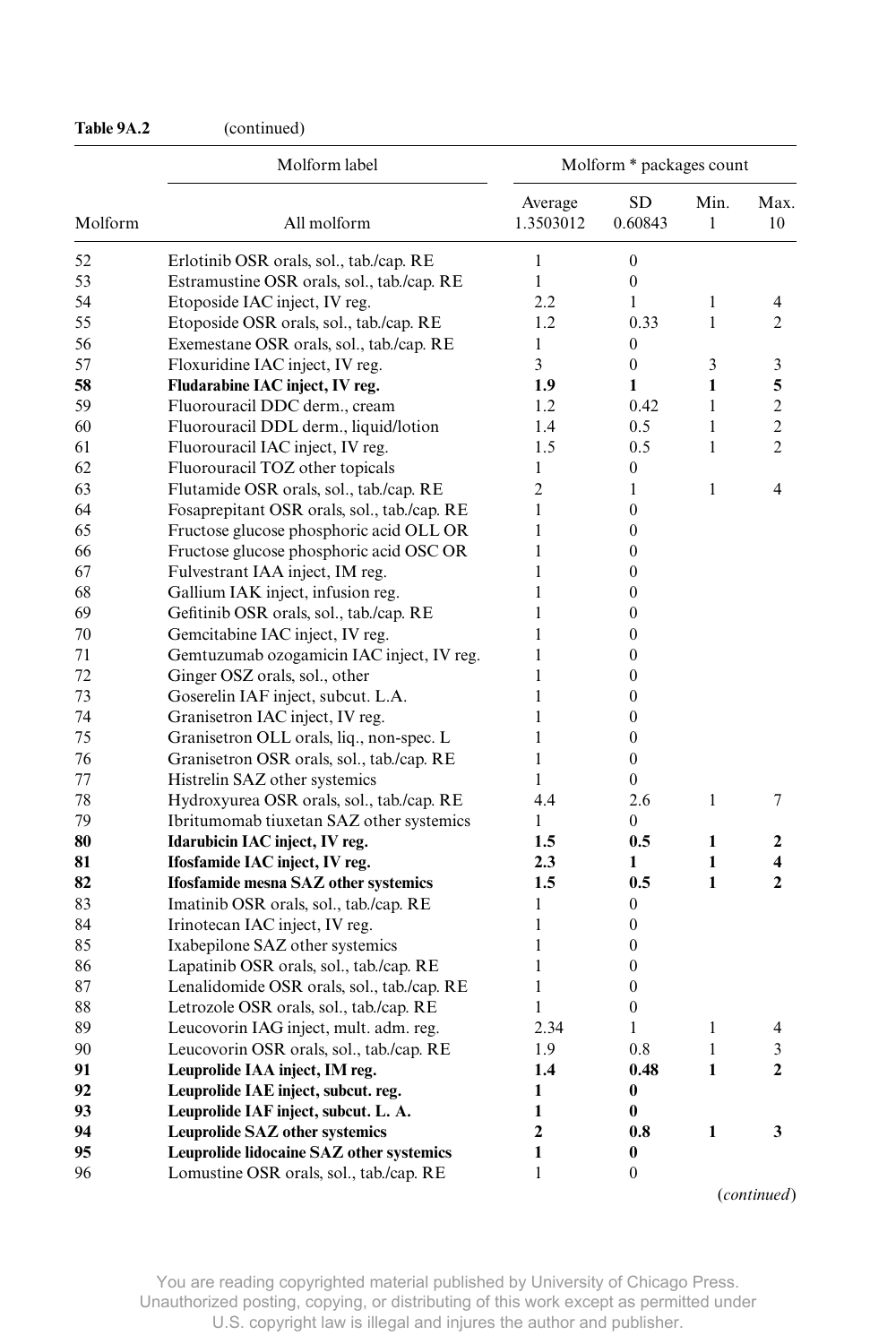# **Table 9A.2** (continued)

|                        | Molform label                                | Molform * packages count |                  |                      |                         |
|------------------------|----------------------------------------------|--------------------------|------------------|----------------------|-------------------------|
| All molform<br>Molform |                                              | Average<br>1.3503012     | SD<br>0.60843    | Min.<br>$\mathbf{1}$ | Max.<br>10              |
| 97                     | Mechlorethamine IAC inject, IV reg.          | $\mathbf{1}$             | $\boldsymbol{0}$ |                      |                         |
| 98                     | meclizine OSC orals, sol., chewable          | $\overline{c}$           | $\mathbf{1}$     | 1                    | 3                       |
| 99                     | meclizine OSR orals, sol., tab./cap. RE      | $\overline{\mathcal{L}}$ | $\overline{c}$   | 1                    | 10                      |
| 100                    | medroxyprogesterone IAB inject, IM L. A.     | $\mathbf{1}$             | $\overline{0}$   |                      |                         |
| 101                    | Megestrol OLR orals, liq., ready-made        | 2.3                      | 1.5              | 1                    | 5                       |
| 102                    | Megestrol OSR orals, sol., tab./cap. RE      | 3.5                      | 2.5              | $\mathbf{1}$         | 11                      |
| 103                    | Melphalan IAC inject, IV reg.                | 1                        | $\boldsymbol{0}$ |                      |                         |
| 104                    | Melphalan OSR orals, sol., tab./cap. RE      | 1                        | $\mathbf{0}$     |                      |                         |
| 105                    | Mercaptopurine OSR orals, sol., tab./cap. RE | $\overline{2}$           | $\mathbf{1}$     | 1                    | 3                       |
| 106                    | Mesna IAC inject, IV reg.                    | 3.5                      | 1.8              | $\mathbf{1}$         | 6                       |
| 107                    | Mesna OSR orals, sol., tab./cap. RE          | 1                        | $\overline{0}$   |                      |                         |
| 108                    | Methotrexate IAG inject, mult. adm. reg.     | 1.8                      | 0.8              | 1                    | 3                       |
| 109                    | Methotrexate OSR orals, sol., tab./cap. RE   | 3.3                      | 2.7              | 1                    | 9                       |
| 110                    | Methoxsalen IAX inject, other reg.           | 1                        | $\overline{0}$   |                      |                         |
| 111                    | Methoxsalen YAZ all others                   | $\mathbf{1}$             | $\overline{0}$   |                      |                         |
| 112                    | Mitomycin IAC inject, IV reg.                | 2.4                      | $\mathbf{1}$     | $\mathbf{1}$         | 4                       |
| 113                    | Mitotane OSR orals, sol., tab./cap. RE       | $\mathbf{1}$             | $\theta$         |                      |                         |
| 114                    | Mitoxantrone IAC inject, IV reg.             | $\overline{2}$           | $\overline{2}$   | 1                    | 6                       |
| 115                    | Nabilone OSR orals, sol., tab./cap. RE       | $\mathbf{1}$             | $\overline{0}$   |                      |                         |
| 116                    | Nelarabine IAC inject, IV reg.               | $\mathbf{1}$             | $\overline{0}$   |                      |                         |
| 117                    | Nilotinib OSR orals, sol., tab./cap. RE      | $\mathbf{1}$             | $\boldsymbol{0}$ |                      |                         |
| 118                    | Nilutamide OSR orals, sol., tab./cap. RE     | $\mathbf{1}$             | $\theta$         |                      |                         |
| 119                    | Ondansetron IAC inject, IV reg.              | 2.7                      | 2.6              | $\mathbf{1}$         | 10                      |
| 120                    | <b>Ondansetron IVR inject, IV pigback</b>    | 1.6                      | $\mathbf{1}$     | 1                    | $\overline{\mathbf{4}}$ |
| 121                    | Ondansetron OLL orals, liq., non-spec. L     | 1.5                      | 0.5              | $\mathbf{1}$         | $\overline{2}$          |
| 122                    | Ondansetron OLR orals, liq., ready-made      | 1                        | $\bf{0}$         |                      |                         |
| 123                    | Ondansetron OSO orals, sol., tab./cap. OT    | $2.3\phantom{0}$         | 1.8              | 1                    | 6                       |
| 124                    | Ondansetron OSR orals, sol., tab./cap. RE    | 2.25                     | 2.5              | $\mathbf{1}$         | 10                      |
| 125                    | Oxaliplatin IAC inject, IV reg.              | $\mathbf{1}$             | $\overline{0}$   |                      |                         |
| 126                    | Paclitaxel IAC inject, IV reg.               | 4.5                      | 2.6              | 1                    | 9                       |
| 127                    | Palifermin IAC inject, IV reg.               | 1                        | $\boldsymbol{0}$ |                      |                         |
| 128                    | Palonosetron IAC inject, IV reg.             | 1                        | $\mathbf{0}$     |                      |                         |
| 129                    | Panitumumab IAK inject, infusion reg.        | $\mathbf{1}$             | $\overline{0}$   |                      |                         |
| 130                    | Pegaspargase IAG inject, mult. adm. reg.     | 1                        | $\boldsymbol{0}$ |                      |                         |
| 131                    | Pegylated liposomal doxorubicin IAC INJ      | 1                        | $\boldsymbol{0}$ |                      |                         |
| 132                    | pemetrexed IAC inject, IV reg.               | 1                        | $\mathbf{0}$     |                      |                         |
| 133                    | Pentostatin IAC inject, IV reg.              | 1                        | 0.4              | 1                    | $\mathbf{2}$            |
| 134                    | Porfimer IAC inject, IV reg.                 | $\mathbf{1}$             | $\boldsymbol{0}$ |                      |                         |
| 135                    | Procarbazine OSR orals, sol., tab./cap. RE   | $\mathbf{1}$             | $\overline{0}$   |                      |                         |
| 136                    | Prochlorperazine IAG inject, mult. adm. RE   | 1.6                      | 0.74             | 1                    | 3                       |
| 137                    | Prochlorperazine OSR orals, sol., tab./cap.  | 2.8                      | 1.5              | 1                    | 6                       |
| 138                    | Prochlorperazine RRS rectals syst., supp.    | 2.9                      | $\overline{c}$   | $\mathbf{1}$         | 6                       |
| 139                    | Promethazine RRS rectals syst., supp.        | $\mathbf{1}$             | $\boldsymbol{0}$ |                      |                         |
| 140                    | Rituximab IAK inject, infusion reg.          | $\mathbf{1}$             | $\overline{0}$   |                      |                         |
| 141                    | Scopolamine JWT insert/implant, transd.      | 1.4                      | 0.5              | 1                    | $\mathbf{2}$            |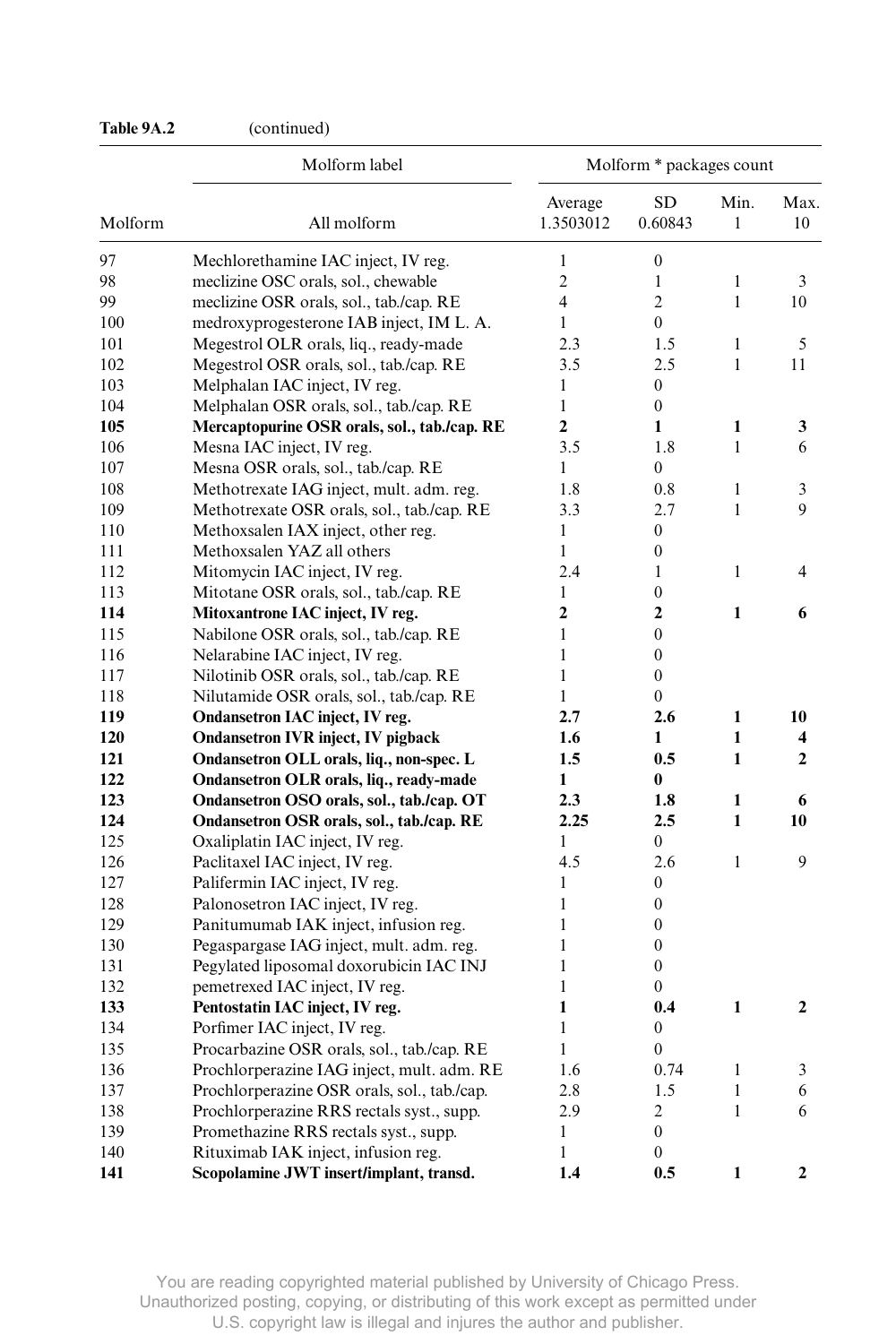| Table 9A.2 | (continued) |
|------------|-------------|
|------------|-------------|

|                        | Molform label                                |                      | Molform * packages count |              |                |
|------------------------|----------------------------------------------|----------------------|--------------------------|--------------|----------------|
| Molform<br>All molform |                                              | Average<br>1.3503012 | SD<br>0.60843            | Min.<br>1    | Max.<br>10     |
| 142                    | Scopolamine OSR orals, sol., tab./cap. RE    |                      | 0                        |              |                |
| 143                    | Sorafenib OSR orals, sol., tab./cap. RE      |                      | $\theta$                 |              |                |
| 144                    | Streptozocin IAC inject, IV reg.             |                      | $\theta$                 |              |                |
| 145                    | Sunitinib OSR orals, sol., tab./cap. RE      |                      | $\theta$                 |              |                |
| 146                    | Tamoxifen OLL orals, liq., non-spec L        |                      | 0                        |              |                |
| 147                    | Tamoxifen OSR orals, sol., tab./cap. RE      | 2.8                  | 1.7                      | $\mathbf{1}$ | 6              |
| 148                    | Temozolomide OSR orals, sol., tab./cap. RE   | 1                    | $\theta$                 |              |                |
| 149                    | Temsirolimus SAZ other systemics             | 1                    | $\theta$                 |              |                |
| 150                    | Teniposide IAC inject, IV reg.               | 1                    | $\theta$                 |              |                |
| 151                    | Testolactone OSR orals, sol., tab./cap. RE   |                      | $\Omega$                 |              |                |
| 152                    | Thiotepa IAC inject, IV reg.                 | 1.3                  | 0.5                      | 1            | $\overline{c}$ |
| 153                    | Topotecan IAC inject, IV reg.                | 1                    | $\mathbf{0}$             |              |                |
| 154                    | Toremifene OSR orals, sol., tab./cap. RE     | 1                    | $\Omega$                 |              |                |
| 155                    | Tositumomab SAZ other systemics              | 1.5                  | 0.5                      | 1            | 2              |
| 156                    | Trastuzumab IAC inject, IV reg.              | 1                    | $\theta$                 |              |                |
| 157                    | Tretinoin OSR orals, sol., tab./cap. RE      | 1.1                  | 0.4                      | 1            | 2              |
| 158                    | Trimethobenzamide IAA inject, IM reg.        | 1                    | 0                        |              |                |
| 159                    | Trimethobenzamide OSR orals, sol., tab./cap. | 1.4                  | 0.5                      | $\mathbf{1}$ | $\mathbf{2}$   |
| 160                    | Trimethobenzamide RRS rectals syst., supp.   | 1.3                  | 0.5                      | 1            | $\mathbf{2}$   |
| 161                    | Triptorelin IAB inject, IM L. A.             | 1                    | $\Omega$                 |              |                |
| 162                    | Valrubicin IAX inject, other reg.            | 1                    | $\theta$                 |              |                |
| 163                    | Vinblastine IAC inject, IV reg.              |                      | $\theta$                 |              |                |
| 164                    | Vincristine IAC inject, IV reg.              |                      | $\theta$                 |              |                |
| 165                    | Vinorelbine IAC inject, IV reg.              | 3.8                  | 2.3                      | 1            | 8              |
| 166                    | Vorinostat OSR orals, sol., tab./cap. RE     | 1                    | $\mathbf{0}$             |              |                |

#### **Table 9A.3 Molecule by number of forms and clinical indications (on- and off- label)**

| Molform                                     | Molform<br>no. | On.<br>label   | Off<br>label | Total<br>indications |
|---------------------------------------------|----------------|----------------|--------------|----------------------|
| Arsenic IAC inject, IV reg.                 |                |                |              | 2                    |
| Busulfan OSR orals, sol., tab./cap. RE      | 16             |                |              |                      |
| Carboplatin IAC inject, IV reg.             | 19             | $\mathcal{D}$  | 17           | 19                   |
| Cladribine IAC inject, mult. adm. reg.      | 25             |                | 8            | 9                    |
| Cladribine IAC inject, IV reg.              | 26             |                | 8            | 9                    |
| Cyclophosphamide IAC inject, IV reg.        | 29             | 18             | 16           | 34                   |
| Cyclophosphamide OSR orals, sol., tab./cap. | 30             | 18             | 16           | 34                   |
| Dexrazoxane OAL omkct. omfisopm. reg.       | 39             | $\mathfrak{D}$ |              |                      |
| Dexrazoxane IAC inject, IV reg.             | 40             | $\mathfrak{D}$ |              |                      |
| Dimenhydrinate IAG inject, mult. adm. reg.  | 41             |                |              |                      |
| Dimenhydrinate OSC orals, sol., chewable    | 42             |                |              | 2                    |
|                                             |                |                |              | (continued)          |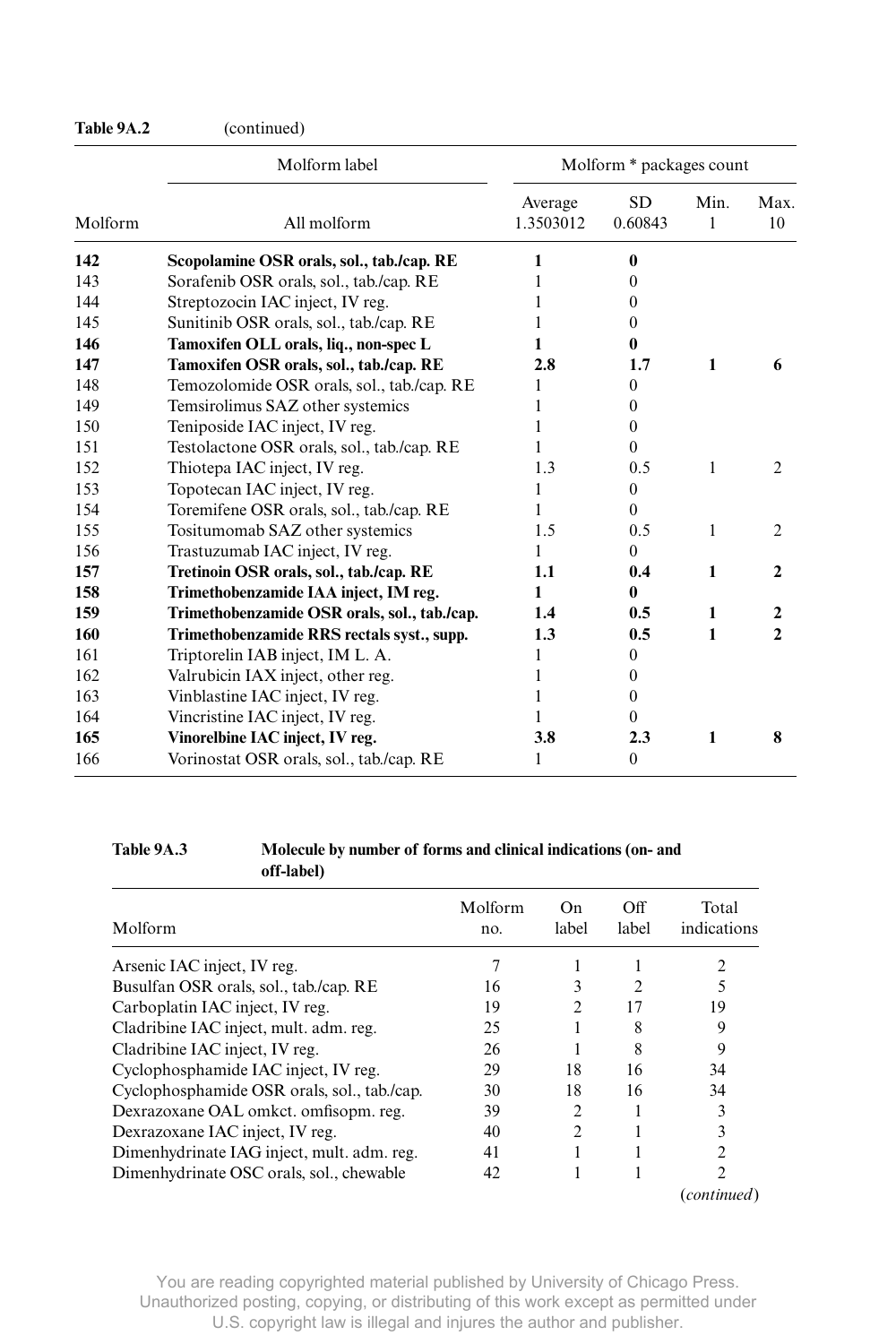| Molform                                      | Molform<br>no. | On<br>label    | Off<br>label   | Total<br>indications |
|----------------------------------------------|----------------|----------------|----------------|----------------------|
| Dimenhydrinate OSR orals, sol., tab./cap. RE | 43             | 1              | 1              | $\mathfrak{2}$       |
| Dimenhydrinate scopolamine OSR orals, SO     | 44             | 1              | 1              | $\overline{2}$       |
| Epirubicin IAC inject, IV reg.               | 51             | 1              | 11             | 12                   |
| Fludarabine IAC inject, IV reg.              | 58             | 1              | 8              | 9                    |
| Idarubicin IAC inject, IV reg.               | 80             | 1              | 6              | $\overline{7}$       |
| Ifosfamide IAC inject, IV reg.               | 81             | 1              | 24             | 25                   |
| Ifosfamide mesna SAZ other systemics         | 82             | 1              | 24             | 25                   |
| Leuprolide IAA inject, IM reg.               | 91             | $\overline{4}$ | 7              | 11                   |
| Leuprolide IAE inject, subcut. reg.          | 92             | $\overline{4}$ | $\overline{7}$ | 11                   |
| Leuprolide IAF inject, subcut. L. A.         | 93             | 4              | $\tau$         | 11                   |
| Leuprolide SAZ other systemics               | 94             | 4              | $\tau$         | 11                   |
| Mercaptopurine OSR orals, sol., tab./cap. RE | 105            | 1              | 5              | 6                    |
| Mitoxantrone IAC inject, IV reg.             | 114            | 1              | $\theta$       | 1                    |
| Ondansetron IAC inject, IV reg.              | 119            | 4              | 1              | 5                    |
| Ondansetron IVR inject, IV pigback           | 120            | 4              | 1              | 5                    |
| Ondansetron OLL orals, liq., no-spec. L      | 121            | 4              | 1              | 5                    |
| Ondansetron OLR orals, liq., ready-made      | 122            | 4              | 1              | 5                    |
| Ondansetron OSO orals, sol., tab./cap. OT    | 123            | 4              | 1              | 5                    |
| Ondansetron OSR orals, sol., tab./cap. RE    | 124            | 4              | 1              | 5                    |
| Pentostatin IAC inject, IV reg.              | 133            | 1              | 3              | 4                    |
| Scopolamine JWT insert/implant, transd.      | 141            | $\overline{c}$ | 1              | 3                    |
| Scopolamine OSR orals, sol., tab./cap. RE    | 142            | $\overline{2}$ | 1              | 3                    |
| Tamoxifen OSR orals, sol., tab./cap. RE      | 146            | 5              | 13             | 18                   |
| Tamoxifen OLL orals, liq. non-spec. L        | 147            | 5              | 13             | 18                   |
| Tretinoin OSR orals, sol., tab./cap. RE      | 157            | 5              | 8              | 13                   |
| Trimethobenzamide IAA inject, IM reg.        | 158            | $\mathbf{1}$   | $\theta$       | 1                    |
| Trimethobenzamide OSR orals, sol., tab./cap. | 159            | 1              | $\theta$       | 1                    |
| Trimethobenzamide RRS rectals, syst., supp.  | 160            | 1              | $\theta$       | 1                    |
| Vinorelbine IAC inject, IV reg.              | 165            | 1              | 11             | 12                   |

#### **Table 9A.3** (continued)

**Table 9A.4 Molforms with shortages reported in years after study period**

| Molform number | Molform                        |
|----------------|--------------------------------|
| 106            | Mesna IAC inject, IV reg.      |
| 16             | Busulfan IAC inject, IV reg.   |
| 111            | Methoxsalen YAZ all others     |
| 152            | Thiotepa IAC inject, IV reg.   |
| 24             | Cisplatin IAC inject, IV reg.  |
| 54             | Etoposide IAC inject, IV reg.  |
| 103            | Melphalan IAC inject, IV reg.  |
| 112            | Mitomycin IAC inject, IV reg.  |
| 4              | Amifostine IAC inject, IV reg. |
| 20             | Carmustine IAC inject, IV reg. |
| 80             | Idarubicin IAC inject, IV reg. |
| 84             | Irinotecan IAC inject, IV reg. |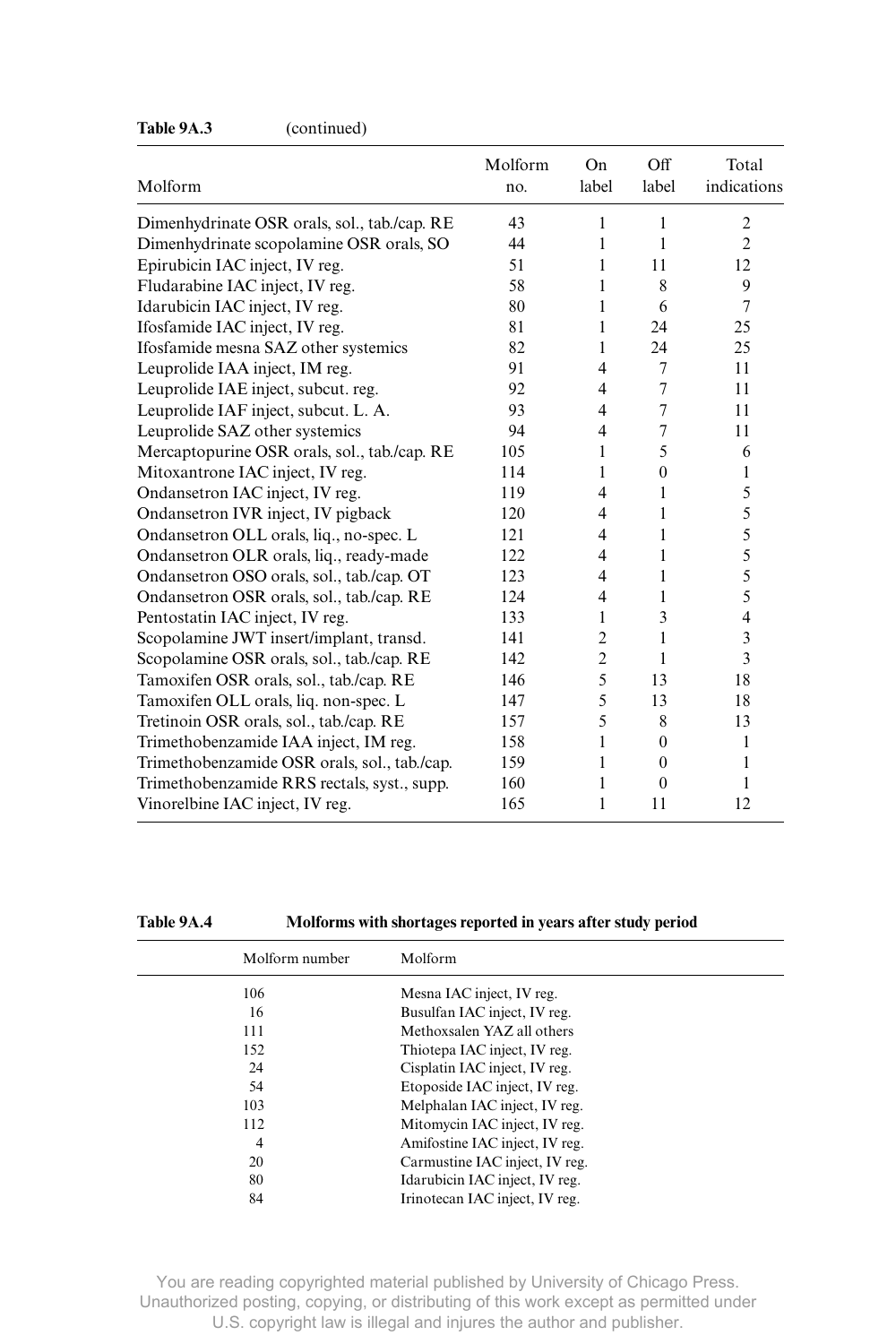| Table 9A.4 | (continued)    |                                              |
|------------|----------------|----------------------------------------------|
|            | Molform number | Molform                                      |
| 91         |                | Leuprolide IAA inject, IM reg.               |
| 126        |                | Paclitaxel IAC inject, IV reg.               |
| 19         |                | Carboplatin IAC inject, IV reg.              |
| 33         |                | Dacarbazine IAC inject, IV reg.              |
| 39         |                | Dexrazoxane IAC inject, IV reg.              |
| 48         |                | Doxorubicin IAC inject, IV reg.              |
| 57         |                | Floxuridine IAC inject, IV reg.              |
| 58         |                | Fludarabine IAC inject, IV reg.              |
| 74         |                | Granisetron IAC inject, IV reg.              |
| 119        |                | Ondansetron IAC inject, IV reg.              |
| 133        |                | Pentostatin IAC inject, IV reg.              |
| 163        |                | Vinblastine IAC inject, IV reg.              |
| 164        |                | Vincristine IAC inject, IV reg.              |
| 36         |                | Daunorubicin IAC inject, IV reg.             |
| 61         |                | Fluorouracil IAC inject, IV reg.             |
| 94         |                | Leuprolide SAZ other systemics               |
| 144        |                | Streptozocin IAC inject, IV reg.             |
| 32         |                | Cytarabine IAZ inject, other L. A.           |
| 92         |                | Leuprolide IAE inject, subcut. reg.          |
| 93         |                | Leuprolide IAF inject, subcut. L. A.         |
| 110        |                | Methoxsalen IAX inject, other reg.           |
| 14         |                | Bleomycin IAG inject, mult. adm. reg.        |
| 97         |                | Mechlorethamine IAC inject, IV reg.          |
| 120        |                | Ondansetron IVR inject, IV pigback           |
| 29         |                | Cyclophosphamide IAC inject, IV reg.         |
| 31         |                | Cytarabine IAG inject, mult. adm. reg.       |
| 55         |                | Etoposide OSR orals, sol., tab./cap. RE      |
| 89         |                | Leucovorin IAG inject, mult. adm. reg.       |
| 96         |                | Lomustine OSR orals, sol., tab./cap. RE      |
| 104        |                | Melphalan OSR orals, sol., tab./cap. RE      |
| 157        |                | Tretinoin OSR orals, sol., tab./cap. RE      |
| 40         |                | Dexrazoxane IAK inject, infusion reg.        |
| 108        |                | Methotrexate IAG inject, mult. adm. reg.     |
| 141        |                | Scopolamine JWT insert/implant, transd.      |
| 142        |                | Scopolamine OSR orals, sol., tab./cap. RE    |
| 18         |                | Capecitabine OSR orals, sol., tab./cap. RE   |
| 109        |                | Methotrexate OSR orals, sol., tab./cap. RE   |
| 30         |                | Cyclophosphamide OSR orals, sol., tab./cap.  |
| 38         |                | Denileukin diftitox IAK inject, infusion     |
| 105        |                | Mercaptopurine OSR orals, sol., tab./cap. RE |
| 131        |                | Pegylated liposomal doxorubicin IAC INJ      |
| 136        |                | Prochlorperazine IAG inject, mult. adm. RE   |

# **References**

Aitken, M. L., E. R. Berndt, B. Bosworth, I. M. Cockburn, R. G. Frank, M. Kleinrock, and B. T. Shapiro. 2013. "The Regulation of Prescription Drug Competition and Market Responses: Patterns in Prices and Sales Following Loss of Exclusivity." NBER Working Paper no. 19487, Cambridge, MA.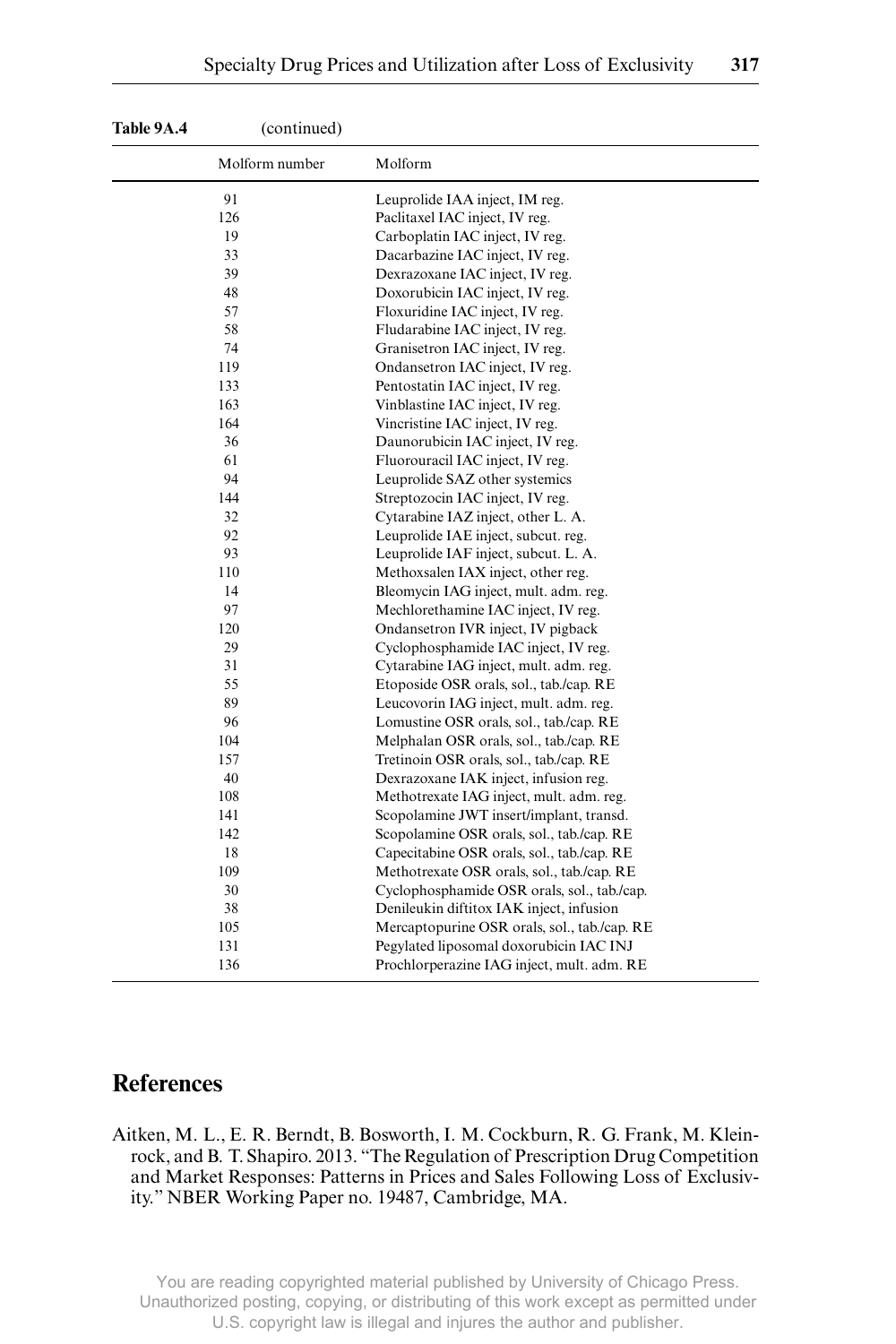- Aitken, M. L., E. R. Berndt, and D. M. Cutler. 2009. "Prescription Drug Spending Trends in the United States: Looking beyond the Turning Point." *Health Affairs* 28 (1): w151–60.
- Akscin, J., T. R. Barr, and E. L. Towle. 2007. "Key Practice Indicators in Office-Based Oncology Practices: 2007 Report on 2006 Data." *Journal of Oncology Practice* 3 (4): 200–203.
- Barr, T. R., and E. L. Towle. 2011. "Oncology Practice Trends from the National Practice Benchmark, 2005 through 2010." *Journal of Oncology Practice* 7 (5): 286–90. ———. 2012. "Oncology Practice Trends from the National Practice Benchmark." *Journal of Oncology Practice* 8 (5): 292–97.
- Barr, T. R., E. L. Towle, and W. M. Jordan. 2008. "The 2007 National Practice Benchmark: Results of a National Survey of Oncology Practices." *Journal of Oncology Practice* 4 (4): 178–83.
- Berndt, E. R., and M. Aitken. 2011. "Brand Loyalty, Generic Entry, and Price Competition in Pharmaceuticals in the Quarter Century after the 1984 Waxman- Hatch Legislation." *International Journal of the Economics of Business* 18 (2): 177–201.
- Berndt, E. R., M. Kyle, and D. Ling. 2003. "The Long Shadow of Patent Expiration: Generic Entry and Rx- to- OTC Switches." In *Scanner Data and Price Indexes*, edited by Robert C. Feenstra and Matthew D. Shapiro. Chicago: University of Chicago Press.
- Berndt, E. R., and J. P. Newhouse. 2013. "Pricing and Reimbursement in US Pharmaceutical Markets." In *The Oxford Handbook of the Economics of the Biopharmaceutical Industry*, edited by P. M. Danzon and S. Nicholson, 201–65. New York: Oxford University Press.
- Berry S. 1992. "Estimation of a Model of Entry in the Airline Industry." *Econometrica* 60:889–917.
- Berry, S., and P. Reiss. 2007. "Empirical Models of Entry and Market Structure." In *Handbook of Industrial Organization*, vol. 3, edited by M. Armstrong and R. H. Porter, 1845–86. Amsterdam: North Holland Elsevier.
- Bresnahan, T. F., and P. Reiss. 1988. "Do Entry Conditions Vary across Markets?" *Brookings Papers on Economic Activity: Microeconomics* 1987 (3): 833–81.
- ———. 1991. "Entry and Competition in Concentrated Markets." *Journal of Political Economy* 99:977–1009.
- Caves, R., M. D. Whinston, and M. Hurwitz. 1991. "Patent Expiration, Entry and Competition in the US Pharmaceutical Industry." Working Paper, Brookings Papers on Economic Activity: Microeconomics https://www.brookings.edu/wp -content/uploads/1991/01/1991\_bpeamicro\_caves.pdf.
- Clemens, J., and J. D. Gottlieb. 2013. "Bargaining in the Shadow of a Giant: Medicare's Influence on Private Payment Systems." NBER Working Paper no. 19503, Cambridge, MA.
- Conti, R. M. 2014. "Who Makes this Drug?" *The Cancer Letter*, January 3. http:// www .cancerletter .com /articles /20140103.
- Conti, R. M., A. C. Bernstein, V. M. Villaflor, R. L. Schilsky, M. B. Rosenthal, and P. B. Bach. 2013. "Prevalence of Off - Label Use and Spending in 2010 among Patent-Protected Chemotherapies in a Population-Based Cohort of Medical Oncologists." *Journal of Clinical Oncology* 31 (9): 1134–39.
- Conti, R. M., M. B. Rosenthal, B. Polite, P. B. Bach, and Y-C. T. Shih. 2012. "Infused Chemotherapy Use Following Patent Expiration among Individuals Aged 65 and Older." *American Journal of Managed Care* 18 (5): e173–78.
- Cutler, D. M., R. Huckman, and J. T. Kolstad. 2010. "Input Constraints and the Efficiency of Entry: Lessons from Cardiac Surgery." *American Economic Journal: Economic Policy* 2 (1): 51–76.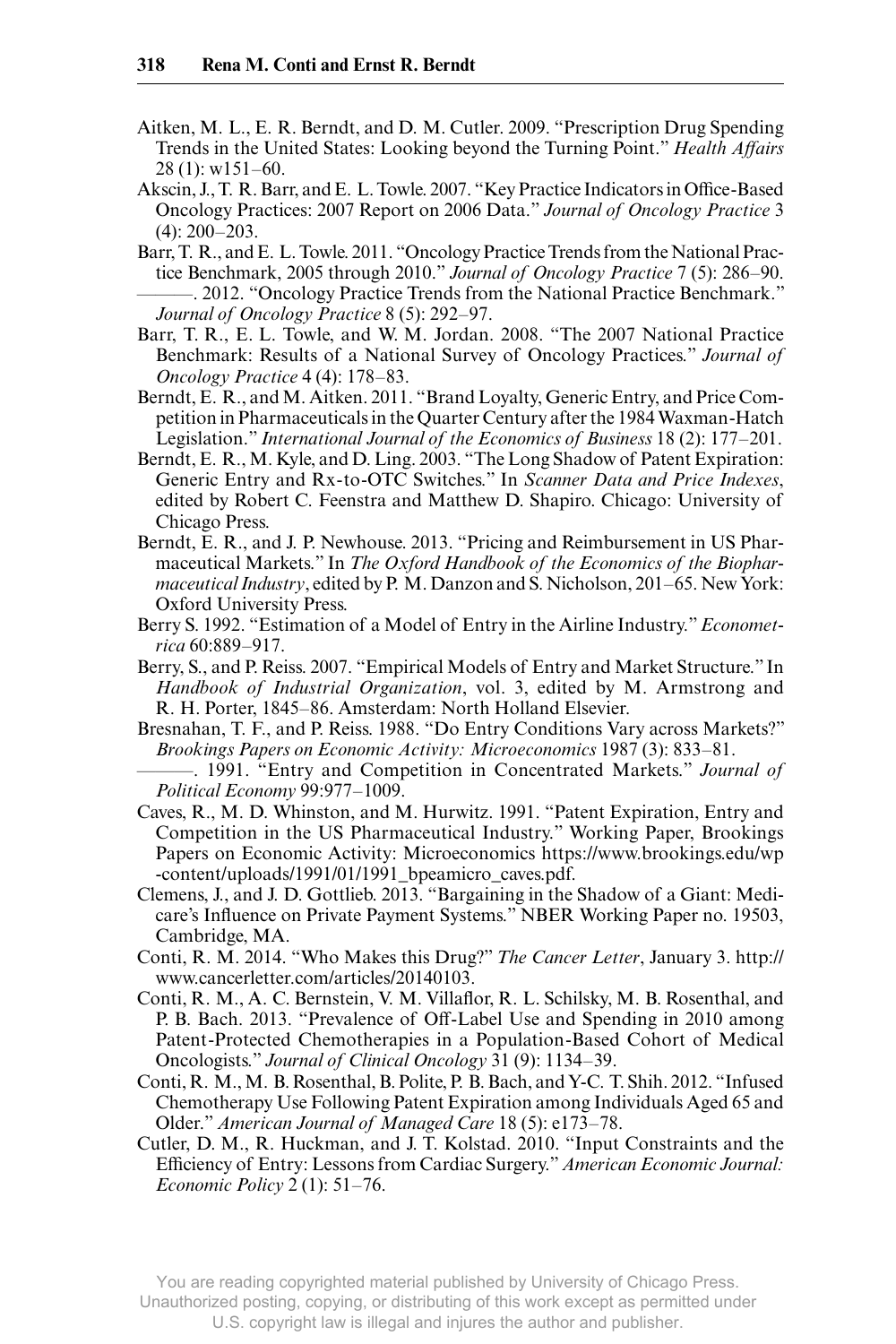- Drug Channels. 2014. "EXCLUSIVE: 340B is Taking over the Hospital Market— With a 25% Share." February 25. http://www.drugchannels.net/2014/02/exclusive -340b-is-taking-over-hospital.html.
- Duggan, M., and F. Scott Morton. 2010. "The Effect of the Medicare Drug Benefit on Pharmaceutical Prices and Utilization." *American Economic Review* 100 (1): 590–607.
- Ellison, S. F., I. M. Cockburn, Z. Griliches, and J. A. Hausman. 1997. "Characteristics of Demand for Pharmaceutical Products: An Examination of Four Cephalosporins." *Rand Journal of Economics* 28 (3): 1–36.
- EMD Serono. 2013. *EMD Serono Specialty Digest™*, 9th ed. Managed Care Strategies for Specialty Pharmaceuticals. http:// specialtydigest .emdserono .com /Digest .aspx.
- Frank, R. G. 2001. "Prescription Drug Prices: Why Some Pay More Than Others Do." *Health Affairs* 20 (2): 325–30.
- Frank, R. G., and D. S. Salkever. 1992. "Pricing, Patent Loss and the Market for Pharmaceuticals." *Southern Economic Journal* 59:165–79.
- ———. 1997. "Generic Entry and the Pricing of Pharmaceuticals." *Journal of Economics and Management Strategy* 6 (1): 75–90.
- Gatesman, M., and T. Smith. 2011. "The Shortage of Essential Chemotherapy Drugs in the United States." *New England Journal of Medicine* 365 (18): 1653–55.
- Gaynor, M. S., and W. Vogt. 2003. "Competition among Hospitals." *Rand Journal of Economics* 34 (4): 764–85.
- Goldberg, P. 2013. "Drug Shortages Reach All- Time High—Ben Venue Exit Will Make Problem Worse." *The Cancer Letter*, October 11. http:// www .cancerletter .com /articles /20131011.
- Grabowski, H., G. Long, and R. Mortimer. 2011. "Implementation of the Biosimilar Pathway: Economic and Policy Issues." *Seton Hall Law Review* 41 (2): 511–57.
- Grabowski, H., and J. Vernon. 1992. "Brand Loyalty, Entry and Price Competition in Pharmaceuticals after the 1984 Drug Act." *Journal of Law and Economics* 35:331–50.
	- ———. 1996. "Longer Patents for Increased Generic Competition in the US: The Waxman- Hatch Act after One Decade." *PharmacoEconomics* 10 (suppl. 2): 110–23.
- Griliches, Z., and I. M. Cockburn. 1994. "Generics and New Goods in Pharmaceutical Price Indexes." *American Economic Review* 84 (5): 1213–32.
- Iizuka T. 2009. "Generic Entry in a Regulated Pharmaceutical Market." *Japanese Economic Review* 60 (1): 63–81.
- IMS Institute for Healthcare Informatics. 2011. "Drug Shortages: A Closer Look at Products, Suppliers, and Volume Volatility." http:// www .imshealth .com /deployed files/ims/Global/Content/Insights/IMS%20Institute%20for%20Healthcare%20 Informatics /Static %20Files /IIHI \_Drug \_Shortage \_Media \_ExecSumm .pdf.
- Jacobson, M., A. Alpert, and F. Duarte. 2012. "Prescription Drug Shortages: Reconsidering the Role of Medicare Payment Policies." *Health Affairs* blog, May 29. http://healthaffairs.org/blog/2012/05/29/prescription-drug-shortages-reconsidering - the - role - of - medicare - payment - policies/.
- Jacobson, M., C. Earle, and J. Newhouse. 2012. "Geographic Variation in Physicians' Responses to a Reimbursement Change." *New England Journal of Medicine* 365 (22): 2049–52.
- Jacobson, M., C. Earle, M. Price, and J. Newhouse. 2010. "How Medicare's Payment Cuts For Cancer Chemotherapy Drugs Changed Patterns of Treatment." *Health Aff airs* 29 (7): 1391–99.
- Jacobson, M., T. C. Chang, J. P. Newhouse, and C. C. Earle. 2013. "Physician Agency and Competition: Evidence from a Major Change to Medicare Chemotherapy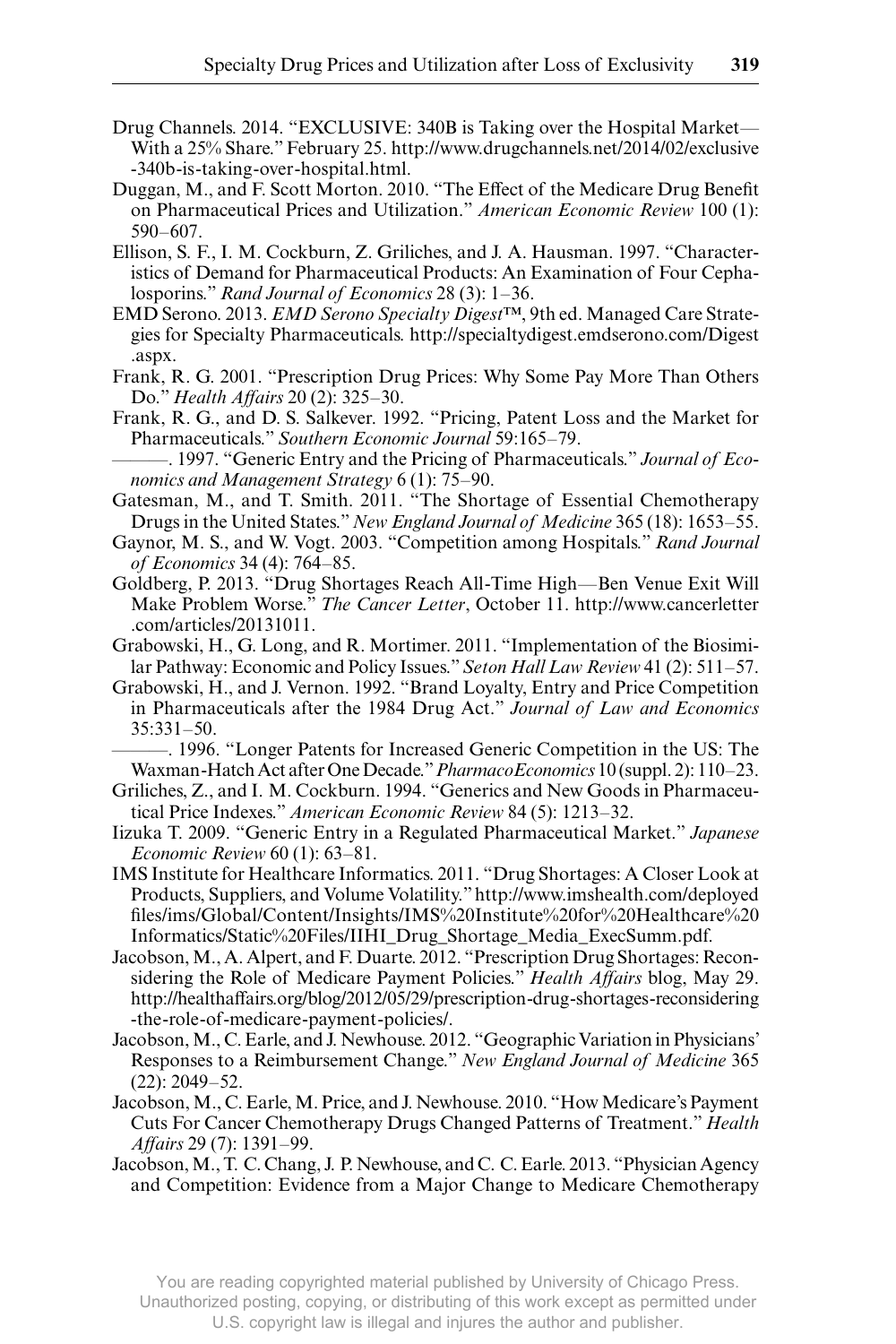Reimbursement Policy." NBER Working Paper no. 19247, Cambridge, MA. http:// users.nber.org/~changt/Jacobsonetal 20130624.pdf.

- Jacobson, M., A. J. O'Malley, C. C. Earle, J. Pakes, P. Gaccione, and J. P. Newhouse. 2006. "Does Reimbursement Influence Chemotherapy Treatment for Cancer Patients?" *Health Affairs* 25 (2): 437–43.
- Knittel, P. J., and C. R. Huckfeldt. 2012. "Pharmaceutical Use following Generic Entry: Paying Less and Buying Less." MIT Working Paper. http://web.mit.edu/ knittel/www/papers/hk latest.pdf.
- Kornfield, R., J. Donohue, E. R. Berndt, and G. C. Alexander. 2013. "Promotion of Prescription Drugs to Consumers and Providers, 2001–2010." *PLoS One* 8 (3): e55504.
- Kyle, M. K. 2006. "The Role of Firm Characteristics in Pharmaceutical Product Launches." *RAND Journal of Economics* 37 (3): 602–18.
- Macher, J., and J. Nickerson. 2006. "Pharmaceutical Manufacturing Research Project, Final Benchmarking Report." Report, Georgetown University and Washington University in St. Louis. http://apps.olin.wustl.edu/faculty/nickerson/results/ PMRPFinalReportSept2006 .pdf.
- Malin, J. L., J. C. Weeks, A. L. Potosky, M. C. Hornbrook, and N. L. Keating. 2013. "Medical Oncologists' Perceptions of Financial Incentives in Cancer Care." *Journal of Clinical Oncology* 31 (5): 530–35.
- Mankiw, N. G., and M. D. Whinston. 2002. "Free Entry and Social Inefficiency." *Rand Journal of Economics* 17:48–58.
- MedPAC. 2006. "Report to the Congress: Effects of Medicare Payment Changes on Oncology Services." Washington, DC, Medicare Payment Advisory Commission. http://www.medpac.gov/publications/congressional\_reports/Jan06\_Oncology \_mandated \_report .pdf.
- Neumann, P. J. 2005. *Using Cost-Effectiveness Analysis to Improve Health Care*. Oxford: Oxford University Press.
- Panattoni, L. 2011. "The Effect of Paragraph IV Decisions and Generic Entry before Patent Expiration on Brand Pharmaceutical Firms." *Journal of Health Economics* 30 (1): 126–45.
- PAREXEL. 2013. *PAREXEL Biopharmaceutical R&D Statistical Sourcebook 2012– 2013*. http:// www .barnettinternational .com /EducationalServices \_Publication .aspx  $?p=10145$ &id=115966.
- Pharmacy Benefit Management Institute (PBMI). 2014. "2014 Specialty Drug Benefit." http://reports.pbmi.com/report.php?id=5.
- Pindyck, R. S., and D. L. Rubinfeld. 2013. *Microeconomics*, 8th ed. New York: Prentice-Hall.
- Reiffen, D., and M. R. Ward. 2005. "Generic Drug Industry Dynamics." Review of *Economics and Statistics* 87 (1): 37–49.
- Scherer, F. M. 1993. "Pricing, Profits, and Technological Progress in the Pharmaceutical Industry." *Journal of Economic Perspectives* 7 (3): 97–115.
- Scott Morton, F. M. 1999. "Entry Decisions in the Generic Pharmaceutical Industry." *RAND Journal of Economics* 30 (3): 421–40.
- ———. 2000. "Barriers to Entry, Brand Advertising, and Generic Entry in the US Pharmaceutical Industry." *International Journal of Industrial Organization* 18: 1085–104.
- Stromberg, C. 2014. "Drug Shortages, Pricing, and Regulatory Authority." Unpublished Manuscript, Washington, DC:, Bates- White LLC. February.
- Tirole, J. 1988. *The Theory of Industrial Organization*. Cambridge, MA: MIT Press.
- Towle, E. L., and T. R. Barr. 2009. "2009 National Practice Benchmark: Report on 2008 Data." *Journal of Oncology Practice* 5 (5): 223–27.